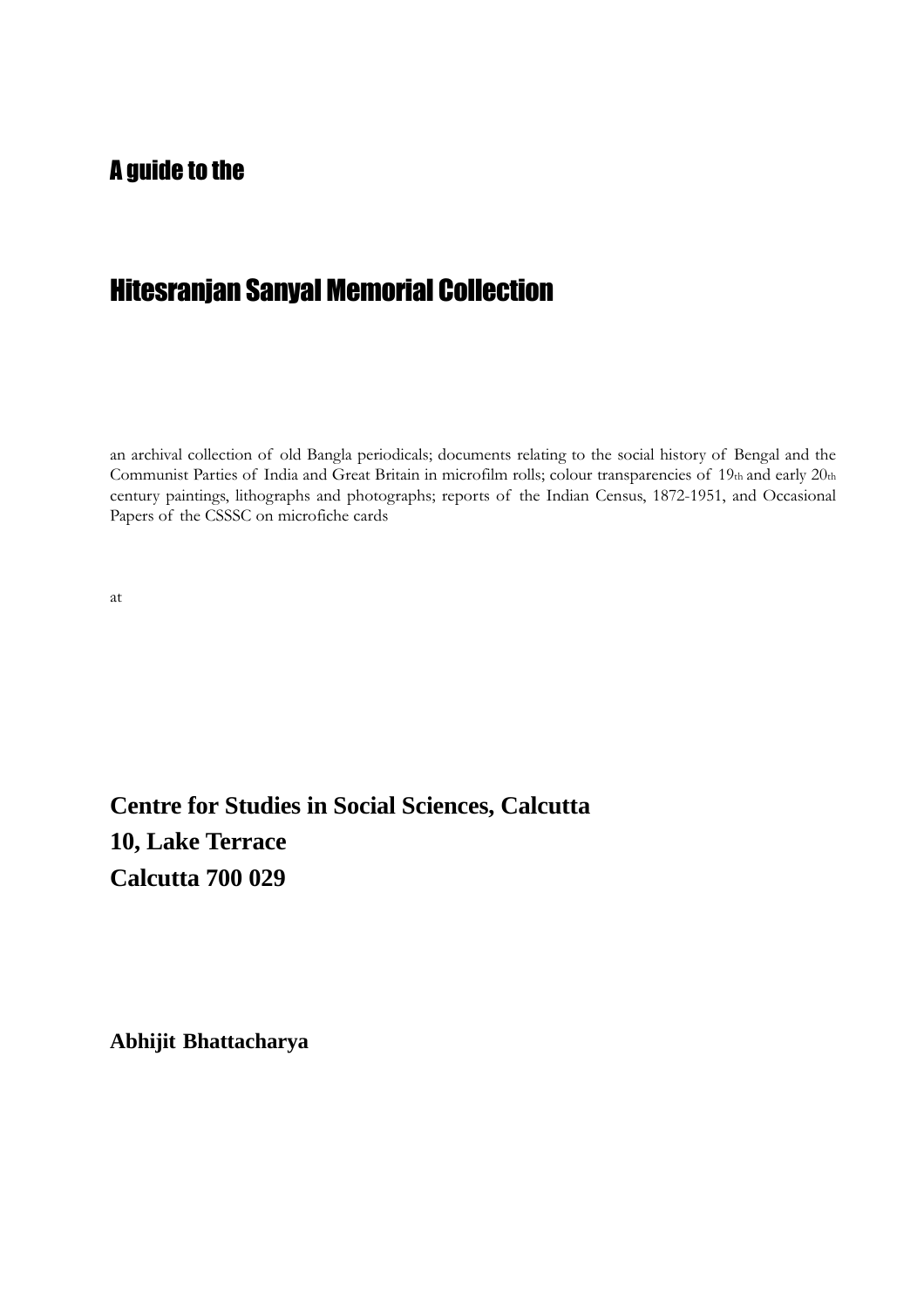Published by : Centre for Studies in Social Sciences, Calcutta, 10 Lake Terrace, Calcutta 700 029.April, 1998.

Copyright: Centre for Studies in Social Sciences, Calcutta, 1998

The CSSSC is grateful to the ENRECA programme of DANIDA and the India Foundation for the Arts for their financial assistance towards the setting up of this archive.

Printed by : ALLIES, 26, Vivekananda Sarani, Calcutta - 700 078.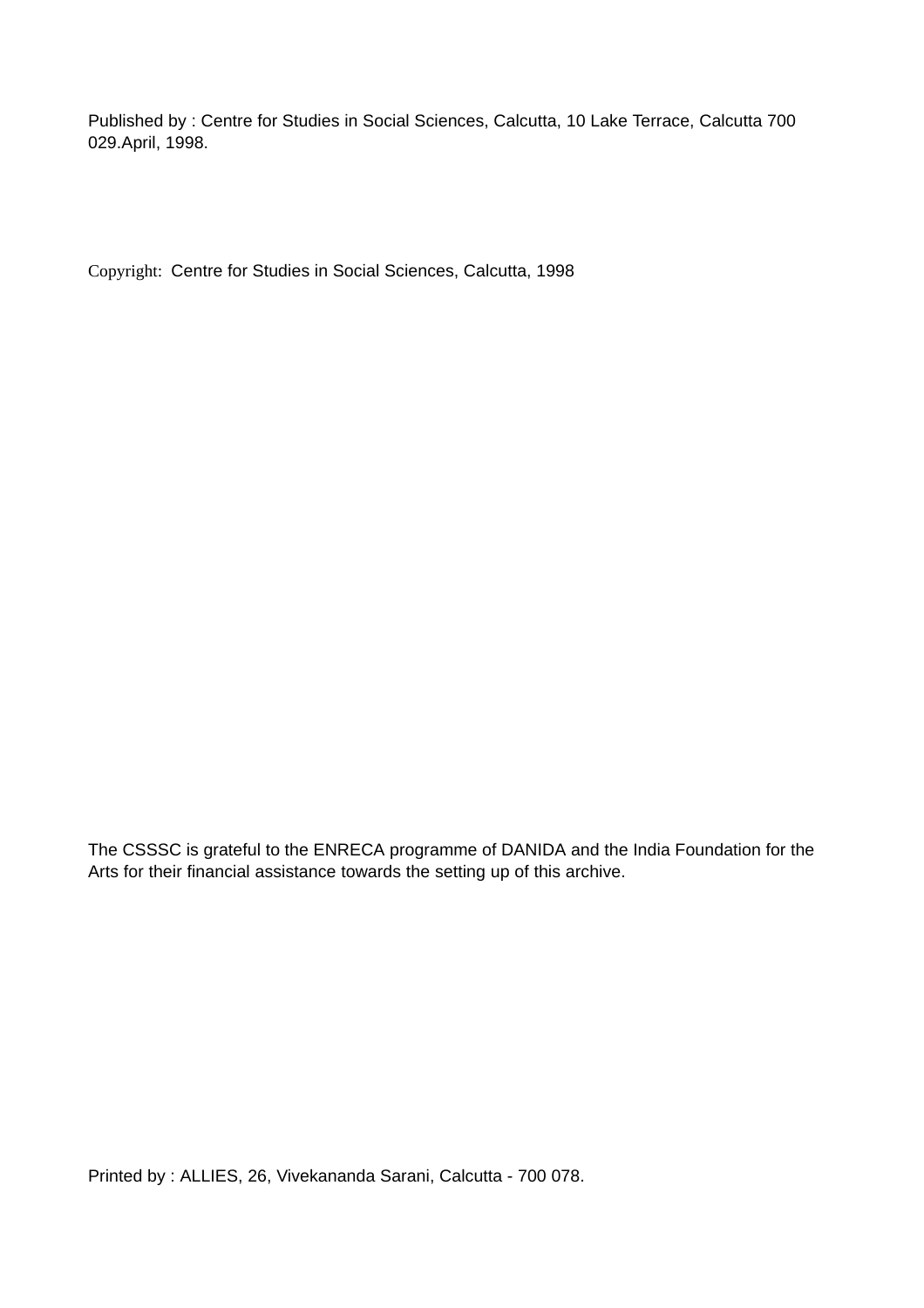### **About this guide :**

All documents available in microfilm rolls are arranged alphabetically. The 'index of Bangla periodicals' and the 'subject index' located at the end of the guide refer to entry numbers; the 'index of names' refer to page numbers.

Microfiches of Occasional Papers of the CSSSC and transparencies of visual materials are listed at the end of the guide; there is no corresponding 'subject index' to these items.

For Government Reports and Proceedings, the name of the department to which the document is related is mentioned first.

In case of Reports of Commissions appointed by the government or any of its agencies, the title is shown as it appears on the title page of the manuscript or printed report.

Figures in parentheses used after the title of books/periodicals/ manuscripts denote :

(1) Periodicity [for periodicals and journals only]

- (2) Place(s) of publication
- (3) Language
- (4) Editor(s) / Author(s)

(5) Publication year of the first volume available in the Archive

(6) Subject [Sometimes it is hard to define the articles in a periodical under a single subject head. In such cases, more than one subject may be mentioned, in the order of emphasis. Thus, *Tattvabodhini Patrika* is described as Religion - Brahmo / Natural Science / Education. Minor subjects are usually ignored. Fiction and poetry appeared on the pages of most Bangla periodicals irrespective of its main area of emphasis, so mention of 'literature' will be avoided in the subject field, except where the periodical is primarily a literary one.]

(7) Source : location of the original document.

List of abbreviations used in the guide :

BSP : Bangiya Sahitya Parishat.

(PM)MF : Pradyot Mukherjee Collection.

CSS : CSSSC's own collection, either collected from other libraries or its own documents microfilmed for preservation.

M/I : Microfilm collection of the ICSSR with the CSSSC.

MF : Microfiche collection.

- b.s. : Bangla Calendar year.
- Sak : Shakabda.

### **About the Collection :**

The Centre for Studies in Social Sciences, Calcutta, has played an important role in social science research in India since its inception in 1973. The Library of the CSSSC, in particular, has proved to be an invaluable resource for researchers and students in eastern India and for scholars from all over the world working on Bengal. Besides its collection of books and periodicals in the social sciences, the CSSSC Library has acquired a large number of non-book materials required for a research library.

The CSSSC's microfilm collection began with the acquisition of the Indian Census Reports from 1872 to 1951, in microfiche form distributed by the Inter Documentation Company of Switzerland. Besides, the widow of economic historian Pradyot Mukherjee gifted her husband's collection of microfilms containing valuable materials on Indian history. Along with this, a considerable number of microfilm rolls, mainly on the Communist and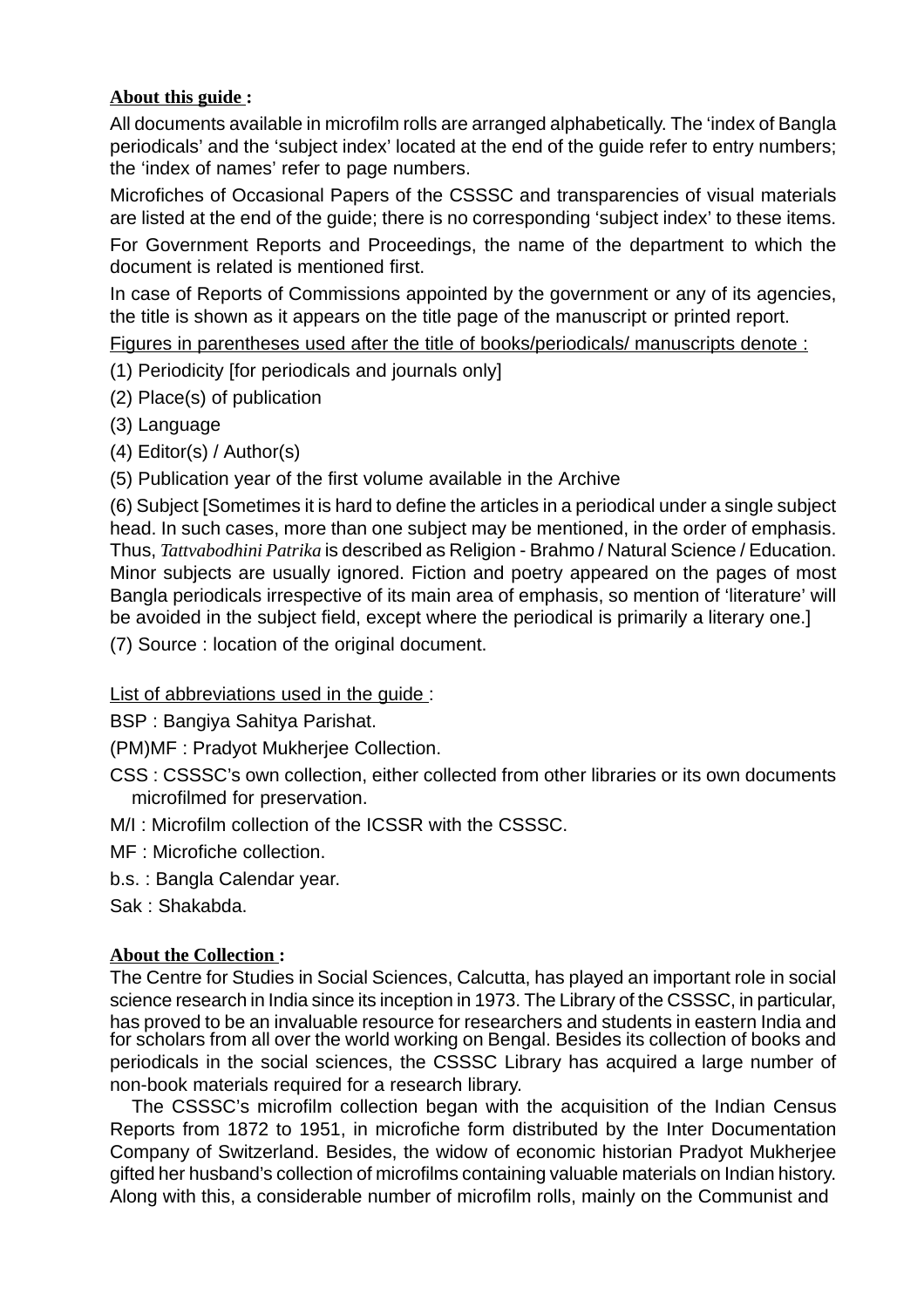Labour Movements, belonging to the Indian Council of Social Science Research, was incorporated in this collection. In addition, there are a few rolls acquired by the CSSSC from time to time on demand from scholars and some that were gifted by faculty members.

The CSSSC has been publishing Occasional Papers since 1975, which reflect the results of ongoing research at the Centre. These were published in mimeograph form and are preserved in the Library. A selected set of microfiche copies of the Occasional Papers are also available as duplicate copies from the Library of Congress.

The idea of beginning a microfilm collection of old and rare printed materials orginated from the research needs of scholars at the CSSSC working on the social and cultural history of Bengal. Most of these materials located in various old libraries in Calcutta and its surrounding areas are in a perilous condition of decay and are fast becoming unusable. In 1993, a project was begun by the CSSSC to preserve in microfilm old Bengali periodicals containing materials on social history. This was made a constituent part of a collaborative research project of the CSSSC with Roskilde University, Denmark, and the Centre for Basic Research, Kampala, funded by DANIDA, on the study of **Nationalism, Modernity and Urban Culture.** A major portion of the present collection has been filmed from the Bangiya Sahitya Parishat library of Calcutta (listed below as BSP). This is the most exhaustive collection anywhere of 19th and early 20th century Bengali periodicals. A project is now being undertaken to expand the collection to include 19th and early 20th century books and other printed materials.

The latest addition to this Archive is the collection of transparencies of  $19<sub>th</sub>$  and early 20th century paintings, prints, illustrations and photographs from Bengal. This is part of an ongoing project of the CSSSC on **Hybrid Genres: A Photographic Archive of Visual Material** of the Late 19th and Early 20th Century in Various Calcutta Collections. This project is funded by the India Foundation for the Arts, Bangalore. The Centre is procuring colour transparencies and corresponding photo negatives of these paintings and photographs for use by scholars.

At present, the total collection in this Archive is as follows:

Total number of 35mm / 100ft microfilm rolls are 411. Among these, the Bangla periodicals comprise 330 rolls, 54 rolls belong to the ICSSR collection, which contains mainly Communist and labour movement documents and Government Reports, a few from the P. Mukherjee collection and the rest from the Centre's earlier collection. Nearly 540,000 pages of documents are available in these 411 rolls and there are nearly 270,000 film gates. 4458 microfiche cards of the Indian Census material from 1872-1951 along with about 100 microfiches of the Occasional Papers of the Centre are also part of the Collection. The Visual Archive now has about 1500 colour transparencies and an equal number of photo negatives.

The entire collection is named after Hitesranjan Sanyal, who, until his sudden death in 1988, was at the forefront of the Centre's researches in social and cultural history of Bengal.

#### **How to access the Collection :**

As part of CSSSC Library, the Collection is open to all research scholars working in academic institutions for purposes of research and study. Service is available between 10.30am and 5.30pm, Monday to Friday. The collection is housed at :

**Centre for Studies in Social Sciences, Calcutta,**

**10, Lake Terrace, Calcutta 700 029, India.**

**Phone : (91) (33) 466-6472 / 466-5477 Fax : (91) (33) 466-6958**

**E-mail : postmast@csssc.ernet.in**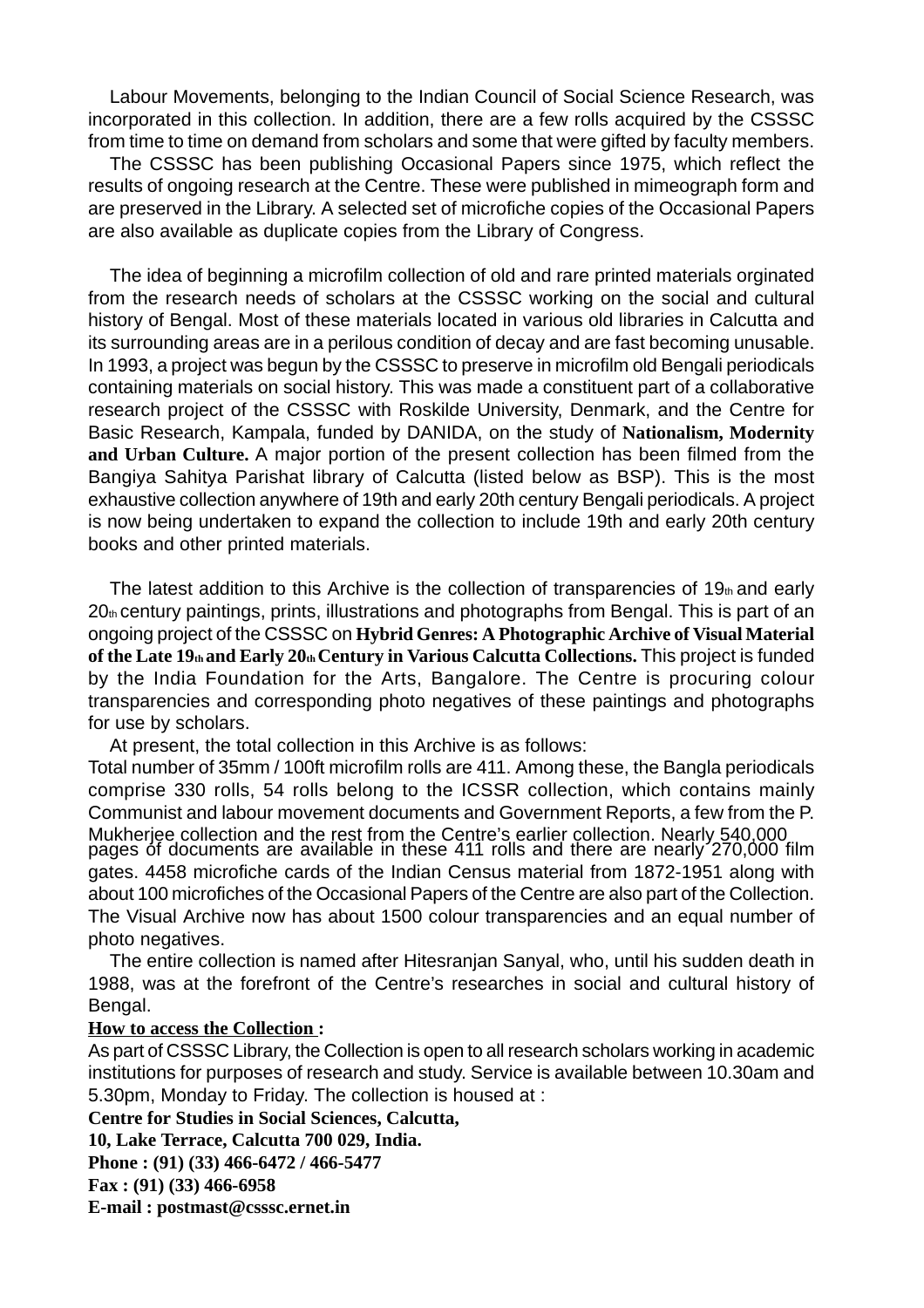## **Introduction**

#### **The Bangla Periodicals:**

The main systematic, classified and complete part of the Hitesranjan Sanyal Memorial Collection consists of microfilms of old Bangla periodicals. When in 1993, the CSSSC decided to use some of its research grant for the preservation of research materials on the urban history of Bengal, the first priority was given to Bangla periodicals.

The first printing press in Calcutta was established in 1777, twenty years after the battle of Palashi and the seizure of power by the East India Company in Bengal. By 1800, thirtyeight printing presses had been set up in and around Calcutta, all owned by the European printers.**1** The pioneering effort of Charles Wilkins with the assistance of Panchanan Karmakar led to the first metal typecasts in Bangla in 1778. This ushered in the era of Bangla printing,**2** But it had to wait until 1800, when Fort William College needed books in Bangla as teaching materials for newly arrived company officials from England and the Serampore Baptist Mission resolved to spread Christianity in the local language. A rough estimate shows that, between 1801 and 1832, 212,000 copies of books in forty languages were published from Serampore Mission.**3** In 1817, the Calcutta School Book Society was set up to publish books in English and Indian languages. The School Society was established in 1818 and in the following years, English and Vernacular Schools were established throughout the country with a steady increase in the number of schools each year.

The first Bangla periodical, *Digdarshan*, edited by J. C. Marshman (1794-1877), was published by the Serampore Baptist Mission from its own press in 1818. This periodical had three different editions published simultaneously, one in Bangla, one in English and the third bi-lingual. In the following month, from 23 May, 1818, the first Bangla weekly newspaper, *Samachar Darpan*, started publication from the same press, under Marshman's editorship. The first newspaper edited by a Bengali appeared in June that year: *Bangal Gajeti*, edited by Gangakishore Bhattacharya. From that time, the publication of Bangla periodicals steadily increased. The following table shows the number of new periodicals published each decade between 1821 and 1930:**<sup>4</sup>**

| Year    | <b>New Publications</b> |           | Year | <b>New Publications</b>                                   |
|---------|-------------------------|-----------|------|-----------------------------------------------------------|
| 1821-30 | 9                       | 1881-90   | 295  |                                                           |
| 1831-40 | 30                      | 1891-1900 | -224 |                                                           |
| 1841-50 | 56                      | 1901-10   | 225  |                                                           |
| 1851-60 | 69                      | 1911-20   | 262  |                                                           |
| 1861-70 | 99                      | 1921-30   | 552. |                                                           |
| 1871-80 | 259                     |           |      | Total no. of periodicals published between 1821-1930.2080 |

This can be shown graphically as follows: 01002003004005006001821-301841- 501861-701881-901901-101921-30**YearNo. of periodicals**

The chart shows a steady increase in the number of Bangla periodicals between 1831 and 1870, followed by a decline between 1891 and 1920. There is no agreed explanation for this decline. One suggestion is the huge rise in the price of printing paper; another is the introduction of steam and later electrically driven printing presses which saw the decline of the small entrepreneurs in the field.**<sup>5</sup>**

Most of the periodicals included in the above table were shortlived. Only a handful ran for several decades: of these, *Tattvabodhini patrika* appeared for nearly a hundred years, *Sangbad Prabhakar* for more than fifty years and *Bharati* for fifty years. Of the 2080 titles mentioned above, the number of periodicals to be found today on the shelves of all libraries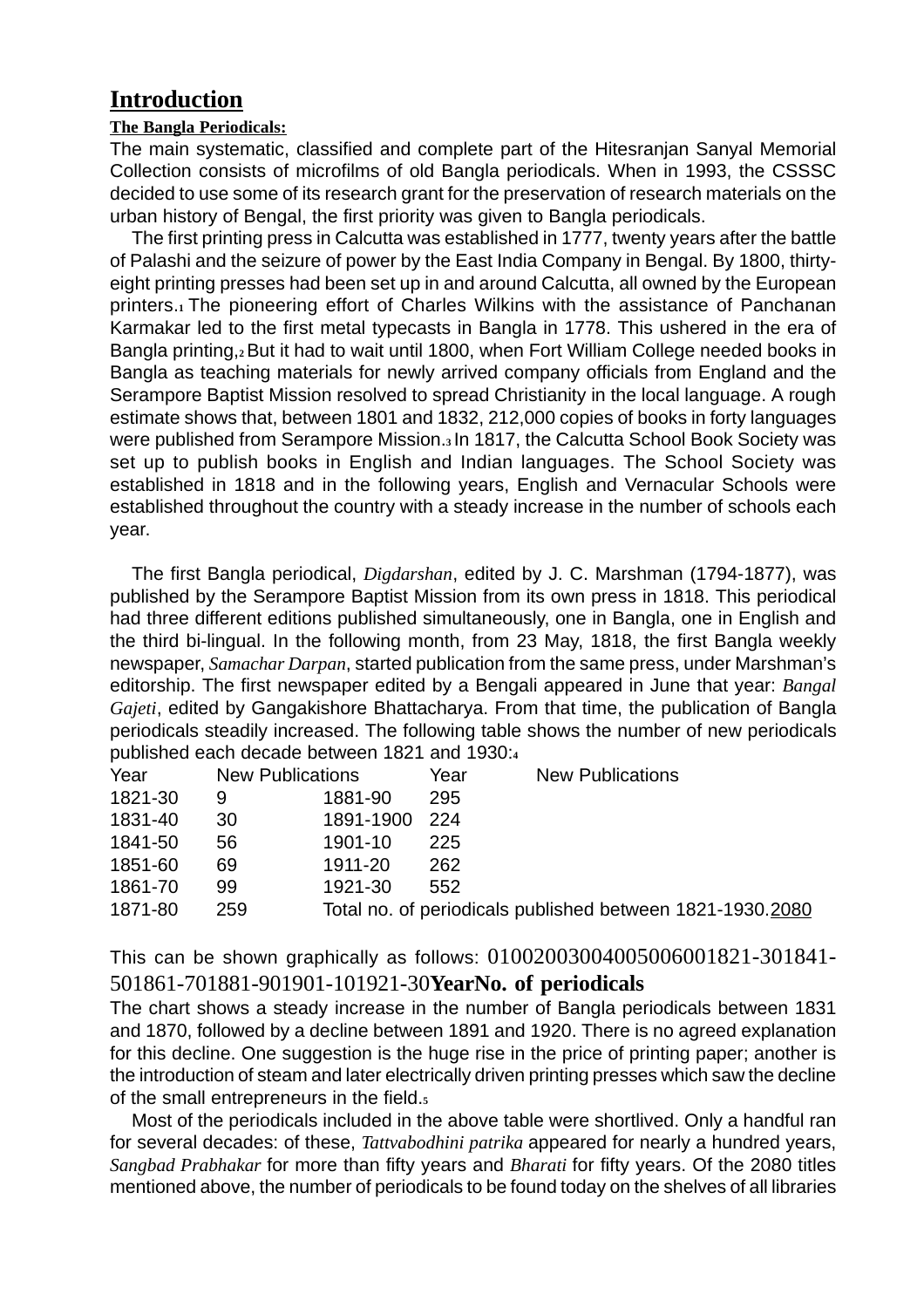in and around Calcutta is not more than 400; the rest are presumably lost for ever.

The principal microfilm collection of periodicals in the Hitesranjan Sanyal Memorial Collection comes from the Bangiya Sahitya Parishat library in Calcutta which is the largest repository of  $19<sub>th</sub>$  century Bangla periodicals in the world. The microfilm collection has been made possible through the generous colla-boration of the authorities of the Parishat. **The Communist Party literature and other documents :**

Besides the microfilm holdings of Bangla periodicals, the Collection also has documents relating to the Communist Parties of India and Great Britain, materials on Positivism in 19th century Bengal and microfiches of Indian Census reports, 1872-1951.

Of the Communist Party materials, *Janayuddha* was the Bangla organ of the Communist Party of India in the 1940s. The organ of the Third International published by the Communist Party of Great Britain, *International Press Correspon-dence* (1921-37), is a source book of world Communist and Labour movements. The Collection also has the proceedings and evidences of Meerut Conspiracy Case.

#### **The Visual Archive :**

As part of an ongoing research project, the Centre started procuring transparen-cies of pictorial material of the 19th and early  $20<sub>th</sub>$  century Bengal - mainly pain-tings, prints, religious and popular pic-tures, journal covers and illustra-tions,advertisements and photographs which are lying scattered in different private and institutional collections in Calcutta. Presently the collection has nearly one thousand, five hundred colour transparencies and the corresponding photo negatives of Kalighat paintings, Battala wood engravings, Company paintings, works of the European artists on India, prints of different Art Studios in Calcutta, illustrations from *Prabasi*, *Bharati*, *Bharatbarsa* and other Bangla journals, early mythological oil paintings and a collection of early photographs in India. The transparencies have been made from the collections of individual art collectors in Calcutta and from art galleries in Calcutta and London.

This collection aims to build a combined pool of textual and visual materials on the culture of colonial Bengal. The *pat* paintings of Kalighat and the Battala wood engravings of the 19th century were important popular art forms in colonial Bengal. With the development of printing technology, a few art studios in Calcutta, mainly the Kansaripara and Chorbagan Art Studios, started to print pictures for the popular market. These are now considered by historians as an independent genre of popular culture. Another important discovery is a variety of oil paintings on religious and mythological subjects which were produced by local painters over the late  $19<sub>th</sub>$  and early  $20<sub>th</sub>$  century.

Most photographers in 19 $<sub>th</sub>$  century India were Europeans, some of them being amateurs</sub> or military photographers and some professionals. Ethnographic Photo-graphs are some of the most important examples of their work.**6** Landscapes and archaeological studies both by the European and Indian photographers are also important for historical research.

The Centre is now in the process of documenting the works of several local photographers of late  $19<sub>th</sub>$  and  $20<sub>th</sub>$  century Calcutta from their family collections. These collections cover family, studio, wedding and outdoor photographs taken over the late  $19<sub>th</sub>$ and early  $20<sub>th</sub>$  centuries.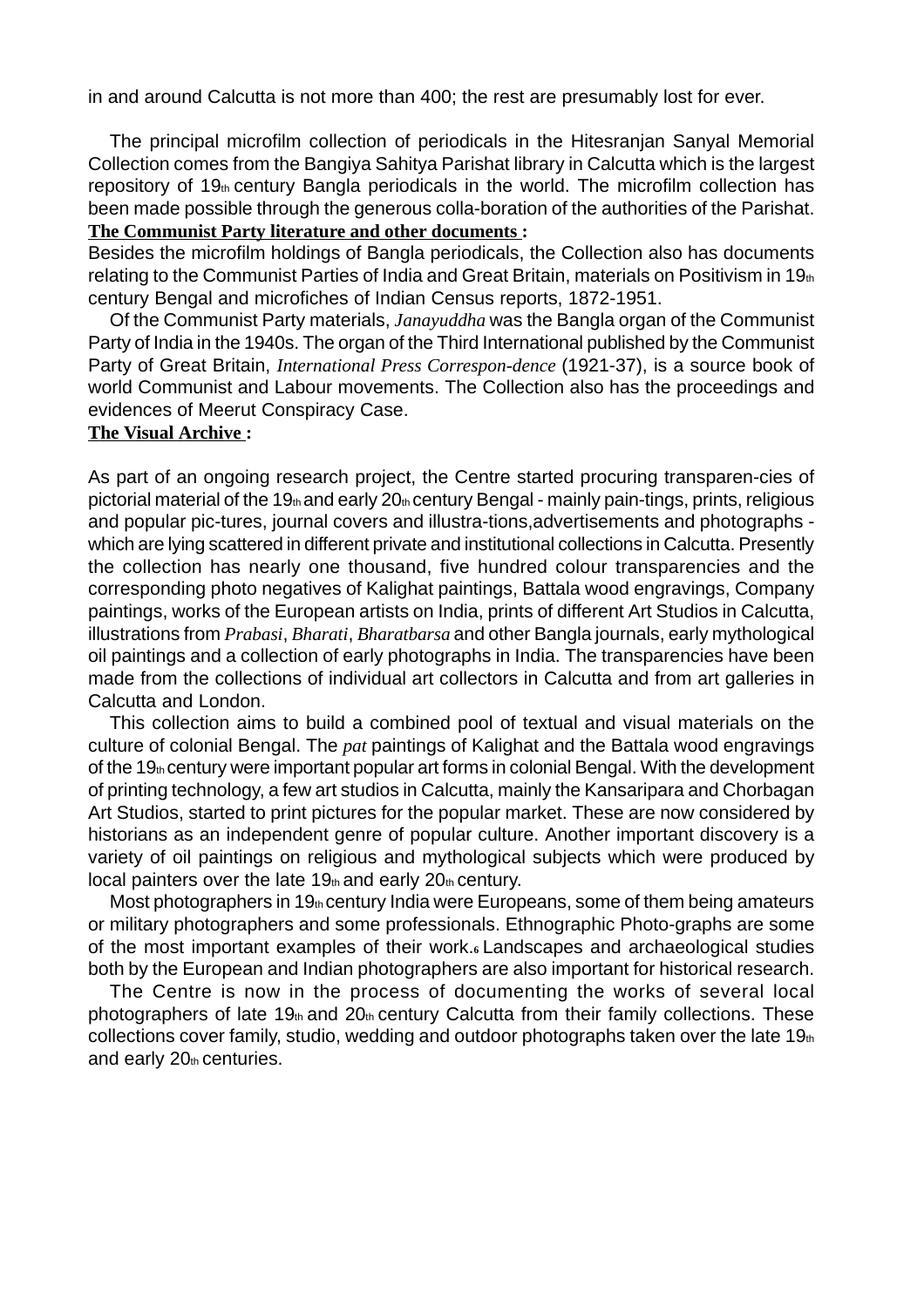# The microfilm collection of Bangla Periodicals

**1. Abodhbandhu :** (1) Monthly (2) Calcutta (3) Bangla (4) Biharilal Chakrabarti (5) 1273 b.s. [1866] (6) Literature (7) BSP.

This periodical mainly on literature was published irregularly between 1273-76 b.s. [1866- 69]. Main subject of interest are biographical notes on contemporary figures in the field of education..

The Archive has v.1-3 [1273-76 b.s. – 1866-69].

Roll no. BSP39. 35mm negative.

**2. Adrista :** (1) Monthly (2) Calcutta (3) Bangla (4) Ramankrishna Chattopadhyay (5) 1303 b.s. [1896] (6) Astrology / General (7) BSP.

This periodical was mainly published to circulate the ideas of 'modern science' of palmistry and astrological knowledge.

The Archive has v.1-2 [1303-03 b.s. – 1896-98].

Roll no. BSP208. 35 mm negative.

**3. Aitihasik Chitra :** (1) Monthly (2) Calcutta (3) Bangla (4) Nikhilnath Ray [1311-15 b.s. – 1904-09]; Nikhilnath Ray and Jogendrachandra Gupta [1316 b.s. – 1909-10] (5) 1311 b.s. [1904] (6) Archaeology (7) BSP.

This periodical was first published by Akshyaychandra Maitreya in 1305 b.s. [1898] from Rajsahi as a quarterly on Archaeology, but continued only for a period of about one year. The above mentioned volumes are continuation of that same periodical as a monthly from Calcutta on Archaeological subjects, as a part of the 'Nationalist' effort of revealing 'forgotten chapters of Indian history'. This periodical was the first attempt to establish a popular platform to discuss and disseminate Archaeological knowledge in Bangla language.

The Archive has issues 7-12 of v.2 [1311 b.s. – 1904]; v.3-5 [1314-16 b.s. – 1907-10].

Roll no. BSP71-72. 35mm negative.

**4. Alochana :** (1) Monthly (2) Calcutta (3) Bangla (4) Gaganchandra Hom (5) 1806 sak [1884] (6)Philosophy / Religion – Hinduism / Bengal – Social condition. (7) BSP.

The short-lived periodical on religion and social reform continued only for two years. It is said that Gaganchandra was inspired by Bipinchandra Pal to publish the periodical. Most of the articles published in the periodical were highly 'nationalist' in tone.

The Archive has v.1-2 [1806-08 sak – 1884-86].

Roll no. BSP222-223. 35mm negative.

**5. Anjali :** (1) Monthly (2) Chattagram (3) Bangla (4) Rajeswar Gupta (5) 1305 b.s. [1898] (6) Literature / Education – Children (7) BSP.

Published mainly for children with a view to their 'moral upgradation'.

The Archive has v.1 [1305 b.s. – 1898-99].

Roll no. BSP208.

**6. Antahpur :** (1) Monthly (2) Calcutta (3) Bangla (4) Hemantakumari Chaudhuri (5) 1307 b.s. [1900] (6) Women's Studies / Women's Literature (7) BSP.

Publication of this periodical started from January 1898, and Banalata Debi was its first editor. After her death in 1900 Hemantakumari Chaudhuri and Kumudini Mitra took the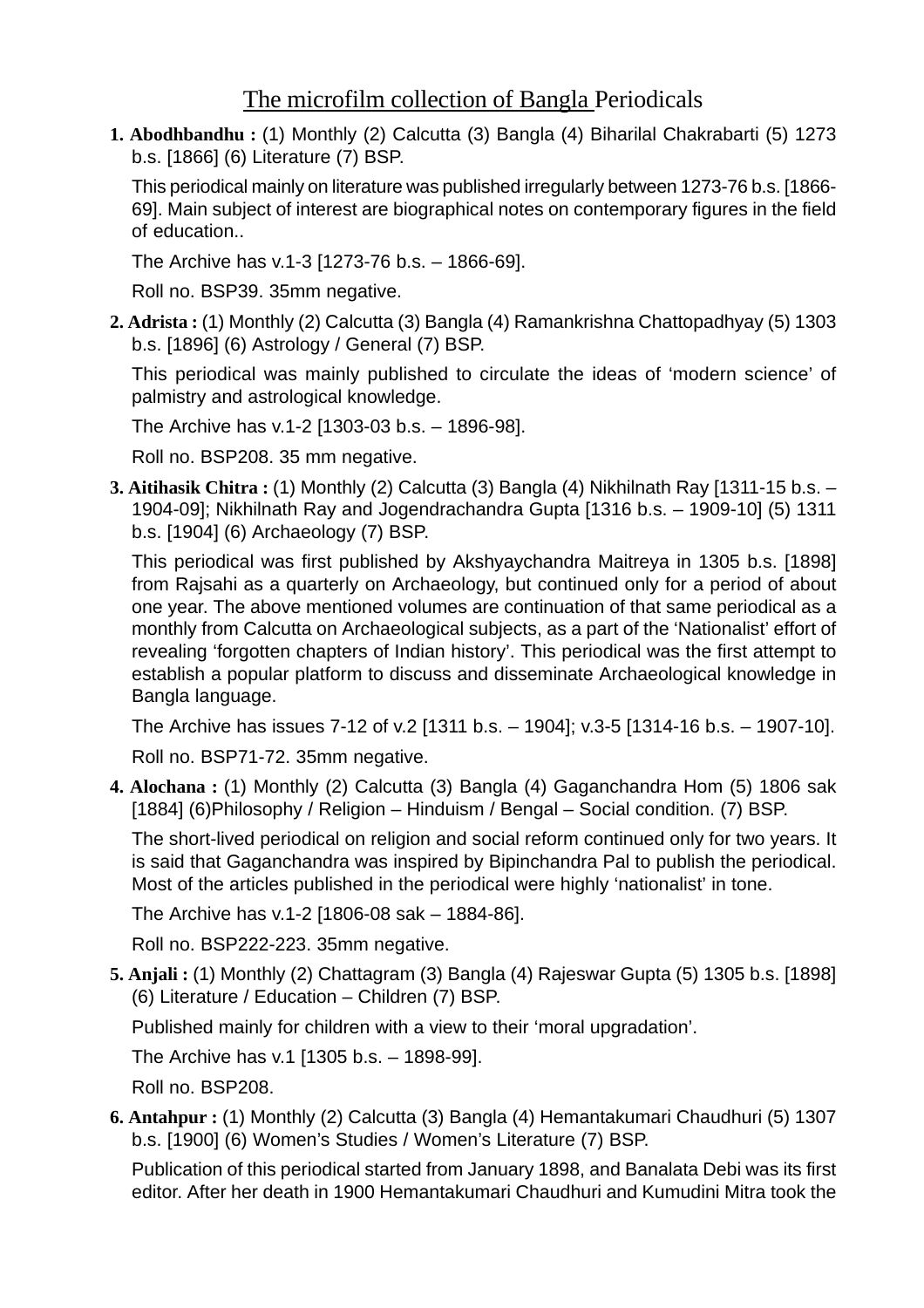responsibility of its publication. This periodical was managed and written **only by women.**

The Archive has v.4-6 [1307-10 b.s. – 1900-03].

Roll no. BSP35-36. 35mm negative.

**7. Anubikshan :** (1) Monthly (2) Calcutta (3) Bangla (4) Harischandra Sharma (5) 1282 b.s. [1875] (6) Medicine / Natural Science / General (7) BSP.

This periodical was one of the early magazines on health and medicine and ran for a very brief period. This periodical is significant for giving information on the first generation of medicine experts.

The Archive has v.1 [1282 b.s. – 1875-76].

Roll no. BSP107. 35mm negative.

**8. Anusandhan :** (1) Fortnightly (2) Calcutta (3) Bangla (4) Durgadas Lahiri (5) 1294 b.s. [1887] (6) Political Science (7) BSP.

In its first introduction the periodical claimed that it would 'fight against and expose before the public all types of corruption in Government Organisations, the political parties and in various institutions.' The periodical was published as fortnightly upto its eighth year and then turned into a weekly. Information on its later volumes is not available.

The Archive has v.1-5 [1294-99 b.s. – 1887-92].

Roll no. BSP82-84. 35mm negative.

**9. Anushilan :** (1) Monthly (2) Calcutta (3) Bangla (4) [?] published by 'Bandhab Samity' (5) 1299 b.s. [1892] (6) Nationalism (7) BSP.

Socio political issues mainly related to Hindu Nationalism appeared in this periodical.

The Archive has v.1 [1299 b.s. – 1892-93].

Roll no. BSP72. 35mm negative.

**10. Anushilan :** (1) Monthly (2) Calcutta (3) Bangla (4) Mahendranath Bidyanidhi (5) 1301 b.s. [1894] (6) Nationalism (7) BSP.

Containing essays on the question of Hindu Nationalism, continued as *Anushilan o Purohit* from its second year.

The Archive has v.1 [1301 b.s. – 1894-95].

Roll no. BSP72. 35mm negative.

**11. Anushilan o Purohit :** (1) Monthly (2) Calcutta (3) Bangla (4) Mahendranath Bidyanidhi (5) 1302 b.s. [1895] (6) Nationalism (7) BSP.

This periodical was a continuation of the former.

The Archive has v.2 [1302 b.s. – 1895-96].

Roll no. BSP72-73. 35mm negative.

**12. Arati :** (1) Monthly (2) Mymensingh (3) Bangla (4) Umeshchandra Bidyaratna (5) 1307 b.s. [1900] (6) Literature / Agriculture / Trade and Commerce / Bengal – Social condition (7) BSP.

An important periodical published from eastern Bengal. Articles on economic issues and agriculture are

also found here along with fiction and poetry.

The Archive has v.1-6 [1307-13 b.s. – 1900-06].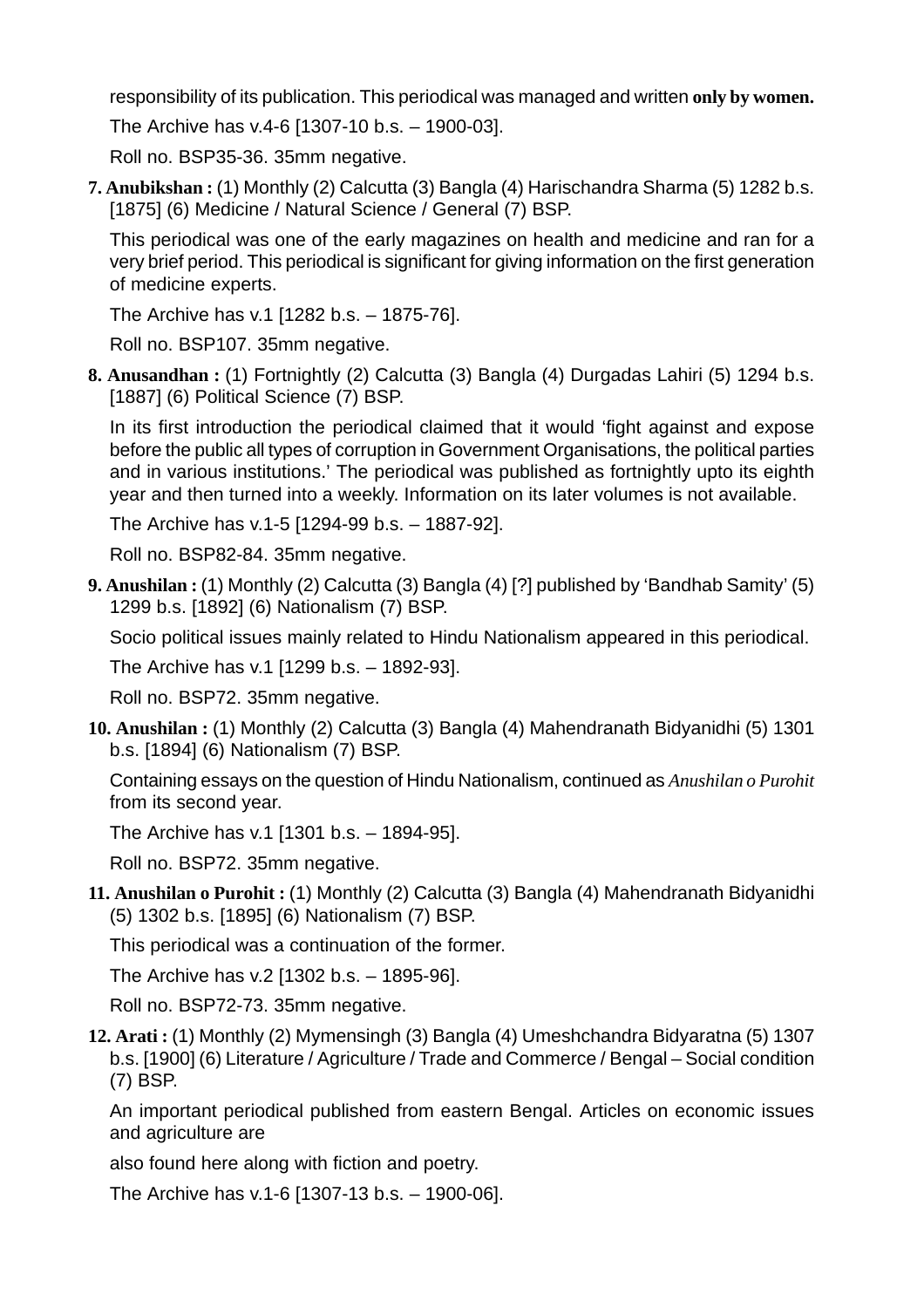Roll no. BSP107-109. 35mm negative.

**13. Arunodaya :** (1) Fortnightly (2) Calcutta (3) Bangla (4) Lalbehari De (5) 1857 (6) Religion – Christianity / Education / Politics (7) BSP.

This periodical began in August 1856 and mainly dealt with education and religion. Rev. Lalbehari De, the editor of the periodical, was one of the first prominent converts to Christianity. Lalbehari published this periodical to teach and propagate the 'excellence' of the Christian system of education and religion for those who did not know English. Another interesting aspect of this periodical is its stand on the rebellion of 1857 which it considered as a threat against Christianity as well as against 'peace' and 'justice'. This periodical continued for six years.

The Archive has v.2-3 [December 1857 – 1859].

Roll no. BSP78. 35mm negative.

**14. Aryadarshan :** (1) Monthly (2) Calcutta (3) Bangla (4) Jogendranath Bandyopadhyay Bidyabhusan (5) 1281 b.s. [1874] (6) Literature / Philosophy / Nationalism / Science / History / General (7) BSP.

The primary objective of this periodical was to propagate the systems of 'modern' knowledge. It ran for eleven years. The quality of printing and production was exceptionally good in comparison with other Bangla periodicals of the time.

The Archive has v.1-11[1281-92 b.s. – 1874-86].

Roll no. BSP203-207. 35mm negative.

**15. Aryadharma Pracharak :** (1) Monthly (2) Calcutta (3) Bangla (4) Brahmabrata Samadhyayi Saraswati (5) 1811 sak [1889] (6) Religion – Hinduism (7) BSP.

The periodical was published with the sub-title 'Brahman Pandit', the mission being to rescue **Hindutva** from the 'evil influence of Brahmoism.' Though the periodical was declared as a monthly, its publication was irregular and did not continue for more than one year.

The Archive has few issues of v.1[1811 sak – 1889].

Roll no. BSP109. 35mm negative.

**16. Aryaprabar :** (1) Monthly (2) Calcutta (3) Bangla (4) Jayanarayan Bandyopadhyay (5) 1929 samvat [1872] (6) Religion – Hinduism (7) BSP.

The periodical was published with an aim to 'save **Hindutva** and its religious practices and social customs from its present decadence.' The periodical survived only a year.

The Archive has v.1[1929 samvat – 1872].

Roll no. BSP90. 35mm negative.

**17. Atithi :** (1) Monthly (2) Calcutta (3) Bangla (4) ? (5) 1288 b.s. [1881] (6) Nationalism / Religion – Hinduism/ Literature (7) BSP.

The periodical started its publication with the goal of 'social reform'. It probably did not continue after its first year.

The Archive has v.1[1288-89 b.s. – 1881].

Roll no. BSP107. 35 mm negative.

**18. Bamabodhini Patrika :** (1) Monthly (2) Calcutta (3) Bangla (4) Umeshchandra Dutta [1270-1310; 1312-14 b.s. – 1863-1904; 1906-08]; Asutosh Ghosh [1311 b.s. – 1904- 05] Santoshkumar Dutta [1315-29 b.s. – 1908-23] (5) 1270 b.s. [1863] (6) Women's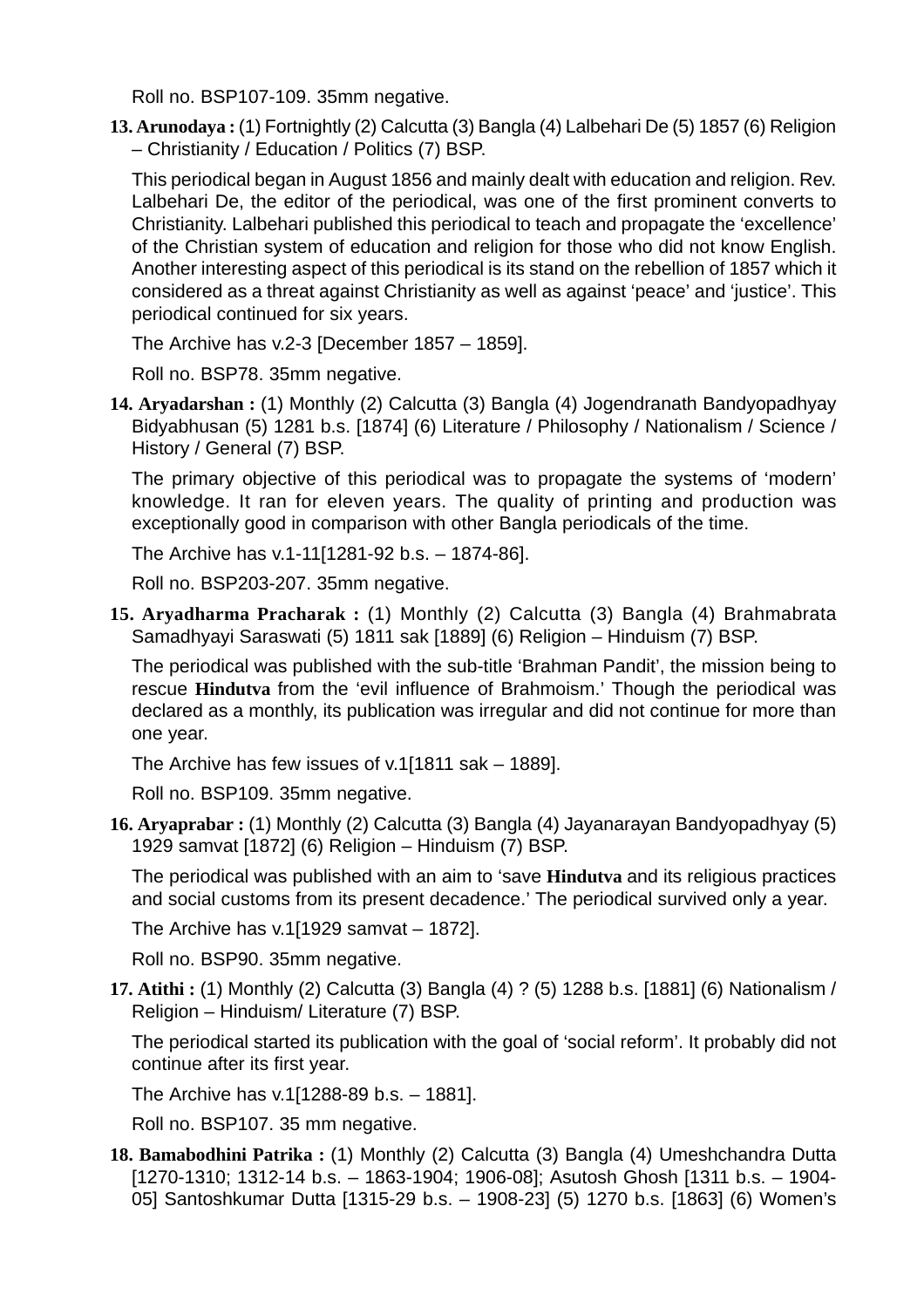Studies – Education / Family / Social condition (7) BSP.

One of the most important periodicals on the condition and social status of women in the 19th century. It was the early period of women's education when *Bamabodhini* came into circulation. The debates on this issue appear very strongly on its pages. The editorial board of *Bamabodhini* consisted of liberal reformers propagating the cause of women's education.

The Archive has volumes of the following years : 1270-78 b.s. [1863-72]; 1289 b.s. [1882-83]; 1291-94 b.s. [1884-88]; 1299-1307 b.s. [1892-1901]; 1309-11 b.s. [1902- 04]; 1314-15 b.s. [1907-09]; 1317-28 b.s. [1910-22].

Roll no. BSP128-137. 35mm negative.

**19. Bandhab / Bandhab – Nabaparyay :** (1) Monthly (2) Dhaka (3) Bangla (4) Kaliprasanna Ghosh (5) 1281 b.s. [1874] (6) Nationalism / Literature (7) BSP.

Publication of this periodical was inspired by *Bangadarshan*, a monthly from Calcutta edited by Bankimchandra Chattopadhyay. This periodical contains some important articles on social, political and moral issues. Though this periodical was published over a long period [about 32 years] but its publication was interrupted time to time e.g. 11 volumes were published between 1281 and 1295b.s. then its publication ceased for 13 years, again it started publishing as 'new series' from 1308b.s. and went on for five years.

The Archive has v.1-8[1281-91 b.s. – 1874-85]; new series : v.1-4[1308-12 b.s. – 1902- 06].

Roll no. BSP73-78. 35mm negative.

**20. Bangalakshmi :** (1) Monthly (2) Calcutta (3) Bangla (4) Hemlata Debi (5) 1337b.s. [1930] (6) Women's Studies / Literature / General (7) BSP.

This periodical began publishing from 1331 b.s. [1924] and continued for a considerably long period. Issues related to women and family appeared on the pages of this periodical. Biographies of contemporary women of repute also came along with fiction literature and essays on religious and moral issues.

The Archive has v.6[1337-38 b.s. – 1930].

Roll no. BSP119. 35mm negative.

**21. Bangamahila :** (1) Monthly (2) Calcutta (3) Bangla (4) Bhubanmohan Sarkar (5) 1282 b.s. [1875] (6) Women's Studies / Literature / General (7) BSP.

This short-lived periodical is an important document in the fields of studies on women's education and gender question raised by the liberal pedagogues in  $19<sub>th</sub>$  century Bengal. This periodical was published by the Board of Principal's of 'Chorbagan Balika Bidyalaya' on Muktaram Babu Street, a school for women's formal education and an acting board to conduct the examinations in *Zenana* schools established by Pyaricharan Sarkar in 1863 [1868?]. After Pyaricharan's death in September, 1875 Bhubanmohan took the charges of the school on himself. Issues related to women, both from liberal and conservative perspectives were featured in the pages of this periodical. Few articles published here even condemned the Hindu social code of conduct for women in general. This periodical was in circulation only for two years.

The Archive has v.1-2[1282-83 b.s. – 1875-77].

Roll no. BSP38-39. 35mm negative.

**22. Basantak :** (1) Monthly (2) Calcutta (3) Bangla (4) Prananath Dutta (5) 1280 b.s. [1874]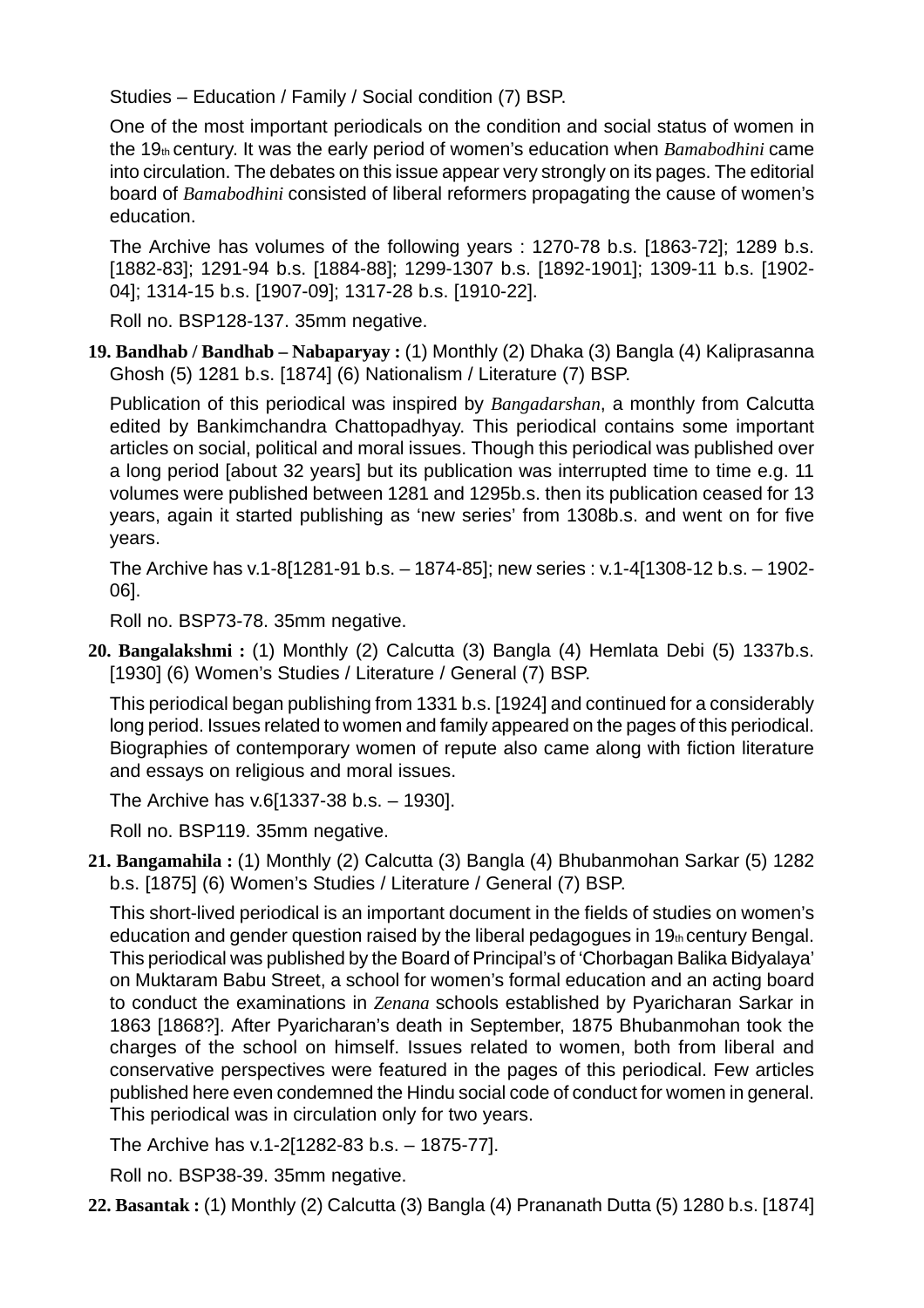(6) Political Science – Urban development & Municipal Act – Calcutta / Cartoon (7) BSP.

*Basantak* started publication from 31 January, 1874, just one month after the appearance of the first cartoon magazine in Bangla, *Harabola Bhand*. Prananath Dutta, the editor of this periodical, was an activist of the Municipal Movement in Calcutta. The main demand of the movement was active participation of Indians Calcutta Corporation. This illustrated periodical with cartoons on the mismanagement of the city, its thoughtless implementation of arbitrary laws and various caricatures on social issues was used as a tool to justify the cause of the Municipal Movement. The llustrator of the periodical was Girindrakumar Dutta,**7** an activist of the movement. The periodical continued only for two years but is a landmark in the history of political cartoons in the Bangla language.

The Archive has v.1-2 [1280-82 b.s. – 1874-76].

Roll no. BSP81-82. 35mm negative.

**23. Basantak <illustrations> :** The same publication as above. The illustrations are microfilmed separately for easy access.

Roll no. BSP201. 35mm negative.

**24. Bedabyas :** (1) Monthly (2) Calcutta (3) Bangla (4) Bhudhar Chattopadhyay (5) 1293 b.s. [1890] (6) Religion – Hinduism / Nationalism – Hindu / Literature / General (7) BSP.

This periodical began its publication to propagate Hinduism.

The Archive has v.1-9[1293-1301 b.s. – 1886-95].

Roll no. BSP100-102. 35mm negative.

**25. Bharatbarsa :** (1) Monthly (2) Calcutta (3) Bangla (4) Amulyacharan Bidyabhusan & Jaladhar Sen [1320-21 b.s. – 1913-14]; Jaladhar Sen & Upendrakrishna Bandyopadhyay [1321-23 b.s. – 1914-16]; Jaladhar Sen [1323-46 b.s. – 1916-40]; Phanindranath Mukhopadhyay & Sudhangsusekhar Chattopadhyay [1346-47 b.s. – 1940-41]; Phanindranath Mukho-padhyay [1347-60 b.s. – 1941-54] (5) 1320 b.s. [1913] (6) Literature / Nationalism / Science–popular/ Economics / General (7) BSP.

The voluminous long-lived periodical is witness to the social history of Bengal for a period of more than fifty years. *Bharatbarsa* was established by Dwijendralal Ray allegedly to counter the influence of Rabindranath Tagore in the field of Bangla literature. But D. L. Ray died after two months of its publication and Jaladhar Sen took up the responsibility of the journal. This long series became a platform of experimental Bangla literature, besides commenting on some important moments of Indian history both in pre and post independence period. A very important periodical for the literary history of modern Bengal.

The Archive has v. 1-40 [1320-60 b.s. – 1913-53].

Roll no. BSP267-318. 35 mm negative.

**26. Bharatbhritya :** (1) Weekly (2) Calcutta (3) Bangla (4) Purnachandra Basu[?] (5) 1279b.s. [1872] (6) Nationalism (7) BSP.

This news magazine continued only for a few months and then collaborated with *People's Friend* and was renamed as *People's Friend o Bharatbhritya* and continued upto the middle of 1874.

The Archive has v.1 [1279 b.s. – 1872].

Roll no. BSP72. 35mm negative.

**27. Bharati / Bharati o Balak :** (1) Monthly (2) Calcutta (3) Bangla (4) Dwijendranath Tagore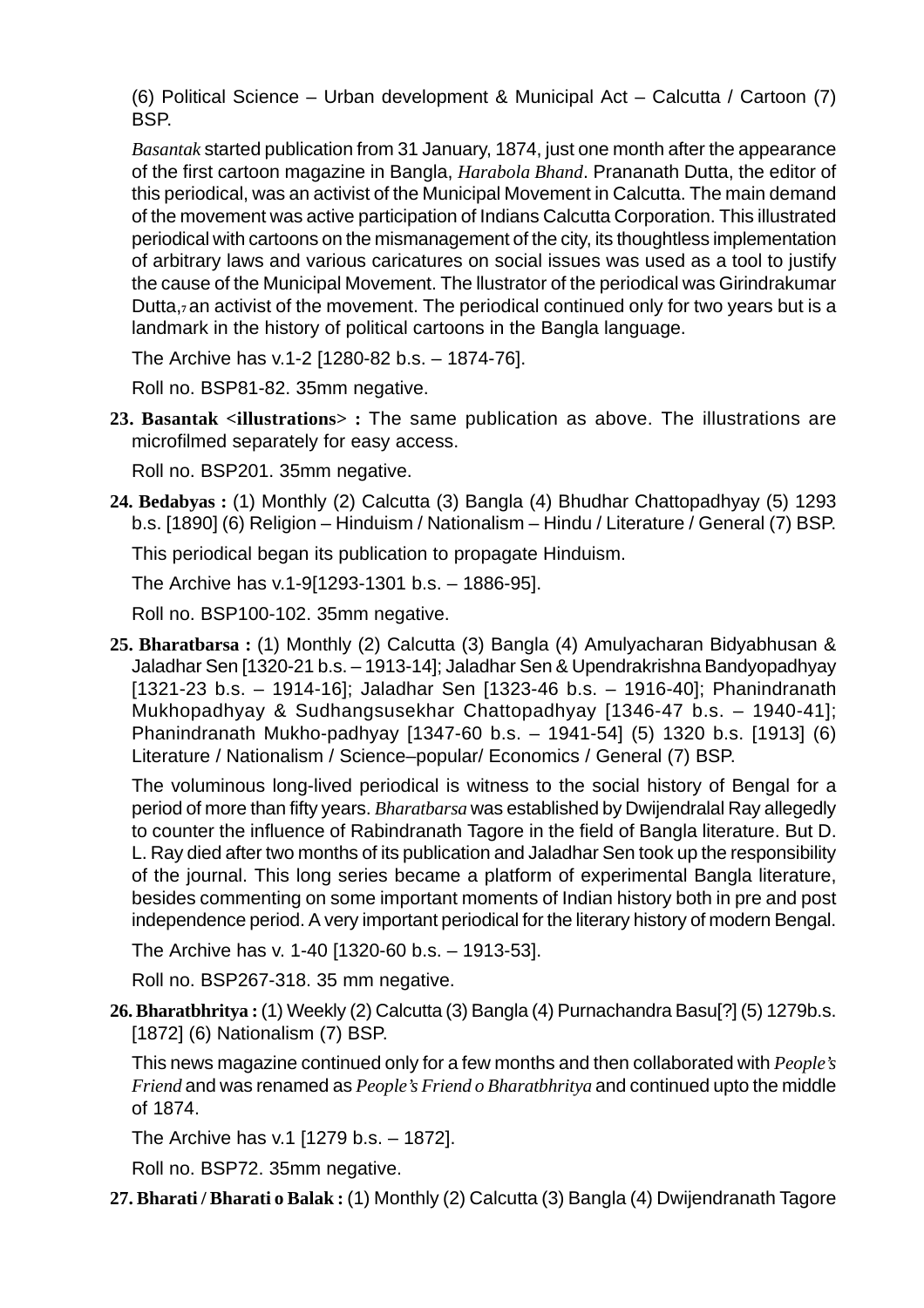[1284-90 b.s. – 1877-84]; Swarnakumari Debi [1291-1301 b.s. – 1884-95 / 1315-21 b.s. – 1908-15]; Hiranmayi Debi & Sarala Debi [1302 - 04b.s. – 1895-98]; Rabindranath Tagore [1305-09 b.s.–1898-1903]; Sarala Debi [1310-14 b.s. – 1903-08 / 1331-33 b.s. – 1924-26]; Sourindramohan Mukhopadhyay & Manilal Gango-padhyay [1322-30 b.s. – 1915-1924]; (5) 1284 b.s. [1877] (6) Women's Studies / Women's

literature and education / Science – popular / General (7) BSP.

This periodical is a landmark both in the evolution of Bangla literature and in the rise of prominent women writers and editors. It was published from the Tagore family of Jorasanko and was often acknowledged as a Tagore family magazine. When Swarnakumari Debi took the responsibility of its publication from Dwijendranath in 1884, it became the second Bangla periodical to be edited by a woman, the first being *Anathini* by Thakomoni Debi [1875]. It became also the first well organised, widely circulated and well acclaimed monthly in the Bangla language. The periodical was not established to support the women's cause, but Swarnakumari turned it into a women's magazine. For few years it was published with the title *Bharati o Balak* when *Balak,* edited by Jnanadanandini Debi merged with it. When the publication of Bharati ceased in 1333 b.s. it set a record of the first longest surviving Bangla monthly. This periodical highlighted the women's cause when it was in the hands of Swarnakumari and Sarala Debi, but generally it was only a literary monthly. Many masterpieces of Rabindranath, Jyotirindranath and many of their contemporaries' were first serialised in this periodical. Swarnakumari's writings on the issues of science also marked a popular interest in science among women. In the golden jubilee year of *Bharati*, the contemporary women writers described it as women's magazine and acknowledged it as their stepping stone on the way to becoming a writer.**<sup>8</sup>**

The Archive has v.1-50 [1284-1333 b.s. – 1877-1926].

Roll no BSP138-145, 145A, 146, 146A, B, C, D, E 147-152, 152A, 153-167. 35mm negative.

**28. Bhisak Darpan :** (1) Monthly (2) Calcutta (3) Bangla (4) Jahiruddin Ahamad [1894-96]; Kalimohan Sen & Girishchandra Bagchi [1900-04]; Girishchandra Bagchi [1905-14] (5) 1894 (6) Medical Science / Medicine / Public health (7) BSP.

This was one of the most important periodicals in Bangla on medicine and surgery dealing with detail case histories of the patients and the lines of treatment. Most of the contributors were medicine wizards of the time. This periodical received government aid for its publication, and the reports of the government health department and Medical College were published here.

The Archive has v.6 [1896-97]; v.10 [1900]; v.14-16 [1904-06]; v.19-23 [1909-13].

Roll no. BSP4-8. 35mm negative.

**29. Bhramar :** (1) Monthly (2) Calcutta (3) Bangla (4) Sanjibchandra Chattopadhyay (5) 1281 b.s. [1874] (6) Literature (7) BSP.

A very short-lived periodical, it contained mainly literary articles as well as some essays on religion and social issues. Sanjibchandra himself authored most of the articles in this periodical.

The Archive has v.1-2 [1281-82 b.s. – 1874-76].

Roll no. BSP102. 35mm negative.

**30. Bibidhartha Sangraha :** (1) Monthly (2) Calcutta (3) Bangla (4) Rajendralal Mitra [1773- 81 sak – 1851-59]; Kaliprasanna Singha [1783 sak – 1861] (5) 1773 sak [1851] (6)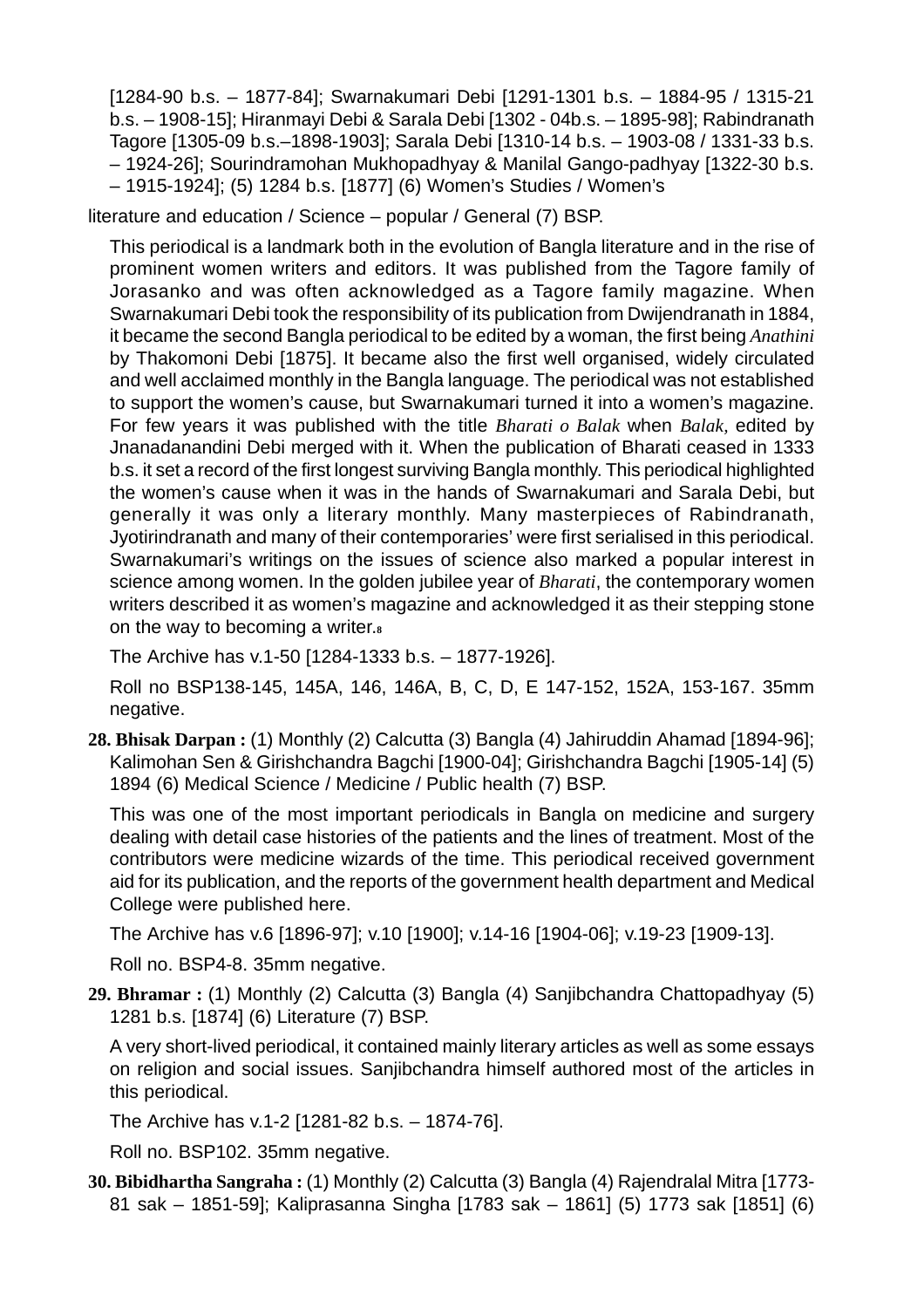Natural Science / Anthropology / History / Literature / General (7) BSP.

The Vernacular Literature Committee in Calcutta was established in 1851, with a mission 'to publish translations of such works as are not included in the design of the tract of Christian Knowledge Societies on the one hand, or of the School Book and Asiatic Societies on the other and likewise to provide a sound and useful Vernacular Domestic Literature for Bengal.' A grant of Rs. 80 per month was extended to Rajendralal Mitra for publication of such a monthly that could fulfil the ambition of the committee of educating 'native' people in the modern systems of knowledge. To fulfil the demand, *Bibidhartha* came in circulation from October 1851. The 16page (later 24) was the first illustrated Bangla monthly, and the first magazine covering various scientific and educative subjects. Writing on zoology, botany, anthropology filled the pages of this periodical, alongwith plays, poetry and caricatures on social issues. After the publication of six volumes, Rajendralal retired from its editorship for health problems. Then, Kaliprasanna Singha took the responsibility of its publication, which continued irregularly for ten months. In the July issue of 1861, Kaliprasanna published a criticism of *Nildarpan* in this periodical, as a gesture of protest against James Long's punishment in the court of law for

publication of a translation of this play in his name. Consequently, he was forced to stop the publication of this periodical as the Government-funded Vernacular Literature Committee was reluctant to release the grant for continuing its publication. From the following year, Rajendralal restarted its publication in a new name, *Rahasya Sandarbha*, maintaining the same form and content.

The Archive has v.1-7 [1773-83 sak – 1851-61].

Roll no. BSP10-11. 35mm negative.

**31. Bijnan Darpan :** (1) Monthly (2) Calcutta (3) Bangla (4) Pranananda Kabibhusan [1289- 91 b.s. – 1882-85]; Bireswar Pande [1291-92 b.s. – 1885-86] (5) 1289 b.s. [1882] (6) Science – natural / Musicology / General (7) BSP.

This was an important addition in the series of late 19th century periodicals on science. This periodical survived only for three years. One article on the science of Indian classical music was serialised in this monthly.

The Archive has v.1 [1289 b.s. – 1882-83]; v.3 [1291-92 b.s. – 1884].

Roll no. BSP1. 35mm negative.

**32. Binapani :** (1) Monthly (2) Calcutta (3) Bangla (4) Ramgopal Sengupta (5) 1300 b.s. [1893] (6) Literature / Religion / General (7) BSP.

This periodical was mainly a monthly on literature, also containing some articles on Hinduism. Some satirical writings on the 'justification' of the colonial state in India, though written from an orthodox Hindu point of view, are very interesting.

The Archive has v.1-2 [1300-01 b.s. – 1893-94].

Roll no. BSP102-103.

**33. Birbhumi :** (1) Monthly (2) Keernahar, Birbhum (3) Bangla (4) Nilratan Mukhopadhyay (5) 1306b.s. [1899] (6) General / History / Literature (7) BSP.

This periodical started publication as a regional monthly from Birbhum, to represent the district in the domain of national literature. The main emphasis was on the locale of the periodical, the history of the district and the physical and human geography of the locality. The literature of the local people got the first priority here. Articles on religion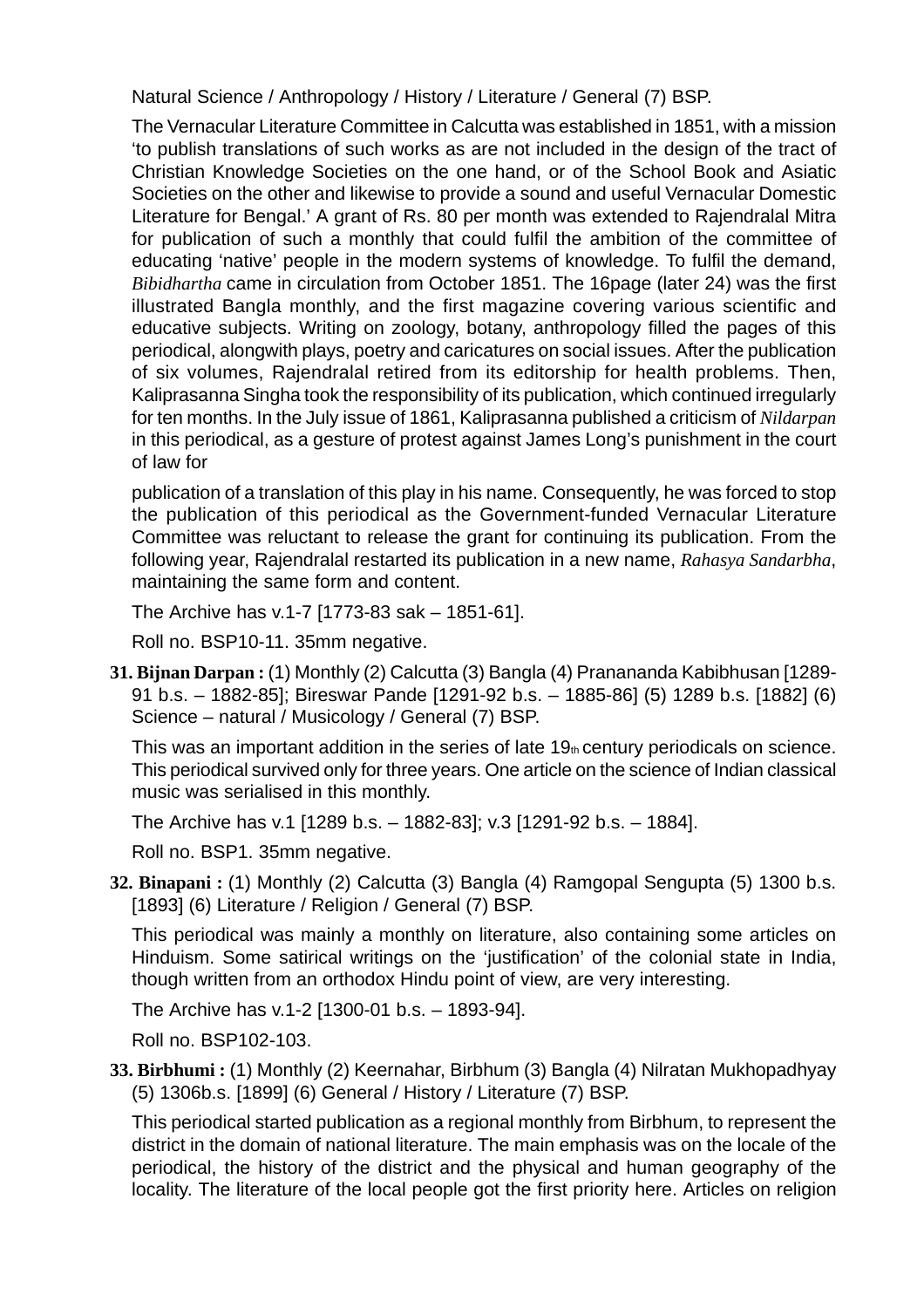and on national issues were also published in this periodical.

The Archive has v.1-5 [1306-12 b.s. – 1899-1906].

Roll no. BSP68-69.

**34. Birbhumi–Nabaparyay :** (1) Monthly (2) Keernahar, Birbhum (3) Bangla (4) Jeetendranath Bandyo-padhyay [1317-20 b.s. – 1910-14]; Kuladaprasad Mallik [1321- 34 b.s. – 1914-28] (5) 1317b.s. [1910] (6) General / History / Literature (7) BSP.

Continuation of the former.

The Archive has v.1 [1317-18 b.s. – 1911]; v.3-4 [1320-21 b.s. – 1913-15]; v.6-7 [1330- 31 b.s. –1923-25]; v.8 [1333-34 b.s. – 1927-28].

Roll no BSP69-71.

**35. Bishnupriya Patrika :** (1) Monthly (2) Calcutta (3) Bangla (4) Radhikanath Goswami & Kedarnath Dutta [405 Chaitanyabda – 1890]; Shyamlal Goswami [412 Chaitanyabda – 1897] (5) 1890 (6) Religion – Vaisnavism / Literature (7) BSP.

This periodical was a representative of the Vaisnav devotees in Bengal. Articles published here preached the 'greatness' of Vaisnavism.

The Archive has v.1 [1890]; v.8 [1897].

Roll no. BSP89.

**36. Catalogue of Periodicals in Bangiya Sahitya Parishat :** (2) Calcutta (3) Bangla (4) Compiled by Bangiya Sahitya Parishat, 243/1, A.P.C.Ray Road, Calcutta 700 006. (5) 1935 (6) Information – Catalogue – Bangla periodical : 1818-1930 (7) BSP.

Bangiya Sahitya Parishat is the major library for 19th and early 20th century Bangla periodicals, books and monographs in Calcutta. This comprehensive printed catalogue of the periodicals of the Library is a near exhaustive list of the published periodicals of the period.

Roll no. BSP167. 35mm negative.

**37. Chikitsak :** (1) Monthly (2) Rajsahi (3) Bangla (4) Binodbehari Ray [1296-1306 b.s. – 1889-1900]; Nityananda Singha [1333 b.s. – 1926-27] (5) 1296b.s. [1889] (6) Medicine (7) BSP.

This irregular periodical on medicine focused mainly on the indigenous systems of medical treatment. Only four volumes of this periodical were published between 1889- 1926.

The Archive has v.1 [1296-97 b.s. – 1890]; v.3 [1306 b.s. – 1899-1900]; v.4 [1333 b.s. – 1926-27].

Roll no. BSP8-9. 35mm negative.

**38. Chikitsak o Samalochak :** (1) Monthly (2) Calcutta (3) Bangla (4) Satyakrishna Ray (5) 1895 (6) Medicine (7) BSP.

This short-lived monthly made a significant contribution in the field of practising medical science in the Bangla language.

The Archive has v.1-2[1895-96].

Roll no. BSP1. 35mm negative.

**39. Chikitsa Sammilani :** (1) Monthly (2) Calcutta (3) Bangla (4) Annadacharan Khastagir & Abinashchandra Kabiratna [1292-93 b.s. – 1885-87]; Abinashchandra Kabiratna &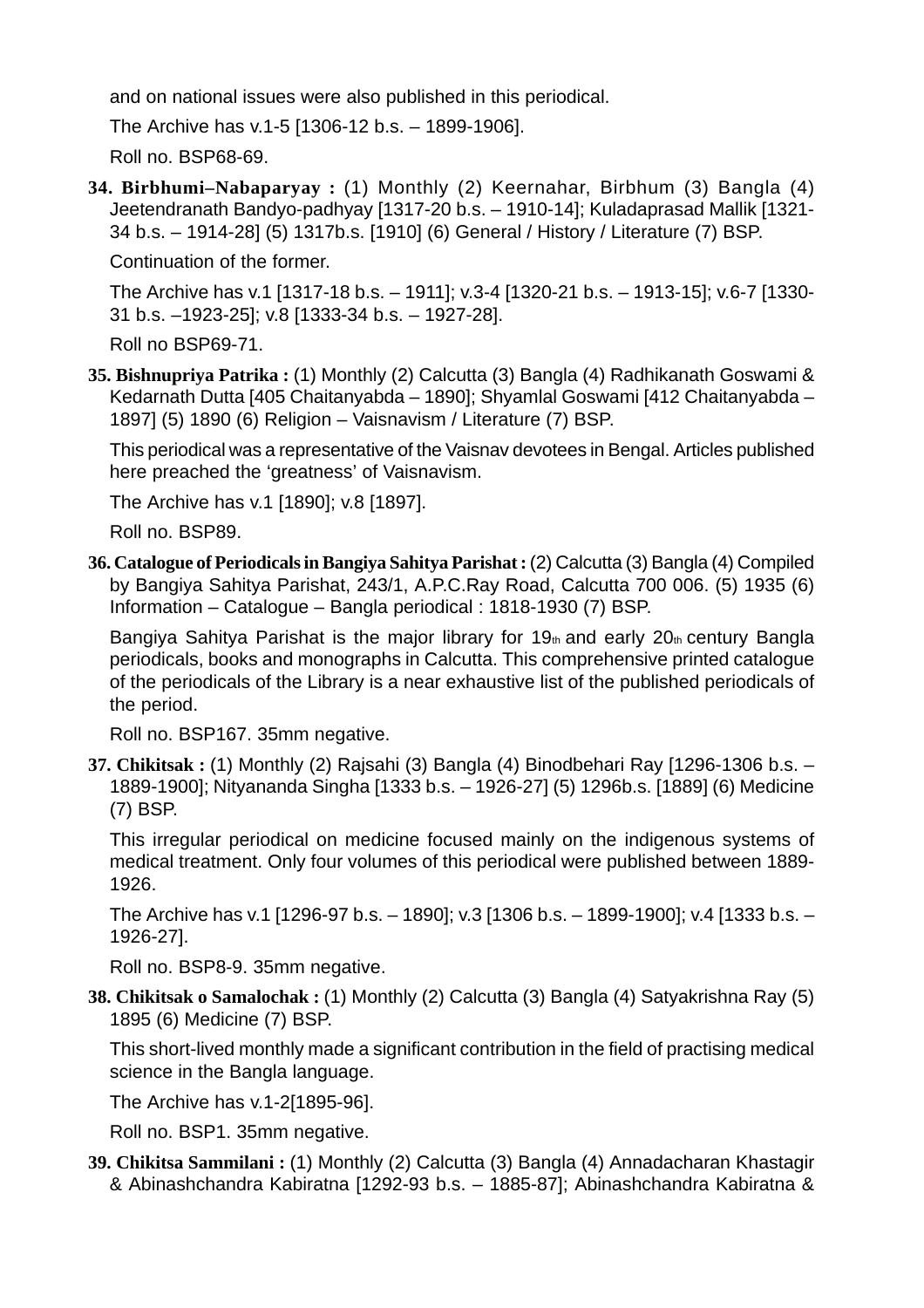Pulinchandra Sanyal [1294-96 b.s. – 1887-90]; Abinashchandra Kabiratna [1298-1300 b.s. – 1891-94]; Shitalchandra Kabiratna [1301-02 b.s. – 1894-96] (5) 1292 b.s. [1885] (6) Medicine – European / Indigenous (7) BSP.

This monthly journal on medicine is one of the earliest of this kind in Bangla, where all the three disciplines of medicine prevalent in India, Allopathy, Homeopathy and Ayurved, were represented. Debates on differences in these three disciplines of medicine were also published. All the editors and contributors of this periodical were celebrated medical practitioners of that time. Annadacharan was a noted Allopath doctor, while Abinashchandra and Shitalchandra were famous Ayurved doctors of that time. Detail case histories of the patients and lines of treatment were published in this magazine. The health and health education policy of the government were also reviewed and criticised in this periodical. The idea of introducing Ayurved as a discipline in the medical institutes by the government was strongly advocated in this periodical.

The Archive has v.2-6 [1292-96 b.s. – 1885-90]; v.8-12 [1298-1301 b.s. – 1891-95].

Roll no. BSP1-4. 35mm negative.

**40. Chitradarshan :** (1) Monthly (2) Calcutta (3) Bangla (4) Beharilal Ray (5) 1297 b.s. [1890] (6) Literature / General (7) BSP.

An illustrated low priced periodical dealing mainly with art and literature.

The Archive has v.1 [1297-98b.s. – 1891].

Roll no. BSP82. 35mm negative.

**41. Chittaranjini :** (1) Two-monthly (2) Calcutta (3) Bangla (4) Rajrajendra Chandra (5) 1288 b.s. [1882] (6) Literature / General (7) BSP.

This illustrated periodical was published by a literary society, known as 'Shribati Chittaranjini Sahitya Sabha', with an ambition of 'social reform'. It contained mainly prose fiction and poetry, alongwith some essays on 'social reform'.

The Archive has v.1-2 [1288-90 b.s. – 1881-83].

Roll no. BSP107. 35mm negative.

**42. Daridraranjan :** (1) Monthly (2) Calcutta (3) Bangla (4) Radhanath Mitra (5) 1296b.s. [1889] (6) Literature / General (7) BSP.

This periodical was aimed at the development of literature and was distributed free of cost. Each issue of this periodical contained one or two literary writings by relatively unknown authors. It openly invited contributions from the new generation of writers. Books and theatre reviews were also published regularly.

The Archive has v.1 [1296 b.s. – 1889-90]; v.2 [1301 b.s. – 1894-95].

Roll no. BSP78. 35mm negative.

**43. Darshak :** (1) Monthly (2) Calcutta (3) Bangla (4) [?] Publisher – Abinashchandra Neyogi (5) 1281b.s. [1874] (6) Literature / General (7) BSP.

This monthly was mainly on literature containing many theatre and book reviews. It was published for only a year.

The Archive has v.1 [1281 b.s. – 1874-75].

Roll no. BSP208. 35mm negative.

**44. Dasi :** (1) Monthly (2) Calcutta (3) Bangla (4) Rama-nanda Chattopadhyay (5) 1892 (6) Social Work / Women's condition / Family / General. (7) BSP.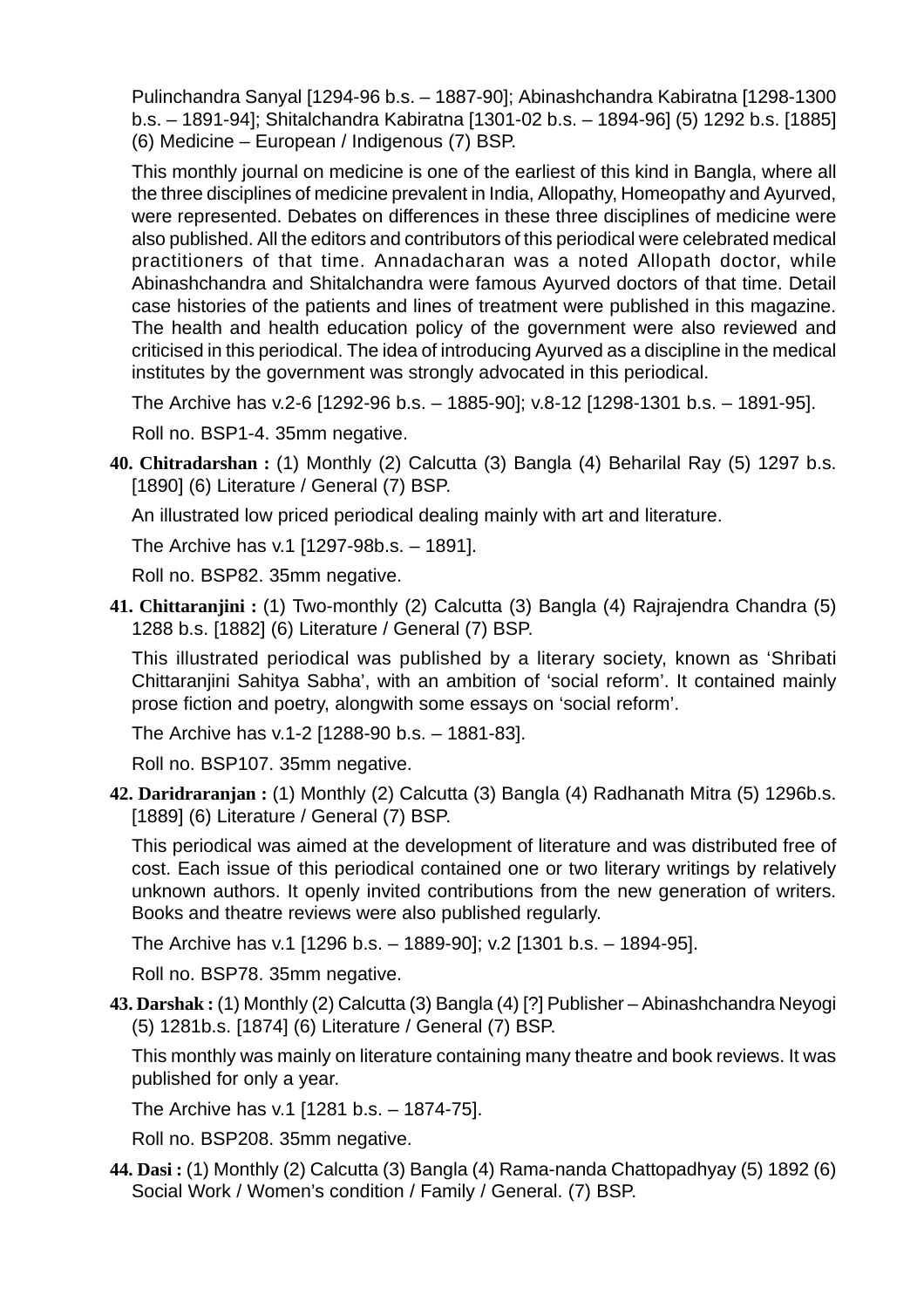This periodical was began as an in-house publication of *Dasashram*, a residential work house for poor and hapless women, which Ramananda Chattopadhyay had joined. As a part of its advancement, he planned to publish a monthly periodical to help in the campaign for fund raising for the house and to spread the cause of social work in the country. This periodical contains articles on the pertinence of social work and service for the poor from a religious point of view. Fiction literature, along with essays on religious and social issues relating to women and family, also appeared in this periodical. The day to day activities and the annual report of the rehabilitation centre were also published.

The Archive has v.1-2 [1892-93]; v.4-6 [1894-97].

Roll no. BSP41-43. 35mm negative.

**45. Gan o Galpa :** (1) Fortnightly (2) Calcutta (3) Bangla (4) Matilal Basu (5) 1296 b.s. [1889] (6) Literature / General (7) BSP.

The periodical dealing mainly with literature started in April, 1887. It made a significant contribution in the field of literature.

The Archive has v.2[1296b.s. – 1889-90].

Roll no. BSP210-211. 35mm negative.

**46. Garhasthya Bijnan :** (1) Monthly (2) Calcutta (3) Bangla (4) Amritalal Basu (5) 1293 b.s. [1886] (6) Domestic science / General (7) BSP.

This periodical, with writings mainly on domestic science and para science, continued only for a few

months. Articles on yoga, astrology, music, cooking, etc. were published in this magazine.

The Archive has v.1 [1293 b.s. – 1886].

Roll no. BSP10. 35mm negative.

**47. Government Gazette :** (1) Weekly (2) Serampore (3) Bangla (4) J. C. Marshman (5) 1850 (6) Politics / Law / Government order (7) BSP.

This periodical began publication from Serampore Mission Press from 1 July, 1840, mainly to circulate the government orders and regulations in Bangla translation. J. C. Marshman continued the publication of this gazette until the end of 1852, then Krishnamohan Banerjee took the responsibility of its publication. This gazette continued for about twenty five years.

The Archive has the volume published in 1850.

Roll no. BSP14. 35mm negative.

**48. Grihastha :** (1) Monthly (2) Calcutta (3) Bangla (4) ? (5) 1316 b.s. [1909] (6) Domestic Science/Agriculture/ General (7) BSP.

This monthly on domestic affairs and agriculture was published from an organisation known as 'Grihastha Publishing House.' The periodical also published prose fiction, poetry and essays on contemporary social and political events.

The Archive has v.1-8 [1316-24 b.s. – 1909-17].

Roll no. BSP120-125. 35mm negative.

**49. Grihasthali :** (1) Monthly (2) Calcutta (3) Bangla (4) Bipradas Mukhopadhyay (5) 1291 b.s. [1884] (6) Domestic science / Family (7) BSP.

This periodical contains articles published on health, hygiene and household chores.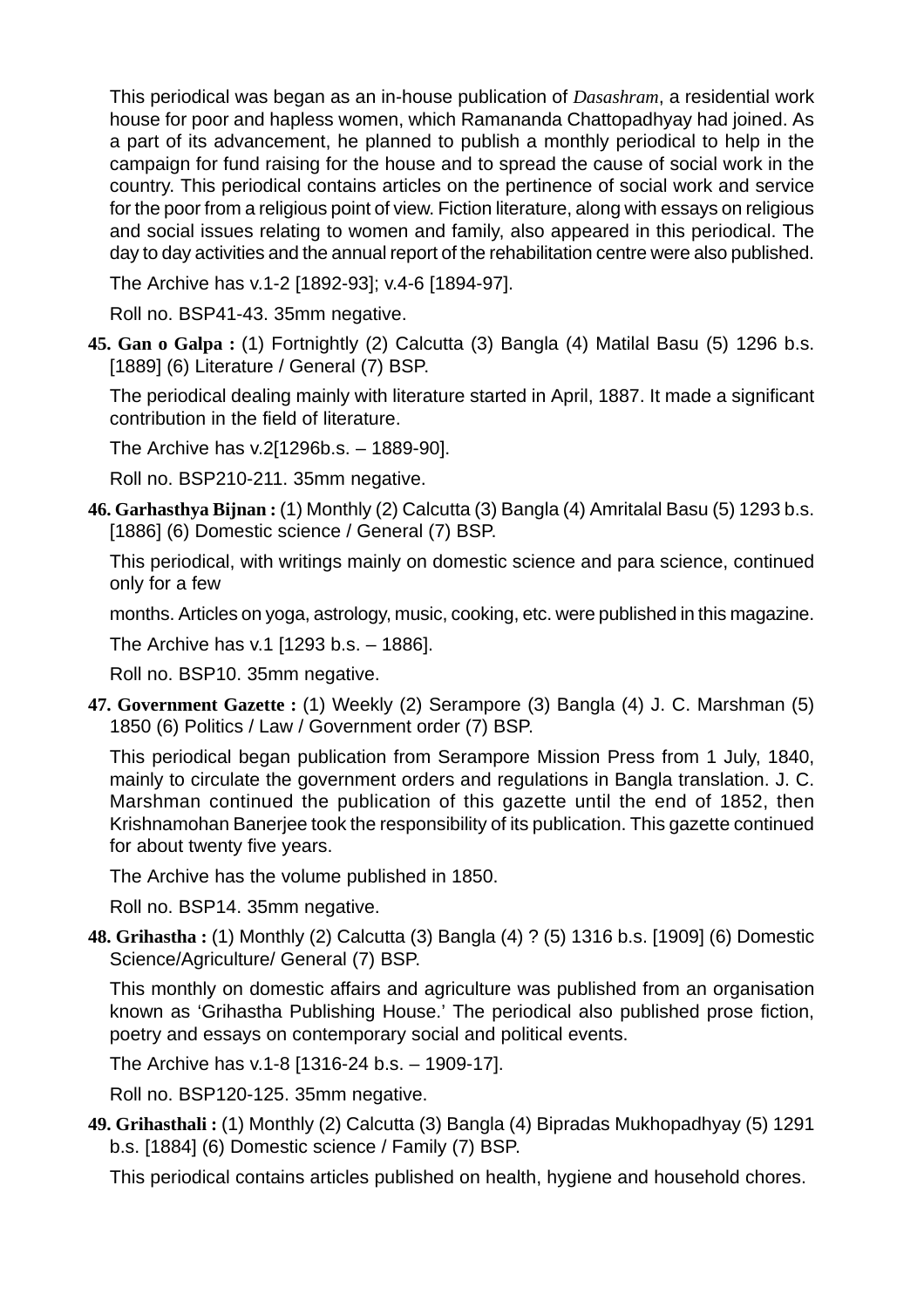The Archive has v.1, nos.3-4 [1291 b.s. – 1884]; v.2, no.2 [1293 b.s. – 1886]. Roll no. BSP10. 35mm negative.

**50. Grihasthamangal :**(1)Monthly(2) Calcutta (3) Bangla (4) Ashwinikumar Chattopadhyay (5) 1335 b.s. [1928] (6) Agriculture / Trade and Commerce / Domestic science (7) BSP.

This periodical came into circulation from 1927 as a monthly guidebook, mainly for rural people engaged in farming. Advices for betterment of agriculture by using proper manure and insecticides were given to its readers. This type of effort for a self-dependent agrarian economy under colonial rule can be traced from the beginning of this century. It also published fiction and poetry.

The Archive has v.2-5 [1335-38 b.s. – 1928-31].

Roll no. BSP209-210. 35mm negative.

**51. Halishahar Patrika :** (1) Monthly[v.1]; Fortnightly[v.2] (2) Halishahar (3) Bangla (4) Janakinath Ganguly (5) 1278 b.s. [1871] (6) General / Literature / Religion (7) BSP.

The target of this village based periodical was to teach people 'high moral values'. It was published as monthly in its first year, fortnightly in its second year and weekly from the third. Issues of politics and social reform were also discussed when it turned into a weekly. Though a village based periodical, it was also in circulation in Calcutta.

The Archive has v.1-2 [1278-79 b.s. – 1871-73].

Roll no. BSP12-13. 35mm negative.

**52. Harabola Bhand :** (1) Monthly (2) Calcutta (3) Bangla (4) Durgadas Dhar (5) 1874 (6) General /

Cartoon (7) BSP.

This first cartoon magazine in Bangla began publication from 1 January, 1874, just thirty days before the publication of *Basantak*. The periodical was published and printed in the manner of *Punch* and did not continue for more than one year. But it set the trend of publishing cartoon magazines in Bangla.

The Archive has v.1 [1874].

Roll no. BSP81. 35mm negative.

**53. Harabola Bhand <illustrations> :** The same publication as above.

The illustrations published in this periodical are microfilmed separately for easy access.

Roll no. BSP201. 35mm negative.

**54. Hindu Patrika :** (1) Monthly (2) Jasohar (3) Bangla (4) Jadunath Majumder (5) 1303b.s.[1896] (6) Religion – Hinduism (7) BSP.

This periodical on Hinduism was published from Jasohar [presently in Bangladesh] and continued for at least thirty three years. Articles were published mainly on ancient Indian scriptures and Vedic literature, with the aim of saving Hinduism from its 'present decadence'.

The Archive has v.3-15 [1303-15 b.s. – 1896-1909]; v.18 [1318 b.s. – 1911-12]; v.20-22 [1320-22 b.s. – 1913-16]; v.24-33 [1324-33 b.s. – 1917-27].

Roll no. BSP90-97. 35mm negative.

**55. Janayuddha :** (1) Weekly (2) Calcutta (3) Bangla (4) Bankim Mukherjee (5) 1942 (6) Communist Party – India / Bengal – Politics / Economy / Social condition (7)CSSSC.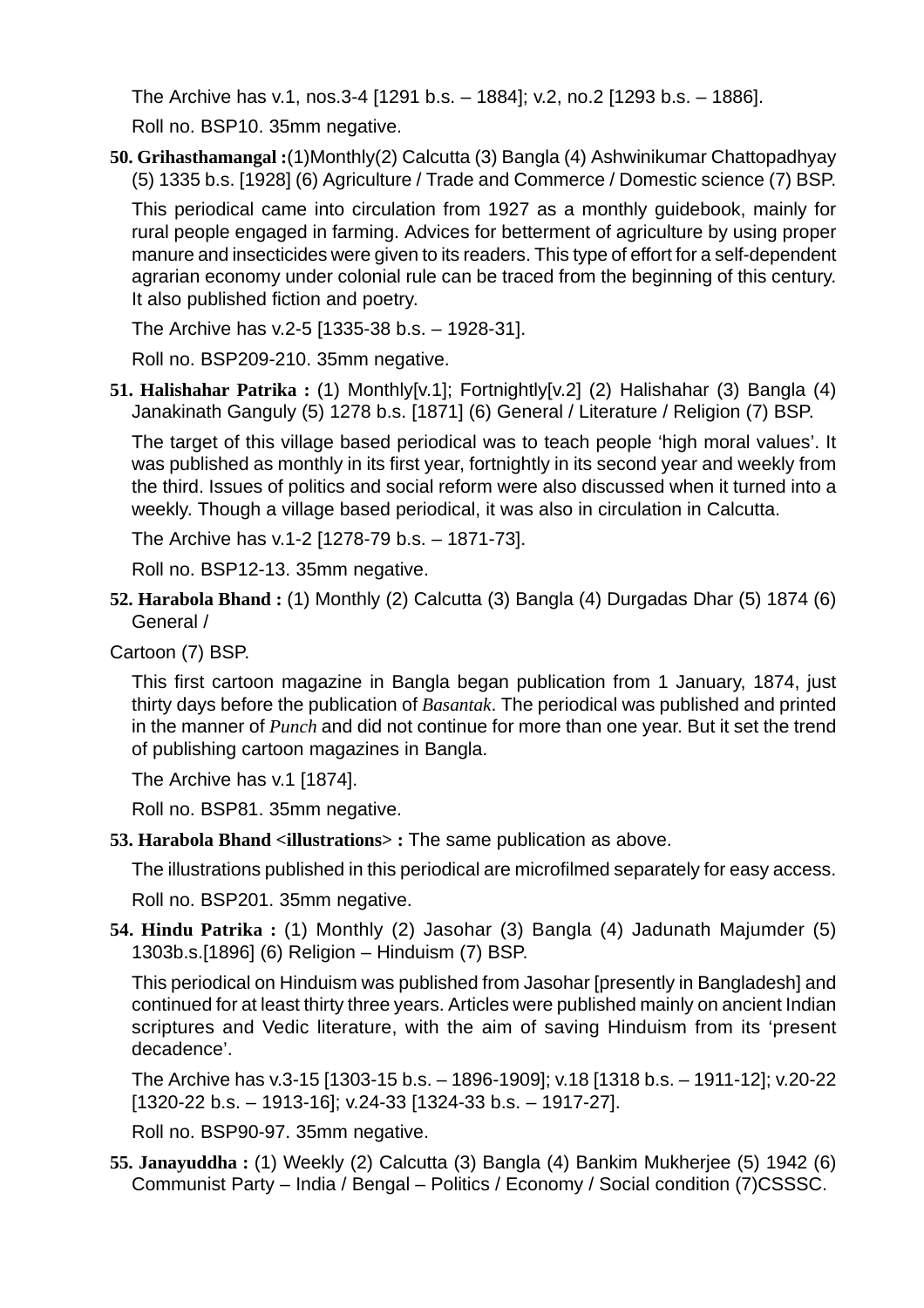This periodical was an official organ of the Communist Party of India, publishing political writings in Bangla. It was in circulation at the time of the infamous famine of Bengal of 1943. Day to day reports of the famine were published in this periodical. The sluggish response of the British Government in India to the famine was exposed by the party workers. This periodical is also important for understanding the impact of the war in Bengal and the activities of the Communist Party. The early days of the Tebhaga Movement are also recorded here.

The Archive has v.1-3 [1942-45].

Roll no. CSS55. 35mm negative.

**56. Janhabi :** (1) Monthly (2) Calcutta (3) Bangla (4) Bireswar Pande (5) 1291b.s. [1884] (6) Literature / General / Moral science (7) BSP.

As stated in the first issue of the journal, the articles published here had the mission of saving people from moral 'deviation'. It continued for a year.

The Archive has v.1 [1291-92 b.s. – 1884].

Roll no. BSP208. 35mm negative.

**57. Janhabi :** (1) Monthly (2) Calcutta (3) Bangla (4) Naliniranjan Pandit [1311-13 b.s. – 1904-07]; Girindramohini Dasi [1315 b.s. – 1908-09] (5) 1311 b.s. [1904] (6) Literature / General (7) BSP.

This periodical started as a literary monthly. From the fourth year of this periodical, Girindramohini, a noted woman writer of the period, took charge of its publication. It continued for seven years.

The Archive has v.1-2 [1311-13 b.s. – 1908-09]; v.4 [1315 b.s. – 1908-09].

Roll no. BSP208-209. 35mm negative.

**58. Janmabhumi :** (1) Monthly (2) Calcutta (3) Bangla (4) Panchanan Tarkaratna [1297- 1307 b.s. – 1890-1900]; Narendranath Dutta [1307-27 b.s. – 1901-21]; Jatindranath Dutta [1328-38 b.s. – 1922-32] (5) 1297 b.s. [1890] (6) Nationalism / Economics / Industry / Literature / Religion – Hindu / General (7) BSP.

This long-lived periodical is an important document on the initial activities and efforts of the first generation of Bengalee entrepreneurs in colonial India. Many of the articles published here are on the possibilities of exploring new areas of indigenous production and of capturing the market from European traders. The periodical was published from the house of 'Bangabasi' for its first seven years, and then transferred to some other publishing house. After the completion of its first decade, it gradually turned to a mouthpiece of Hinduism, during the years of the *Swadeshi* Movement. Trailokyanath Mukhopadhyay was one of the major contributors in its early days. He wrote essays mainly on the scope for small entrepreneurs to explore the local market despite budget constraints. Fiction and articles on spirituality published in this periodical are also significant. This periodical is one of the very few that continued for thirty nine years.**<sup>9</sup>**

The Archive has v.1-16 [1297-1315 b.s. – 1890-1909]; v.18-37 [1317-38 b.s. – 1910- 32].

Roll no. BSP55-68. 35mm negative.

**59. Jnanankur :** (1) Monthly (2) Rajsahi[v.1] Calcutta[v.2-3] (3) Bangla (4) Shrikrishna Das (5) 1279 b.s. [1872] (6) Literature / Philosophy / History – India / Science / General (7) BSP.

This periodical was begun from Rajsahi - Boalia and then transferred to Calcutta.**10**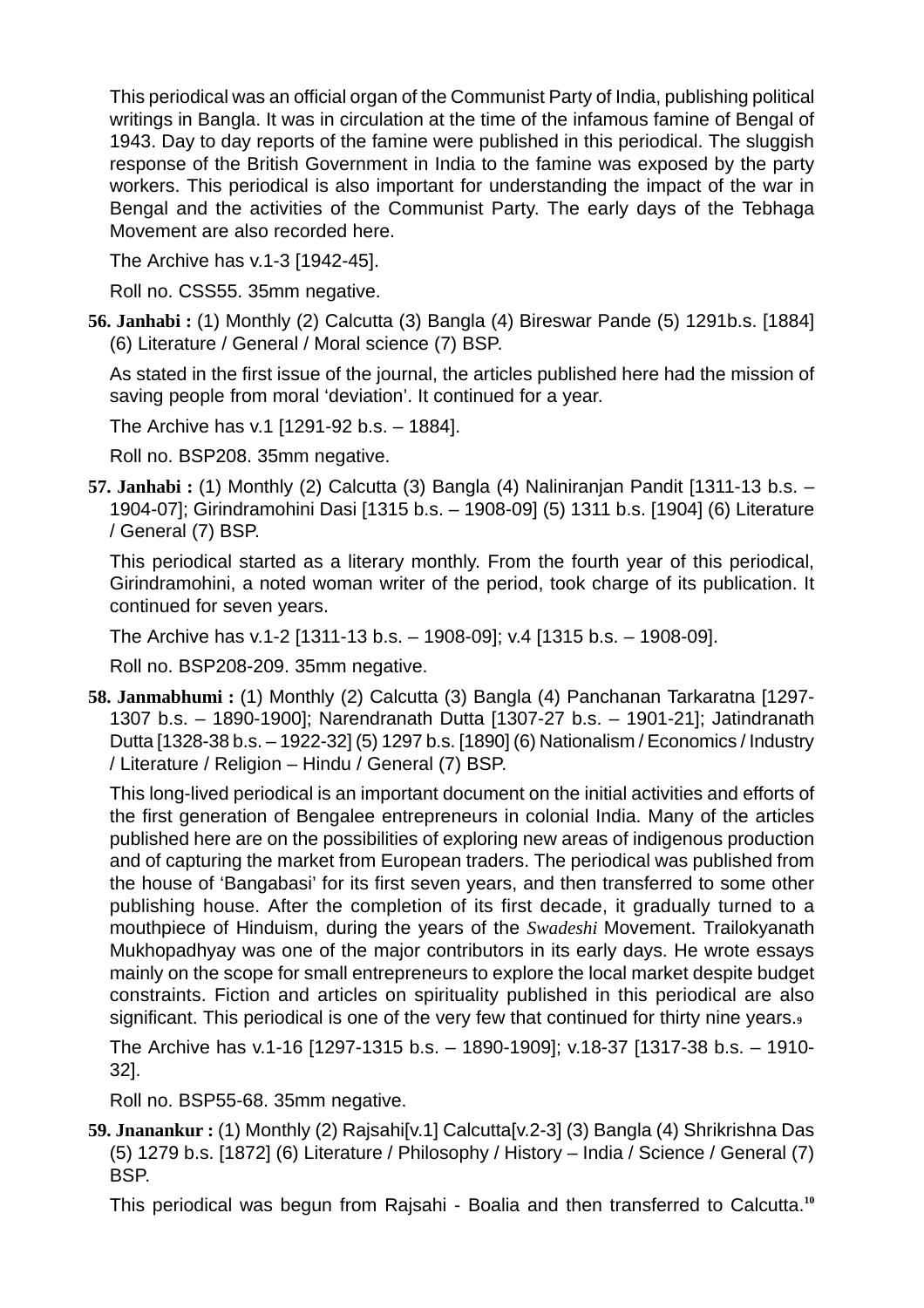Articles on historical events, natural sciences and philosophy of religion were published here along with poetry and fiction. Essays on the origin and evolution of the earth, the solar system and the human species appeared on the pages of this periodical. This monthly, like many other of the time, was acclaimed as a major contributor in the development of the scientific disciplines in Bengal. After its third year, *Pratibimba*, a contemporary monthly on literature edited by Ramsarbaswa Bidyabhusan, merged with it and it was renamed, *Jnanankur o Pratibimba*.

The Archive has v.1-3 [1279-82 b.s. – 1872-76].

Roll no. BSP223-224. 35mm negative.

**60. Jnanankur o Pratibimba :** (1) Monthly (2) Calcutta (3) Bangla (4) Jogeshchandra Bandyopadhyay (5) 1282 b.s. [1875] (6) Literature/ Philosophy / History / Natural science (7) BSP.

A continuation of the former, published only for a year.

The Archive has v.4 [1282-83 b.s. – 1875-76].

Roll no. BSP224. 35mm negative.

**61. Jyotiringan :** (1)Monthly (2)Calcutta (3)Bangla (4) ? (5) 1869 (6) Religion – Christianity / Moral science/ Literature (7) BSP.

This periodical was published to preach and propagate the 'excellence' of Christianity. issues covering the family and society from the Christian perspective and condemnation of Hindus for their 'idol worship' and their were the major topics of this periodical.

The Archive has v.1-4 [1869-73].

Roll no. BSP106-07.

**62. Kanchdapara Prakashika :** (1) Monthly (2) Kanchdapara (3) Bangla (4) Debendrakumar Ray (5) 1280 b.s. [1873] (6) Literature / Agriculture / Economics / General (7) BSP.

This periodical on literature also contained news items on local incidents. Besides, essays on agriculture were also published. The publication of this periodical probably ceased after its first year.

The Archive has v.1-2 [1294-96 b.s. – 1887-89].

Roll no. BSP14. 35mm negative.

**63. Karnadhar :** (1) Monthly (2) Calcutta (3) Bangla (4) Haranchandra Rakshit (5) 1294 b.s. [1887] (6) Religion – Hinduism / Literature / General (7) BSP.

This periodical mainly dealt with issues of Hinduism and appeared irregularly for two years.

The Archive has v.1-2 [1294-96 b.s. – 1887-89].

Roll no. BSP106. 35mm negative.

**64. Khristiya Bandhab :** (1) Monthly (2) Calcutta (3) Bangla (4) ? [1903]; Surendranath Sen [1927] (5) 1903 (6) Religion – Christianity (7) BSP.

This periodical continued for a long time as a vernacular organ of the Christian Society of Bengal, and relevant articles to propagate the 'excellence of Christianity' were published.

The Archive has only few numbers of v.22 [1903] and v.46 [1927].

Roll no. BSP119. 35mm negative.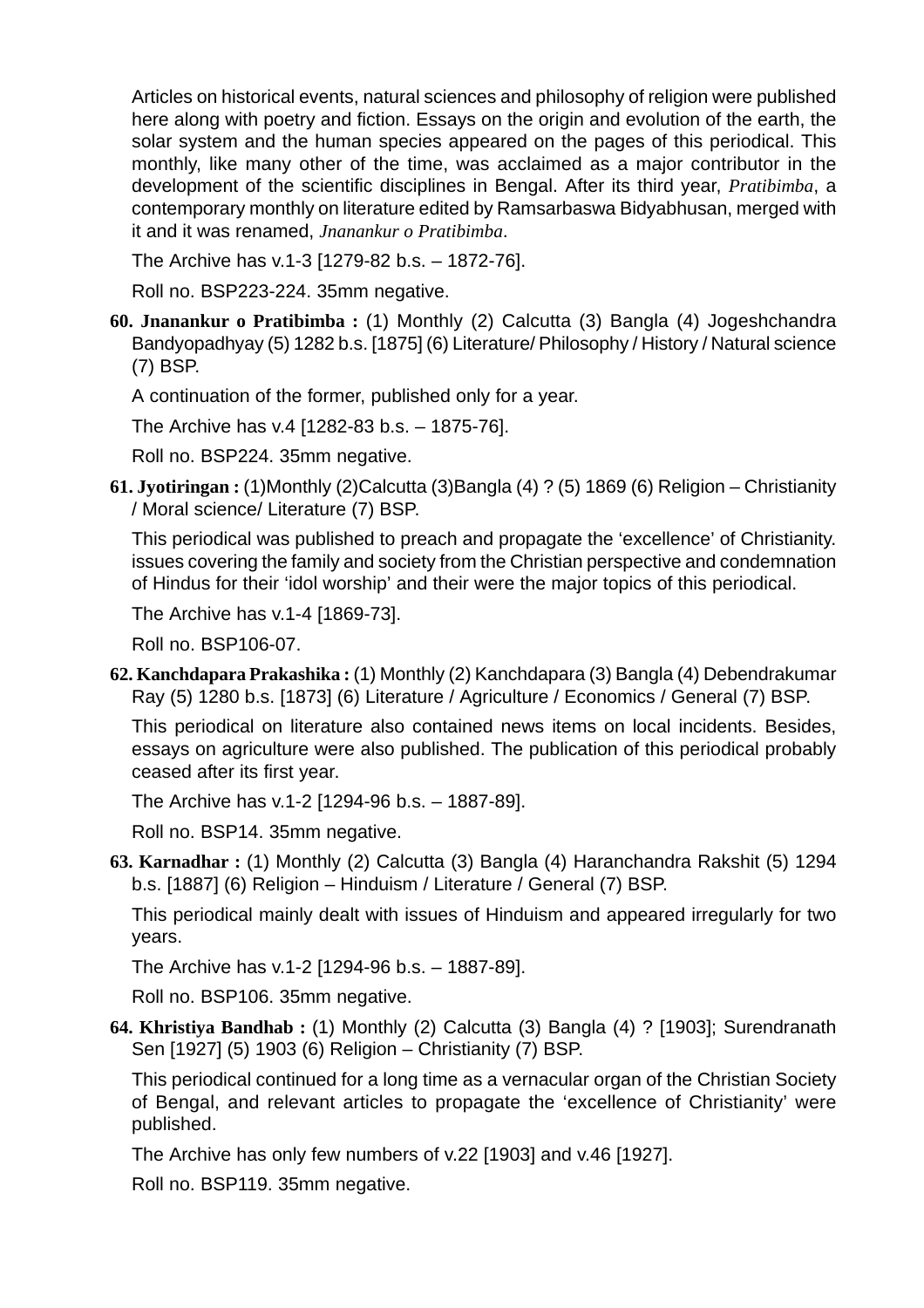**65. Krisak :** (1) Monthly (2) Calcutta (3) Bangla (4) Nagendranath Swarnakar [1307-13 b.s. – 1900-07]; Nagendranath Swarnakar & Nikunjabihari Dutta [1314-15 b.s. – 1907- 08]; Nikunjabihari Dutta [1316-29b.s. – 1909-23]; Umeshchandra Bandyopadhyay [1330 b.s. – 1923-24]; Nareshchandra Chaudhuri, Nalinikanta Ray Chaudhuri, Nagendranath Swarnakar & Nikunjabihari Dutta [1332 b.s. – 1925-26]; Nalinikanta Ray Chaudhury, Nagendranath Swarna-kar & Jaminiranjan Majumdar [1333 b.s. – 1926-27]; Jaminiranjan Majumdar [1334-37 b.s. – 1927-31] (5) 1307 b.s. [1900] (6) Agriculture / General (7) BSP.

*Krisak* began as a weekly but after a few months turned into a monthly. Its object was to develop the state of agriculture in Bengal by educating its peasantry.

The Archive has v.1-24 [1307-30 b.s. – 1900-24]; v.26-37 [1332-37 b.s. – 1925-31].

Roll no. BSP109-118. 35mm negative.

**66. Krisitattva :** (1) Monthly (2) Calcutta (3) Bangla (4) Bipradas Mukhopadhyay (5) 1288 b.s. [1882] (6) Agriculture / General (7) BSP.

An early periodical first published in 1285 b.s. [January 1879] from Paikpara Nursery by Nrityagopal Chattopadhyay to promote agricultural and horticultural knowledge. Articles were published on the use of proper manures and pesticides to develop productivity of the land. Articles other than agriculture, mainly essays on social reform and literature, were also published.

The Archive has v.4-6 [1288-92 b.s. – 1882-85].

Roll no. BSP118. 35mm negative.

**67. Madhyastha :** (1) Monthly (2) Calcutta (3) Bangla (4) Manomohan Basu (5) 1280 b.s. [1873] (6) General / Literature / Women's Studies / Political Science (7) BSP.

Essays were published in this periodical on various social reform issues, along with fiction and poetry. It also took an interest 'even in politics'.**11** A few articles on women's position in the family and their education were published in this periodical. Continued for four years.

The Archive has v.2-4 [1280-82 b.s. – 1873-76].

Roll no. BSP40. 35mm negative.

**68. Mahajanbandhu :** (1) Monthly (2) Calcutta (3) Bangla (4) Rajkrishna Pal (5) 1307 b.s. [1900] (6)

Economic condition – India / Industry – Bengal / Nationalism (7) BSP.

This periodical published by the sugar merchants of Calcutta raised the demand for economic independence of Indian business. It discussed the prospects for the local entrepreneurs to set up small scale industries for indigenous products. It condemned the taxation policy of the British Government in India. It encouraged entrepreneurs to invest in productive sectors, gave advice on using local resources and simple technologies and provided draft budgets and information on markets. It also published reports of the achievement of individual entrepreneurs in different parts of India.

The Archive has v.1-5 [1307-12 b.s. – 1900-06]; v.11 [1318 b.s. – 1911-12].

Roll no. BSP97-98. 35mm negative.

**69. Mahila :** (1) Monthly (2) Calcutta (3) Bangla (4) Girishchandra Sen [1303-17 b.s. – 1896-1911]; Braja-gopal Neogi [1317-23 b.s. – 1911-17] (5) 1303 b.s. [1896] (6) Women – Education / Family / Literature / General (7) BSP.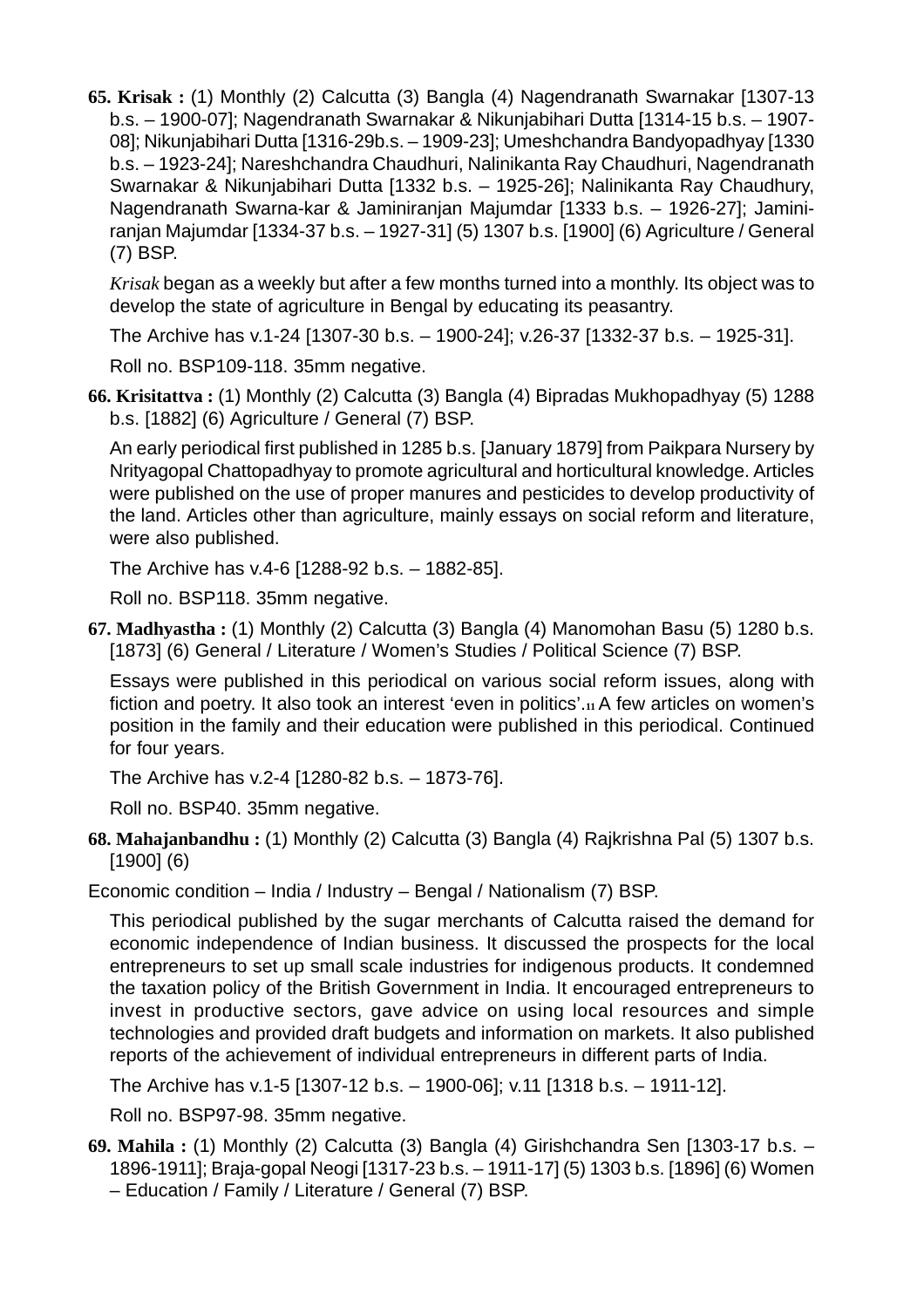Periodical published to 'educate' women in 'morality and spirituality' and to prepare them for household work and child rearing. Continued over a considerably long period.

The Archive has v.3 [1304-05 b.s. – 1898]; v.7 [1308-09 b.s. – 1902]; v.9-21 [1310-23 b.s. – 1903-17].

Roll no. BSP43-47. 35mm negative.

**70. Manasi / Manasi o Marmabani :** (1) Monthly (2) Calcutta (3) Bangla (4) *MANASI* : Induprakash Bandyopadhyay, Shibratan Mitra, Subodhchandra Bandyopadhyay and Fakirchandra Chattopadhyay [1315-16 b.s. – 1908-09]; Induprakash Bandyo-padhyay, Jatindramohan Bagchi, Subodhchandra Bandyopadhyay and Fakirchandra Chattopadhyay [1316-20 b.s. – 1909-14]; Jagadindranath Ray [1320-22 b.s. – 1320-22 b.s. – 1914-16]; *MANASI O MARMABANI* : Jagadindranath Ray and Prabhat-kumar Mukhopadhyay [1322-36 b.s. – 1915-30] (5) 1315 b.s. [1908] (6) Literature / General (7) BSP.

One of the most important periodicals on literature. *Manasi* was started in 1908 and continued for seven years when *Marmabani*, another important weekly on literature, merged with it and jointly continued as a monthly. Continued over a long period. Important reviews on art and literature, news of literary activities and criticism were also published.

The Archive has : *MANASI*: v.1-7 [1315-22 b.s. – 1908-16]; *MANASI O MARMABANI* : v.8-21 [1322-36 b.s. – 1916-30].

Roll no. BSP246-266. 35mm negative.

**71. Marmabani :** (1) Weekly (2) Calcutta (3) Bangla (4) Jagadindranath Ray and Amulyacharan Bidyabhusan (5) 1322 b.s. [1915] (6) Literature / General (7) BSP.

Started in 1915 as a weekly and merged with *Manasi* in the same year.

The Archive has v.1 [1322 b.s. – 1915].

Roll no. BSP266-267. 35mm negative.

**72. Masik Prakashika :** (1) Monthly (2) Calcutta[?] (3) Bangla (4) ? (5) 1793 sak [1871] (6) Literature / Nationalism (7) BSP.

Mainly poetry and fiction with nationalist fervour were published in this periodical.

The Archive has v.1-2 [1793-95 sak – 1871-73].

Roll no. BSP.100. 35mm negative.

**73. Nababarsiki :** (1) Annual (2) Calcutta (3) Bangla (4) Dwarakanath Bidyabhusan (5) 1287 b.s. [1880] (6) Information / General (7) BSP.

The directory type periodical containing information on surface transport, railway, navigation, tourism,

population, taxes and tariffs of various items and so on, started in 1284 b.s. [1877]. This periodical is the first directory in Bangla language, also containing biographical notes of contemporary Bengalees established in different fields.

The Archive has the volume of 1287 b.s. [1880].

Roll no. BSP98. 35mm negative.

**74. Nababidhan :** (1) Monthly (2) Calcutta (3) Bangla (4) Chiranjib Sharma [Trailokyanath Sanyal ?] (5) 1301 b.s. [1894] (6) Religion – Brahmo / Education / Philosophy (7) BSP.

This periodical was published as an organ of Keshabchandra Sen's breakaway Brahmo Samaj. Essays on religion, education, reform issues and philosophy [mainly Positivism]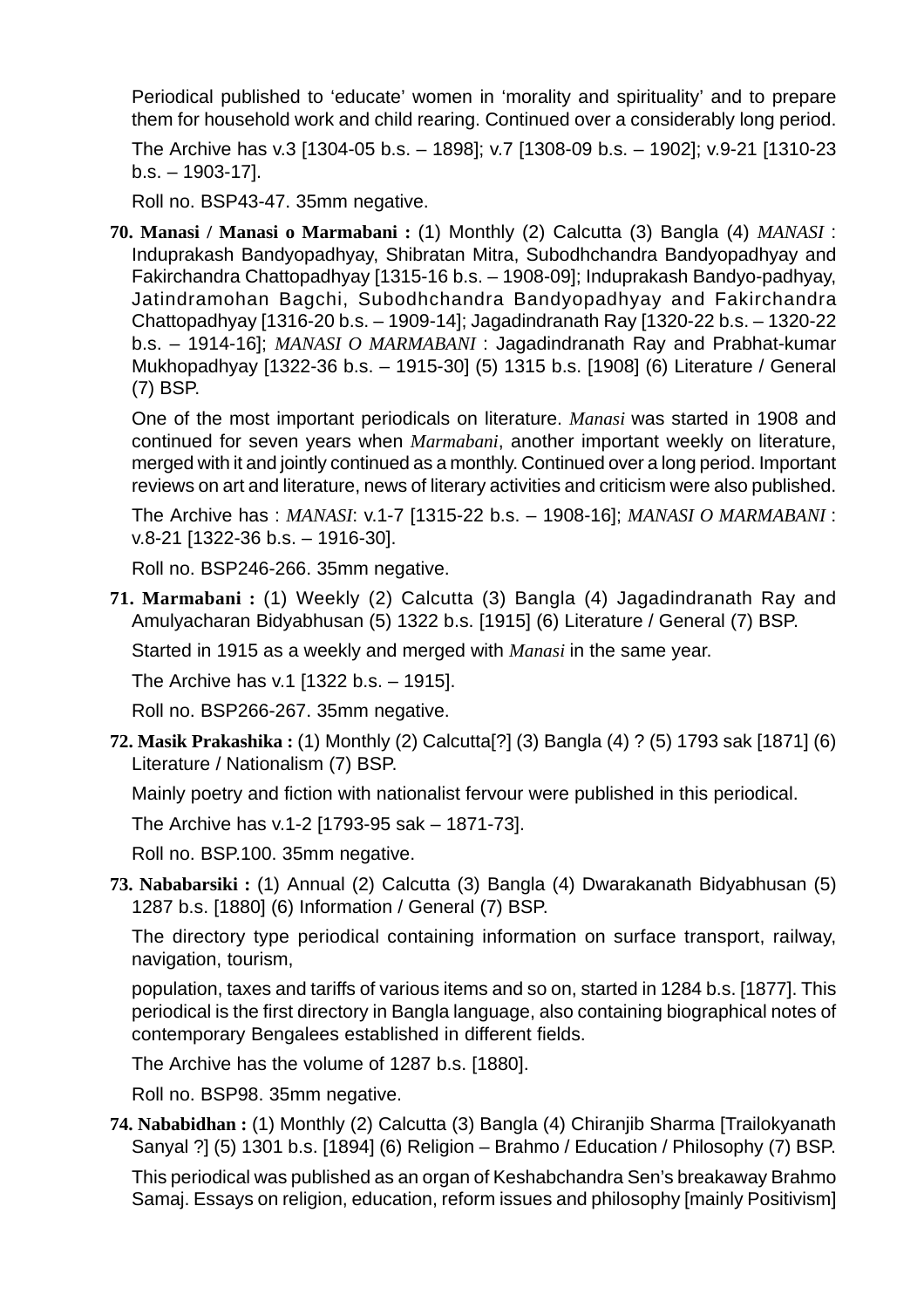were published.

The Archive has only few numbers from v.1 [1301 b.s. – 1894-95].

Roll no. BSP.106. 35mm negative.

**75. Nabajiban :** (1) Monthly (2) Calcutta (3) Bangla (4) Akshayachandra Sarkar (5) 1291 b.s. [1892] (6) Literature / Religion – Hindu / History / General (7) BSP.

Mainly a periodical on literature; Bankimchandra, Rabindranath, Hemchandra, Nabinchandra Sen, Indranath Bandyopadhyay were among the regular contributors. Besides publishing literature and literary reviews it also took interest in Indian history and religion. Ran for five years.

The Archive has v.1-5 [1291-96 b.s. – 1884-90].

Roll no. BSP78-81. 35mm negative.

**76. Nabyabharat :** (1) Monthly (2) Calcutta (3) Bangla (4) Debiprasanna Ray Chaudhury [1290-1326 b.s. – 1883-1920]; Debiprasanna Ray Chaudhury and Prabhatkusum Ray Chaudhury [1327 b.s. – 1920-21b.s.]; Phullanalini Ray Chaudhury [1331-32 b.s. – 1924- 26] (5) 1290 b.s. [1883] (6) Religion / Philosophy / Political Science / History / Education / Natural Science / Literature / General (7) BSP.

A major periodical on religion, philosophy, science, education and literature which continued for forty- three years. Its main interests were the religions of India, the ancient history of India, and modern science, technology and medicine. It published articles on demography, economic issues and physical and social anthropology; raised debates on gender issues, women's education, modern European social and political philosophy and ethics.

The Archive has v.1-39 [1290-1328 b.s. – 1883- 1922]; v.42-43 [1331-32 b.s. – 1924- 26].

Roll no. BSP14-35. 35mm negative.

**77. Nirmalya :** (1) Monthly (2) Calcutta (3) Bangla (4) Rajendranarayan Mukhopadhyay (5) 1307 b.s. [1900] (6) Literature (7) BSP.

This periodical on literature was published for five years from 1898c.

The Archive has v.3-4 [1307-08 b.s. – 1900-01].

Roll no. BSP211. 35mm negative.

**78. Pakshik Samalochak :** (1) Fortnightly (2) Dwar-bhanga (3) Bangla (4) Nirodchandra Mukhopadhyay [Thakurdas Mukhopadhyay?] (5) 1291 b.s. [1884] (6) Literature (7) BSP.

This periodical mainly on literature was published in March, 1894, from Dwarbhanga in Bihar. It had a significant contribution in the field of literature and literary criticism. Besides literature, it also contained articles on various social issues.

The Archive has v.1-2 [1291-92 b.s. – 1884-86].

Roll no. BSP211. 35mm negative.

**79. Pantha :** (1) Monthly (2) Calcutta (3) Bangla (4) Krisnadhan Mukhopadhyay & Shyamlal Goswami [1305-06 b.s. – 1898-1900]; Krisnadhan Mukho-padhyay & Hirendranath Dutta [1307-15 b.s. – 1900-09]; Rajendralal Mukhopadhyay, Baranasibasi Mukhopadhyay & Ardhendukumar Gangopadhyay [1320-21 b.s. – 1913-15] (5) 1305 b.s. [1898] (6) Religion – Hindu / Nationalism (7) BSP.

This periodical on Hindu religion appeared in 1897.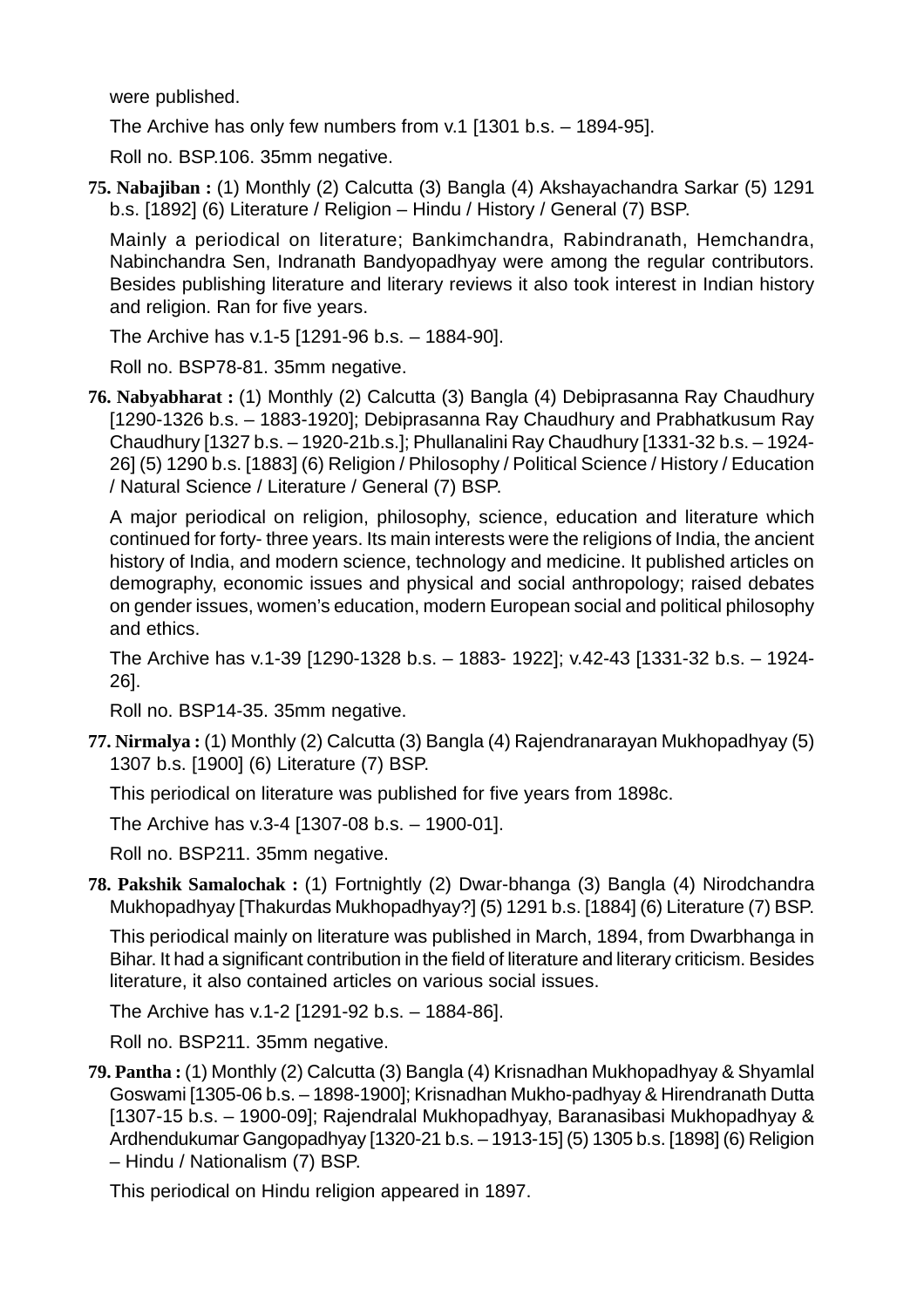The Archive has v.2-8 [1305-11 b.s. – 1898-1905]; v.10-12 [1313-15 b.s. – 1906-08]; v.17-18[1320-21 b.s. – 1913-15].

Roll no. BSP218-222. 35mm negative.

**80. Paricharika :** (1) Monthly (2) Calcutta (3) Bangla (4) Pratapchandra Majumder [1285- 98 b.s. – 1878-92]; Mohini Debi [1299-1309 b.s. – 1892-1903]; Sucharu Debi [1310-11 b.s.– 1903-05] (5) Women's Studies / Moral Science / Education / General (7) BSP.

Girishchandra Sen of 'Bharatbarsiya Brahmo Samaj' took the initiative to publish this periodical for women in 1878. The aim was to 'educate' the Bengalee women in scientific method of child rearing and house-keeping. From its  $15<sub>th</sub>$  year the editorial responsibility was transferred to the Arya Nari Samaj and Mohini Debi, daughter in law of Kesabchandra Sen, became its editor. This periodical continued for twenty eight years.

The Archive has v.3-5 [1287-89 b.s. – 1880-83]; v.11-14 [1295-98 b.s. – 1888-92]; v.16 [1300 b.s. – 1893-94]; v.26-27 [1310-11 b.s. – 1903-05].

Roll no. BSP47-49. 35mm negative.

**81. Paricharika – Nabaparyay :** (1) Monthly (2) Coochbehar (3) Bangla (4) Nirupama Debi [1323-31 b.s. – 1916-25]; Janakiballabh Bidyabinod [1332 b.s. – 1925-26] (5) 1323 b.s. [1916] (6) Women's Studies/ Moral Science / Education / General (7) BSP.

The publication of *Paricharika* ceased in 1906; after ten years in 1916, Nirupama Debi, Princess of Coochbehar, resumed its publication as a 'new series.' In this phase the periodical continued for nine years.

The Archive has v.1-9 [1323-32 b.s. – 1916-26].

Roll no. BSP49-54. 35mm negative.

**82. Prachar :** (1) Monthly (2) Calcutta (3) Bangla (4) Umacharan Bandyopadhyay [1291-92 b.s. – 1884-86]; Rakhalchandra Bandyopadhyay [1293-95 b.s. – 1886- 89] (5) 1291b.s. [1884] (6) Nationalism / Religion – Hindu / Literature / Women – Literature, Education / General (7) BSP.

This periodical was published with the ambition of 'saving from superstition and ritual dependence.' Besides publishing essays on religion, social conditions and reform issues it also presented literature. Bankimchandra's *Sitaram* was first serialised in this periodical. In its first issue, the editorial note claimed women as its target reader, and promised suitable writings for them.

The Archive has v.1 [1291 b.s. – 1884-85]; v.3-4 [1293-95 b.s. – 1886-89].

Roll no. BSP54-55. 35mm negative.

**83. Pracharak :** (1) Monthly (2) Calcutta (3) Bangla (4) Madhu Mian (5) 1306 b.s. [1899] (6) Religion – Islam (7) BSP.

Periodical published to propagate Islam and its humanitarianism.

The Archive has v.2-3 [1306-08 b.s. – 1899-1902].

Roll no. BSP224-225. 35mm negative.

**84. Pracharak :** (1) Monthly (2) Calcutta (3) Bangla (4) A. C. Majumder (5) 1929 (6) Medicine – Homeopathy (7) BSP.

Monthly journal of Homeopathy containing essays on medicine contributed by practising Homeopaths. Continued for a long period.

The Archive has v.4 [1929].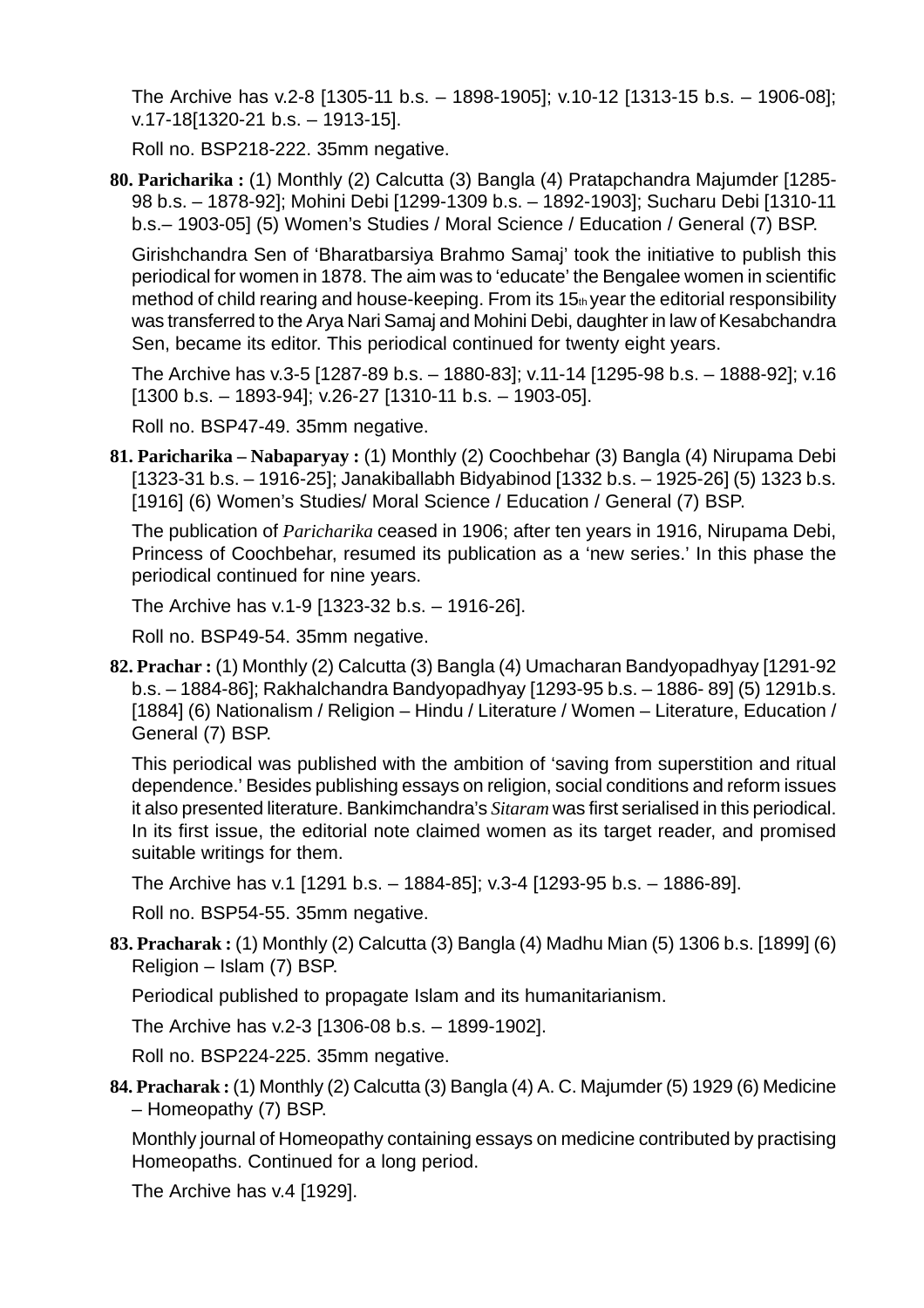Roll no. BSP225. 35mm negative.

**85. Pradip :** (1) Monthly (2) Calcutta (3) Bangla (4) Ramananda Chattopadhyay [1304-06 b.s. – 1897-1900]; Baikunthanath Das [1306-08 b.s. – 1900-02]; Biharilal Chakrabarti [1308-12 b.s. – 1902-06] (5) 1304 b.s. [1897] (6) Literature / Art (7) BSP.

A well circulated periodical of art and literature. Lithograph prints of modern Indian and European art were reproduced in this periodical. Most contem-porary literary figures were among the regular contributors.

The Archive has v.1-8 [1304-12 b.s. – 1897-1906].

Roll no. BSP84-86. 35mm negative.

**86. Pradip – illustrations :** The same publication as above. The lithographs printed in this periodical are representative of early  $20<sub>th</sub>$  century popular art. The illustrations are microfilmed separately for easy access.

Roll no. BSP201. 35mm negative.

**87. Punya :** (1) Monthly (2) Calcutta (3) Bangla (4) Prajnasundari Debi [1304-08 b.s. – 1897-1902]; Hitendranath Tagore & Ritendranath Tagore [1310-12 b.s. – 1903-06] (5) 1304 b.s. [1897] (6) Domestic Science / Popular Science / Women's Studies / Literature (7) BSP.

This periodical, a women's magazine, began as an in-house publication of the Tagore family of Jorasanko. Besides publishing fiction and poetry it contained numerous articles on domestic science and presented hundreds of cooking recipes most of them authored by Prajnasundari Debi, the first editor of this periodical.

The Archive has v.1-5 [1304-12 b.s. – 1897-1906].

Roll no. BSP36-38. 35mm negative.

**88. Purnima :** (1) Monthly (2) Hooghly (3) Bangla (4) The Editorial Board, *Purnima* [1300- 03 b.s. – 1893-97]; Satindra Deb Ray [1304-09 b.s. – 1897-1903]; Bishnupada Chattopadhyay [1310 b.s. –1903-04]; Bishnupada Chattopadhyay & Kshitindra Deb Ray [131-16 b.s. – 1904-10] (5) 1300 b.s. [1893] (6) Literature / General (7) BSP.

Monthly periodical on literature and literary criticism. Published on every full moon [hence *Purnima*].

The archive has v.1-4 [1300-03 b.s. – 1893-97]; v.6-7 [1305-06 b.s. – 1898-1900]; v.9- 10 [1308-09 b.s. – 1901-03]; v.12 [1311 b.s. – 1904-05]; v.16-17 [1315-16 b.s. – 1908- 10].

Roll no. BSP86-89. 35mm negative.

**89. Rabibarer Lathi :** (1) Irregular (2) Calcutta (3) Bangla (4) Keshab Sen (5) 1336 b.s. [1929] (6) Religion – Hindu / General (7) BSP.

Essays on Hindu religion and caricatures of Brahmos were published regularly. Continued for a very brief period.

The Archive has v.1 [1336 b.s. – 1929-30].

Roll no. BSP100. 35mm negative.

**90. Rahasya Sandarbha :** (1) Monthly (2) Calcutta (3) Bangla (4) Rajendralal Mitra [1919- 28 samvat – 1862-71 / 1280 b.s. – 1873-74]; Prananath Dutta [1278b.s. – 1871-72] (5) 1862 (6) Natural Science / Anthropology / History / Literature / General (7) BSP.

When the publication of *Bibidhartha Sangraha* ceased in 1861, after the Vernacular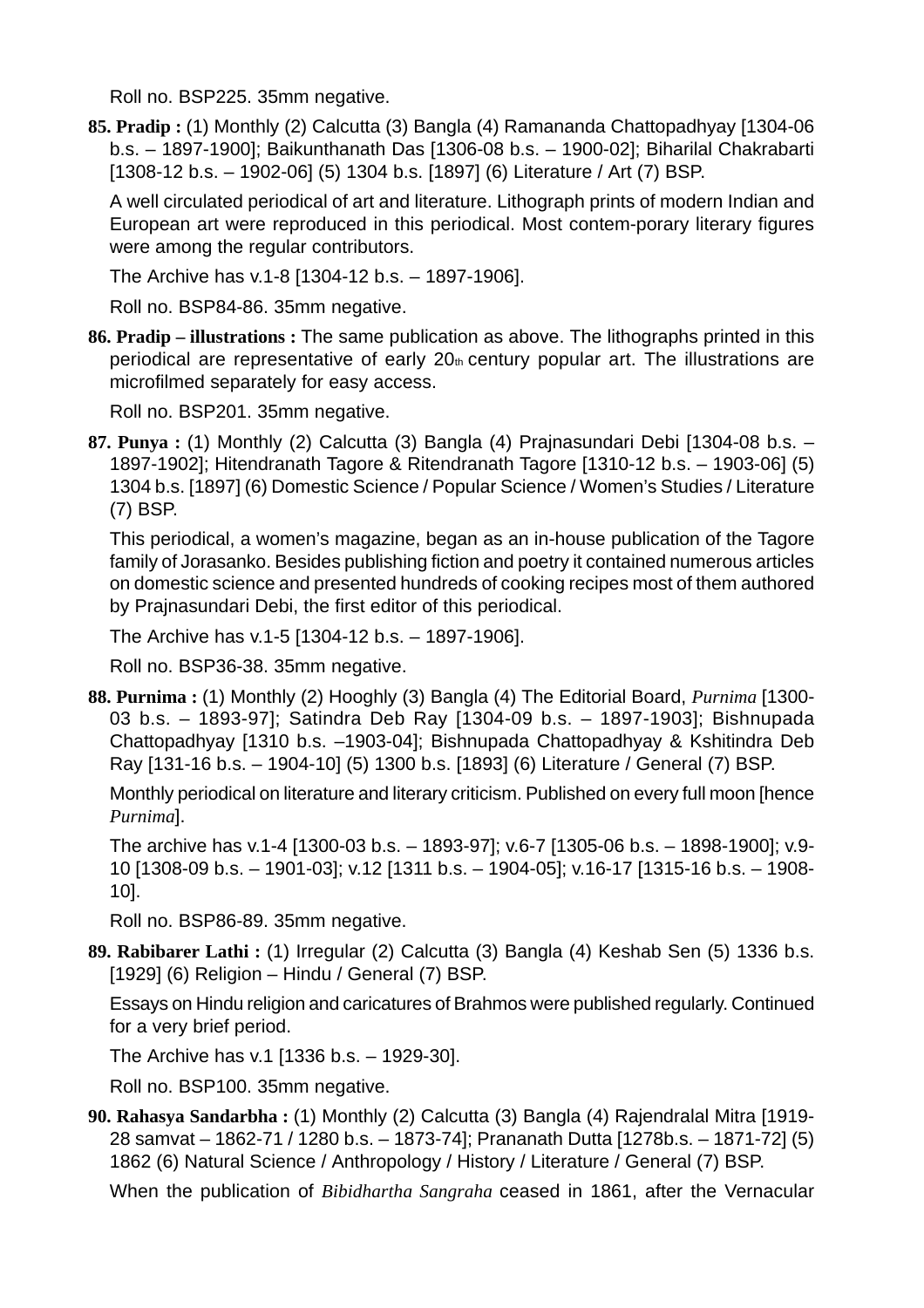Literature Committee expressed its reluctance to continue its financial support it was revived under this name by Rajendralal Mitra. These two periodicals contributed significantly to the cultivation of 'modern' knowledge in Bangla over a period of twenty years.

The Archive has v.1-6 [1919-28 samvat – 1862-71]; v.7 [1278 b.s. – 1871-72]; New series v.1 [1280 b.s. – 1873-74].

Roll no BSP.11-12. 35mm negative.

**91. Ramdhanu :** (1) Monthly (2) Calcutta (3) Bangla (4) Bisweswar Bhattacharya [1334-36 b.s. – 1927-29]; Manoranjan Bhattacharya [1336-45 b.s. – 1929-38]; Kshitindranarayan Bhattacharya [1345-88b.s. – 1938-88] (5) 1334 b.s. [1927] (6) Children's Literature (7) Rabin Bal.

A monthly periodical published for children, continued up to its  $46<sub>th</sub>$  year (1973) regularly and then became an irregular periodical. The last issue of the periodical published in 1988.

The Archive has v.1-31 [1334-65b.s. – 1927-59].

Roll No. CSS61-74. 35mm negative.

**91. Rangmashal :** (1) Monthly (2) Calcutta (3) Bangla (4) Hemendrakumar Ray [1344-50 b.s. – 1937-44]; Kamakshiprasad Chattopadhyay & Debiprasad Chattopadhyay [1351- 52 b.s. – 1944-46] (5) 1344 b.s. [1937] (6) Children's literature / Education / Popular science for children (7) Amitabha Ghosh [Private collection].

An important  $20<sub>th</sub>$  century periodical for children.

The Archive has v.2-10 [1344-52 b.s. – 1937-46].

Roll no. CSS56-60. 35mm negative.

**92. Sachitra Shishir :** (1) Monthly (2) Calcutta (3) Bangla (4) Bijayratna Majumder [1330-31 b.s. – 1923-24]; Shishirkumar Mitra [1331-34 b.s. – 1924-28] (5) 1330 b.s. [1923] (6) Fine arts / Literature / Criticism & Appreciation. (7) BSP.

An important periodical on the fine arts in Bengal in the first half of this century. Important Indian and foreign paintings of the time were reproduced in this periodical.

The Archive has v.1-4 [1330-34 b.s. – 1923-28].

Roll no. BSP191-194. 35mm negative.

**93. Sachitra Shishir – illustrations :** The same publication as above. Multicoloured and halftone illustrations filmed separately for easy access.

Roll no. BSP201-202.

**94. Sadhana :** (1) Monthly (2) Calcutta (3) Bangla (4) Sudhindranath Tagore [1298-1301 b.s. – 1891-94]; Rabindranath Tagore [1301-02 b.s. – 1894-96] (5) 1298 b.s. [1891] (6) Literature / Literary Criticism / General (7) BSP.

An important publication on late  $19<sub>th</sub>$  century Bangla Literature. The most important literary figures of the time were among the regular contributors.

The Archive has v.1-4 [1298-1302 b.s. – 1891-95].

Roll no. BSP125-128. 35mm negative.

**95. Sadharani :** (1) Weekly (2) Chinsura (3) Bangla (4) Akshayachandra Sarkar (5) 1280b.s. [1873] (6) Political / General / Nationalism / News – political, municipal and rural report (7) BSP.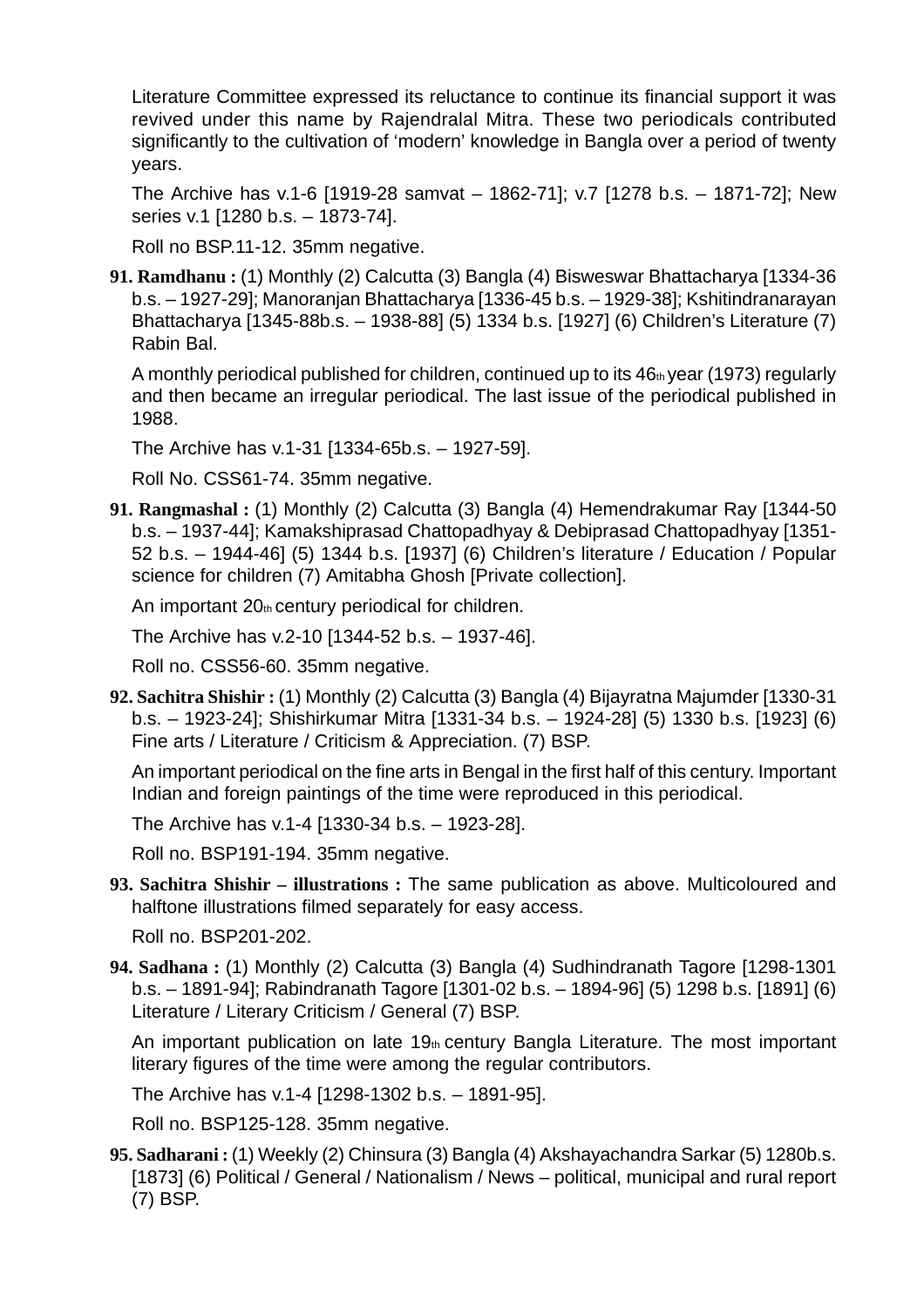This periodical was politically vocal and critical of the activities of various local bodies and the government. Rural reporting and news from the districts of Bengal were special features of this periodical.

The Archive has v.1-5 [1280-82 b.s. – 1873-76].

Roll no. BSP40-41[also in BSP99]. 35mm negative.

**96. Sahitya :** (1) Monthly (2) Calcutta (3) Bangla (4) Sureshchandra Samajpati [1297-1327 b.s. – 1890-1921]; Panchkari Bandyopadhyay [1328-30 b.s. – 1921-24] (5) 1297 b.s. [1890] (6) Literature (7) BSP.

A very important periodical for Bangla literature in the late  $19<sub>th</sub>$  and early  $20<sub>th</sub>$  century.

The Archive has v.1-33 [1297-1330 b.s. – 1890-1924].

Roll no. BSP226-246. 35mm negative.

**97. Sahitya Kalpadrum :** (1) Monthly (2) Calcutta (3) Bangla (4) Sureshchandra Samajpati [Shibaprasanna Bhattacharya ?] (5) 1296 b.s. [1889] (6) Literature (7) BSP.

Another significant periodical on literature, continued for a brief period.

The Archive has v.1-3 [1296-99 b.s. – 1889-93].

Roll no. BSP.84. 35mm negative.

**98. Sahitya Ratnabhandar :** (1) Monthly (2) Calcutta (3) Bangla (4) Krishnachandra Mukhopadhyay (5) 1296 b.s. [1889] (6) Literature (7) BSP.

A short-lived periodical on literature.

The Archive has v.1 [1296 b.s. – 1889-90].

Roll no. BSP107. 35mm negative.

**99. Sahitya Sanghita :** (1) Monthly (2) Calcutta (3) Bangla (4) Nrisinghachandra Mukhopadhyay [1307-10 b.s. – 1900-04 / 1312-14 b.s. – 1905-08]; Kali-prasanna Kabyabisarad [1311 b.s. – 1904-05]; Subal-chandra Mitra [1315-17 b.s. – 1908-11]; Gopal-chandra Mukhopadhyay [1318 b.s –1911-12] (5) 1307 b.s. [1900] (6) Literature (7) BSP.

An early 20th century periodical on literature and literary criticism.

The Archive has v.1-12 [1307-18 b.s. – 1900-12].

Roll no. BSP211-217. 35mm negative.

**100. Sakha :** (1) Monthly (2) Calcutta (3) Bangla (4) Pramadacharan Sen [1883-84]; Shibnath Shastri [1885-86]; Annadacharan Sen [1887-92] (5) 1883 (6) Literature / Education / Popular science (7) BSP.

A periodical for children, dealing mainly with the history of India and science.

The Archive has v.1-10 [1883-92].

Roll no. BSP103-104. 35mm negative.

**101. Samachar Chandrika :** (1) Weekly [1822-29]; bi-weekly [1829] then daily (2) Calcutta (3) Bangla (4)

Bhabanicharan Bandyopadhyay [1822-48]; Rajkrishna Bandyopadhyay [1848-52]; Prankrishna Bidyasagar [1852-77] (5) 1831 (6) General / Information (7) BSP.

This newspaper of conservative Hindu opinion was descended from its predecessor *Sambad Kaumudi*. After a row between Bhabanicharan and other members of *Kaumudi*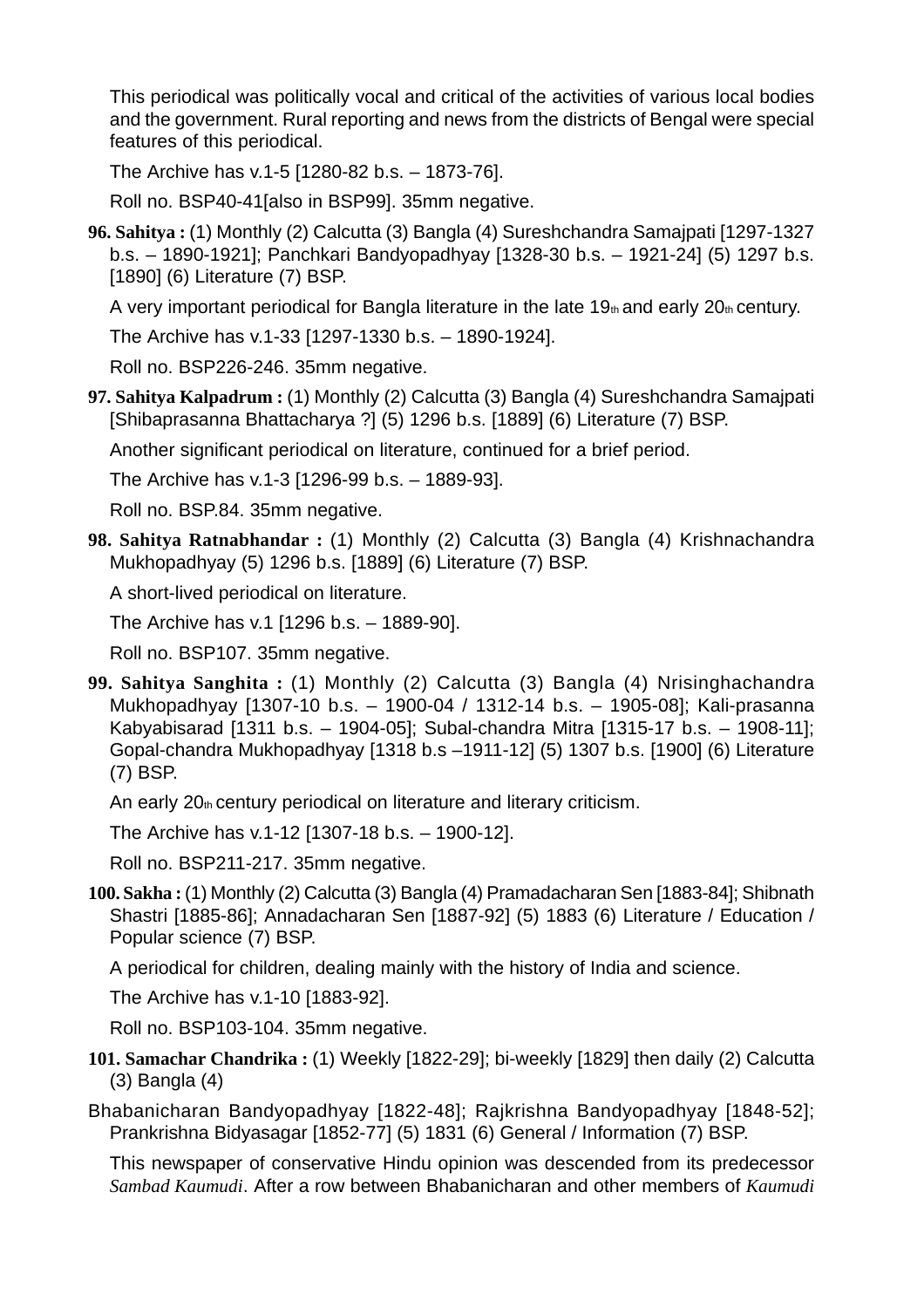on religious issues, Bhabanicharan established a printing press of his own at Kalutola and started *Chandrika* as a weekly from 5 March 1822. The antagonism between *Kaumudi* and *Chandrika* lasted for a long time. *Chandrika*, however, increased its circulation rapidly and turned to a bi-weekly from 1829 and finally into a daily. This news paper continued for a long period and recorded and criticised the most important steps on social reform in Bengal.

The Archive has only the volumes of 1238 b.s. [1831-32] and 1283-84 b.s. [1876-78].

Roll no. BSP174-75. 35mm negative.

**102. Samachar Darpan :** (1) Weekly (2) Serampore (3) Bangla (4) J. C. Marshman (5) 1837 (6) General / Information (7) BSP.

This weekly newspaper was first published on 23 May 1818, only a month after the first appearance of the first Bangla periodical *Digdarsan* from the same Serampore Baptist Mission Press and under the same editor. For a brief period between 1832 and 1834 *Darpan* circulated as a bi-weekly. Though the name of Marshman appeared as its editor, it was the Bengalee *pundits* associated with the Serampore Mission who were responsible for its publication, Tarinicharan Siromani being one of them.**12** The wide range of news items published in this newspaper includes notification of appointments and transfers of government officials, government orders on civil administration, the situation of trade and commerce in India, overseas news items and also letters on classical 'oriental' knowledge. This news magazine continued for a long period. It was published from Serampore Mission up to 1840, was revived by Bhagabaticharan Chattopadhyay in 1842, stopped and again from the Mission from 1851. The final number appeared in 1853.

The Archive has only few numbers from the volumes published between 1837-38.

Roll no. BSP175. 35mm negative.

**103. Samadarsi :** <or *The Liberal*> (1) Monthly (2) Calcutta (3) Bangla (4) Sibnath Shastri (5) 1281 b.s. [1874] (6) Religion / Ethics / Social system / General (7) BSP.

The periodical was published with an English sub-title, *The Liberal*. Religious and sociopolitical issues found space in this periodical. Rajnarayan Basu, Sibchunder Deb, Dwarakanath Gangopadhyay, Chandrasekhar Basu were among the regular contributors.

The Archive has v.1-2 [1281-83 b.s. – 1874-77].

Roll no. BSP118-119. 35mm negative.

**104. Sambad Bhaskar :** (1) Bi-weekly (2) Calcutta (3) Bangla (4) Srinath Ray [1839-40]; Gourisankar Tarkabagish [?] (5) 1849 (6) General / Information (7) BSP.

This newspaper first appeared as a weekly from March 1839 with the name of Srinath Ray as its editor. But Gourisankar Tarkabagish was actually responsible for its publication.**13** From January 1848 this newspaper turned into a bi-weekly and into a triweekly from April 1849 and continued for a long time. News items and articles published on social and political issues are important for the political and cultural history of  $19<sub>th</sub>$ century Bengal.

The Archive has the volumes published in 1849-50 and in 1854.

Roll no. BSP173-174. 35mm negative.

**105. Sandesh :** (1) Monthly (2) Calcutta (3) Bangla (4) Upendrakishore Ray Chaudhuri [1320-27 b.s. – 1913-21]; Sukumar Ray Chaudhuri [1328 b.s. – 1921-22]; Sukumar Ray & Subinay Ray [1329-33 b.s. – 1922-27] (5) 1320 b.s. [1913] (6) Children's literature/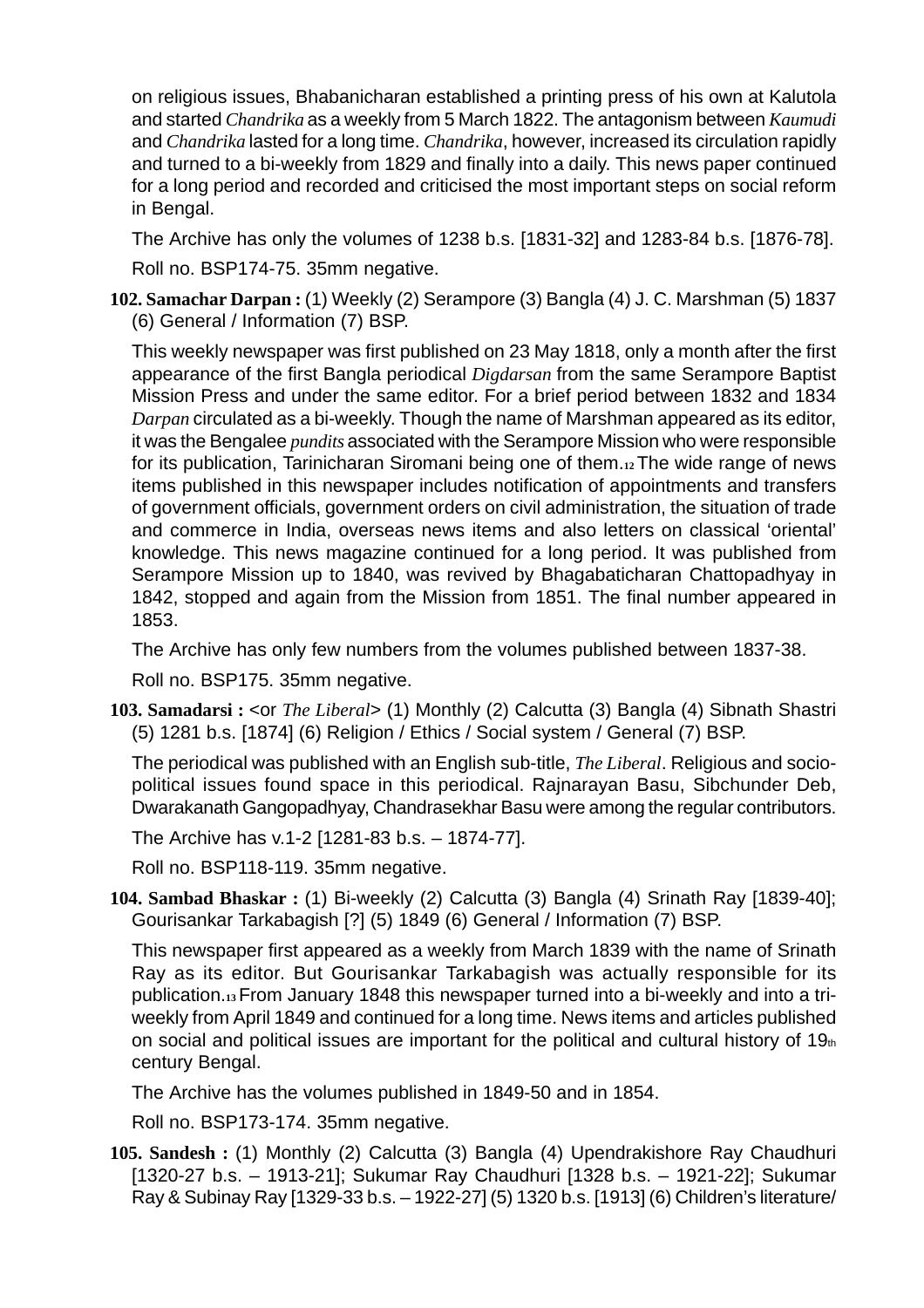Art / General science and information (7) BSP.

This monthly for young readers was published with multicoloured illustrations and had a wide circulation for a long period. Besides publishing fiction, it also contained information on natural sciences. This is an important periodical for the younger generation in the first half of this century.

The Archive has v.1-14 [1320-33 b.s. – 1913-26].

Roll no. BSP194-198. 35mm negative.

**106. Sandesh – Nabaparyay :** (1) Monthly (2) Calcutta (3) Bangla (4) Subinoy Ray and Sudhabindu Biswas (5) 1338 b.s. [1931] (6) Children's literature / Art / General science and information (7) BSP.

After a brief pause of few years the same *Sandesh* was restarted from 1931 as a 'new series'. The character and content remained the same as before.

The Archive has v.1-3 [1338-42 b.s. – 1931-36].

Roll no. BSP198-200. 35mm negative.

**107. Sandesh / Sandesh Nabaparyay – Illustrations :** The same publications as above. The multicoloured and half-tone illustrations filmed separately for easy access.

Roll no. BSP202. 35mm negative.

**108. Sangbad Prabhakar :** (1) Weekly [from 28 January 1831]; Tri-weekly [from 10 August 1836]; Daily [from 14June 1839] (2) Calcutta (3) Bangla (4) Ishwar-chandra Gupta [1831- 59]; Ramchandra Gupta [1859-?] (5) 1247 b.s. [1840] (6) General / Information (7) BSP.

*Sangbad Prabhakar*, one of the most important 19th century newspapers which continued for a long period, circulated as the first Bangla daily from 1839, and recorded the details of the social reform movement until the end of the 19th century. After experimenting for eight years as a weekly and confronted by financial problems Ishwarchandra turned the publication into a daily and the public supported him. From then he did not look back. Till his death in 1859, he was the editor of the newspaper and then his younger brother, Ramchanda Gupta, took over the responsibility. It was in circulation even in the 1880s after which it became irregular and finally ceased. As a newspaper *Prabhakar* performed an important role to mould public opinion and influence local authorities mainly on education, economic and urban development problems. As a conservative Hindu, Ishwarchandra himself was critical of women's education question, but opened his paper to debate on these issues.

The Archive has volumes published in 1247 b.s. [1840-41]; 1255-64 b.s. [1848-58]; 1266 b.s. [1859-60]; 1270 b.s. [1863-64]; 1285 b.s. [1878-79].

Roll no. BSP168-172. 35mm negative.

**109. Sangbad Purnachandrodaya :** (1) Daily (2) Calcutta (3) Bangla (4) Adwaitachandra Adhya (5) 1277 b.s. [1870] (6) General / Information (7) BSP.

First appeared as a monthly periodical in 1835 under the editorship of Haranchandra Bandyopadhyay. It appeared as a weekly from 9 April 1836 and as a daily newspaper from 1844. Adwaitachandra became its editor in 1841 succeeding his elder brother Udayachandra Adhya. This newspaper continued for seventy three years and published news items and features on social and political issues.

The Archive has v.36-38 [1277-79 b.s. – 1870-72].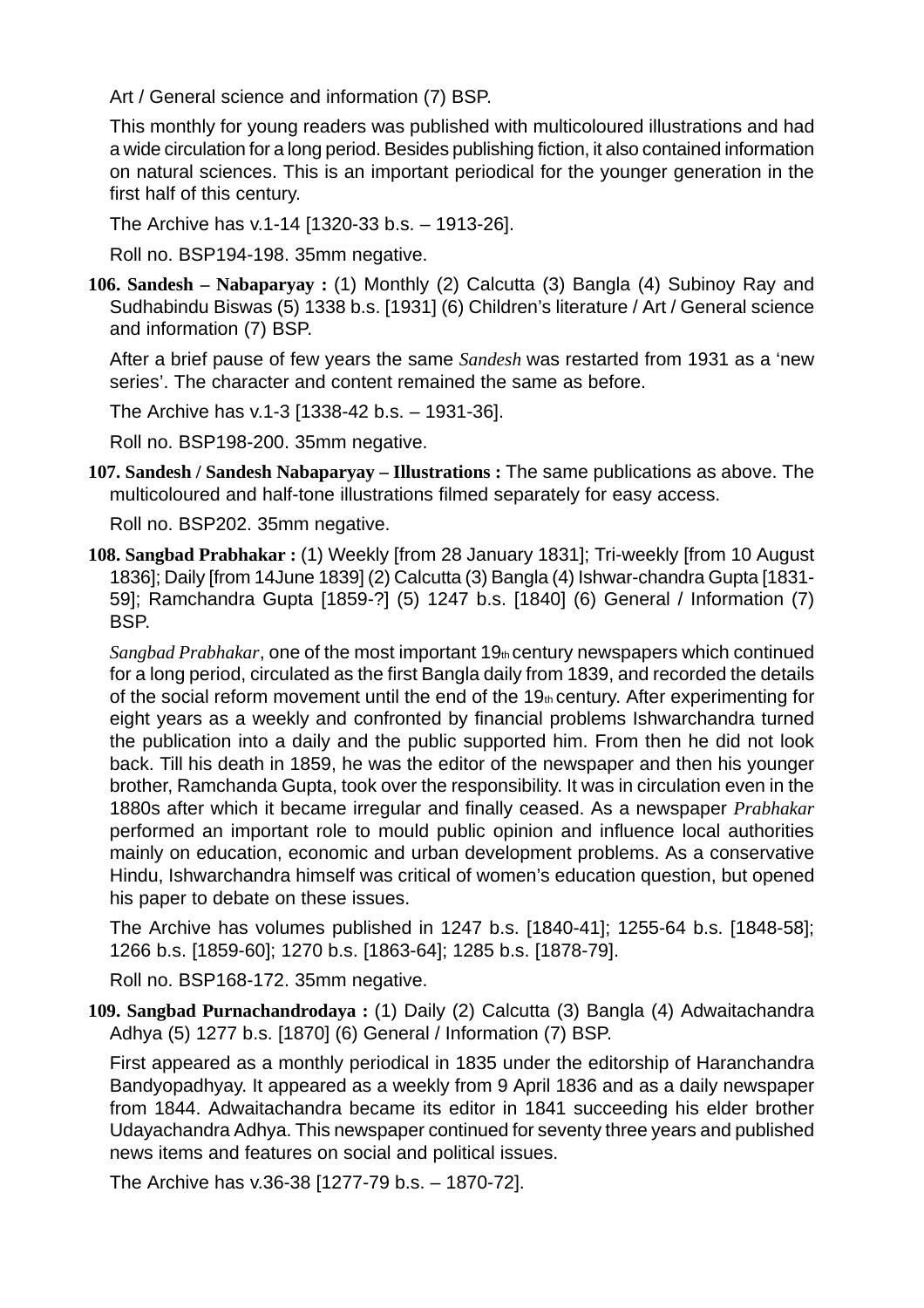Roll no. BSP78. 35mm negative.

**110. Shilpa o Sahitya :** (1) Monthly (2) Calcutta (3) Bangla (4) Manmanath Chakrabarti & Satishchandra Mitra (5) 1322 b.s. [1915] (6) Art / Literature (7) BSP.

Important periodical mainly on fine art. Coloured illustrations and lithographs were regularly printed in this periodical.

The Archive has v.5 [1322 b.s. – 1915-16]; v.8-10 [1329-31b.s. – 1922-25].

Roll no. BSP190-191. 35mm negative.

**111. Shilpa o Sahitya – Illustrations :** The same publication as above. Multi coloured and half-tone illustrations printed in this periodical filmed separately for easy access.

Roll no. BSP201. 35mm negative.

**112. Shilpa Puspanjali :** (1) Monthly (2) Calcutta (3) Bangla (4) Amritalal Bandyopadhyay (5) 1293 b.s. [1886] (6) Art / Literature (7) BSP.

Periodical on art and literature, significant for understanding the development of these in 19th century Bengal.

The Archive has v.1-2 [1293-94 b.s. – 1886-88].

Roll no. BSP78. 35mm negative.

**113. Shilpa Puspanjali – Illustrations :** The same publication as above. Illustrations printed in this periodical filmed separately for easy access.

Roll no. BSP201. 35mm negative.

**114. Shishu :** (1) Monthly (2) Calcutta (3) Bangla (4) Baradakanta Majumder (5) 1319 b.s. [1912] (6) Children's literature (7) BSP.

Periodical of literature for children.

The Archive has v.1-2 [1319-20 b.s. — 1912-14].

Roll no. BSP225-226.

**115. Somprakash :** (1) Weekly (2) Calcutta then Changripota (3) Bangla (4) Dwarakanath Bidya-bhusan (5) 1269 b.s. [1862] (6) General / Information/ Politics (7) BSP.

This important newspaper on political and cultural subjects, was first published in 1858 from Calcutta, with the support of Ishwarchandra Bidyasagar. The press was transferred to Changripota, Dwarakanath's own village in 1862. *Somprakash* first entered the arena of politics with much nationalist zeal and was subsequently banned under the 'Vernacular Press Regulation Act of 1878' in March 1878. After two years silence, it started again from April 1880 and continued until Dwarakanath's death in 1886.

The Archive has several isolated numbers published between 1862-80.

Roll no. BSP172-173. 35mm negative.

**116. Svasthya :** (1) Monthly (2) Calcutta (3) Bangla (4) Durgadas Gupta (5) 1305 b.s. [1898] (6) Medicine / Public health, hygiene & sanitation / General (7) BSP.

This periodical on medicine and public health started in 1897 and established itself as a major periodical on medicine in Bangla. This periodical was published during the outbreak of plague in Bombay and Calcutta, which created panic among the citizens. This periodical documented the minute details of the plague epidemic in Calcutta.

The Archive has v.2-5 [1305-08 b.s. – 1898-1902].

Roll no. BSP9-10. 35mm negative.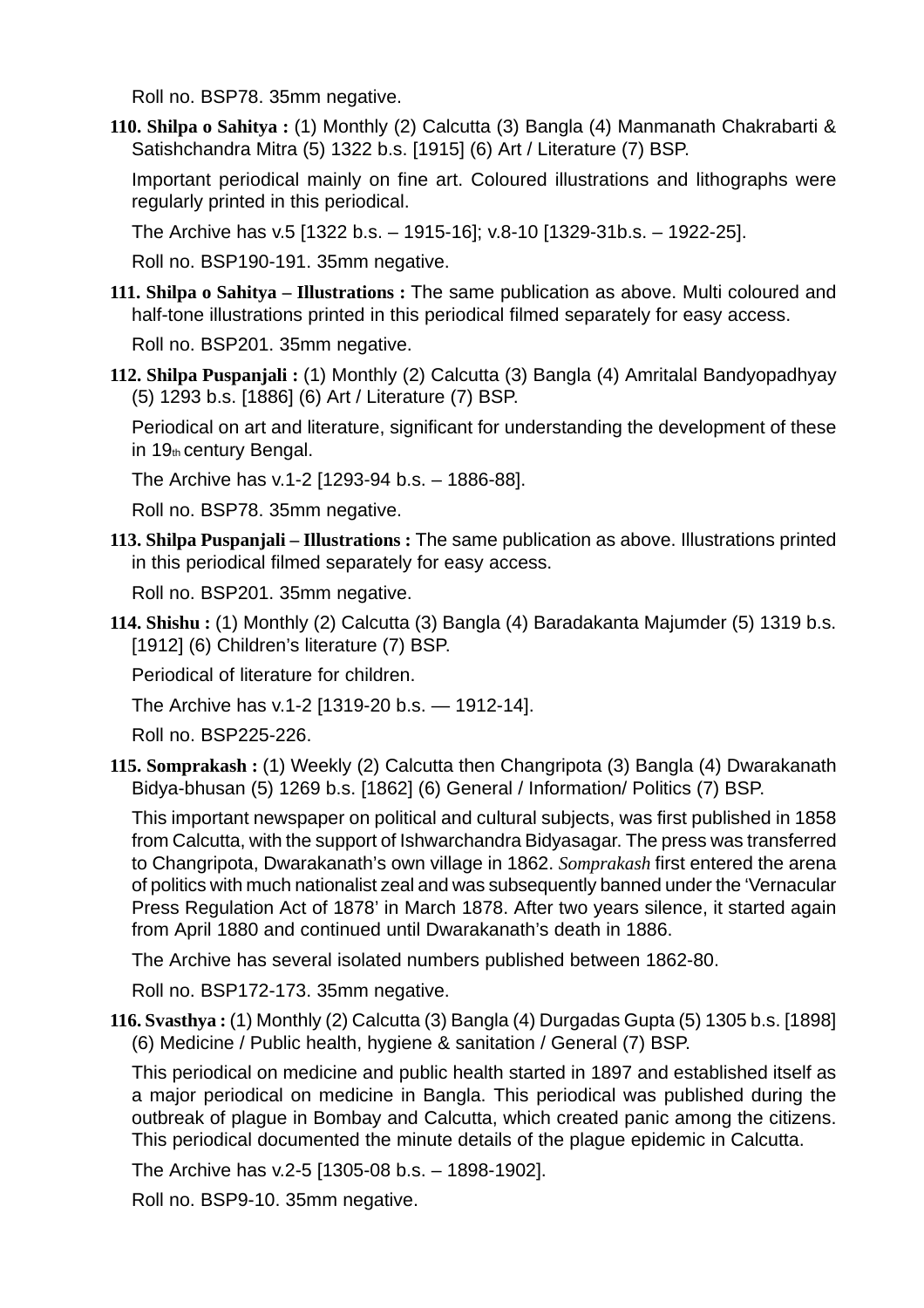**117. Tamoluk Patrika :** (1) Monthly (2) Tamluk (3) Bangla (4) Trailokyanath Rakshit (5) 1281 b.s. [1874] (6) Literature / General (7) BSP.

Mainly a periodical on literature, published from Tamluk in Medinipur.

The Archive has v.1-2 [1281-82 b.s. – 1874-76].

Roll no. BSP13-14. 35mm negative.

**118. Tattvabodhini Patrika :** (1) Monthly (2) Calcutta (3) Bangla (4) Akshyakumar Dutta [1843-55]; Ishwar-chandra Bidyasagar [1856]; Nabinkrishna Bandyo-padhyay [1857]; Satyendranath Tagore [1859-60]; Taraknath Dutta [1861]; Anandachandra Bedantabagish [1862]; Pratapchandra Majumder [1863]; Ayodhyanath Pakrasi [1864-66 / 1869 / 1872-77]; Hemchandra Bidyaratna [1867-68 /1878-83 / 1902]; Dwijendranath Tagore [1870 / 1884-1901 / 1906]; Ayodhyanath Pakrasi & Anandachandra Bandyo-padhyay [1871]; Dwijendranath Tagore & Hem-chandra Bidyaratna [1903-05]; Dwijendranath Tagore & Chintamoni Chattopadhyay [1907-08]; Satyendra-nath Tagore & Chintamoni Chattopadhyay [1909-10]; Rabindranath Tagore [1911-14]; Satyendra-nath Tagore & Kshitindranath Tagore [1915-21]; Kshitindranath Tagore [1922-25 / 1931]; Kshitindranath Tagore, Banwarilal Chaudhury & Kshemendra-nath Tagore [1926-29]; Kshitindranath Tagore & Banwarilal Chaudhury [1930] (5) 1765 sak [1843] (6) Religion – Brahmoism / Philosophy/ Natural Science/ General (7) BSP.

This periodical was an organ of the *Brahmo Samaj*. Most of the social reform activities, like women's education, religious reformation, science education, were strongly supported in this journal. A very important periodical for the propagation of science and modern thought in Bangla.

The Archive has volumes published in the following years : 1765-76 sak [1843-54]; 1778-89 sak [1856-57]; 1781 sak [1859]; 1784-1827 sak [1862-1905]; 1829-33 sak [1907-11]; 1835-45 sak [1913-23]; 1848-53 sak [1926-31].

Roll no. BSP175-190. 35mm negative.

**119. Ugrakshatriya Pratinidhi :** (1) Monthly (2) Calcutta (3) Bangla (4) Srishchandra Ta (5) 1298 b.s. [1891] (6) Religion – Hindu / History – Kshatriya community (7) BSP.

This periodical is an example of the caste histories produced at the end of the 19 $_{th}$ century. This one recounted the glorious ancient history of the Kshatriyas and sought to establish the Ugra-Kshatriya or Aguri as a Kshatriya caste. Continued for a very brief period.

The Archive has v.1-2 [1298-99 b.s. – 1891-93].

Roll no. BSP.207-208.

**120. Utsaha :** (1) Monthly (2) Rajsahi (3) Bangla (4) Surendrachandra Saha [1304-06 b.s. – 1897-1900]; Brajasundar Sanyal [1307-09 b.s. – 1900-03] (5) 1304 b.s [1897] (6) Literature / History (7) BSP.

Besides publishing fiction literature, and literary criticism, it also published essays on the history of Hindu religion, politics and astrology. Continued for a considerably long period.

The Archive has v.1-5 [1304-09 b.s. – 1897-1902].

Roll no. BSP104-106. 35mm negative.

#### **Old Bangla Printed books preserved other than in microfilm form :**

**121. Catalogue of Printed Books of Bangiya Sahitya Parishat :** [Photocopy] (2) Calcutta, Bangiya Sahitya Parishat (3) Bangla (4) Bangiya Sahitya Parishat (5) 1340 b.s. [1933]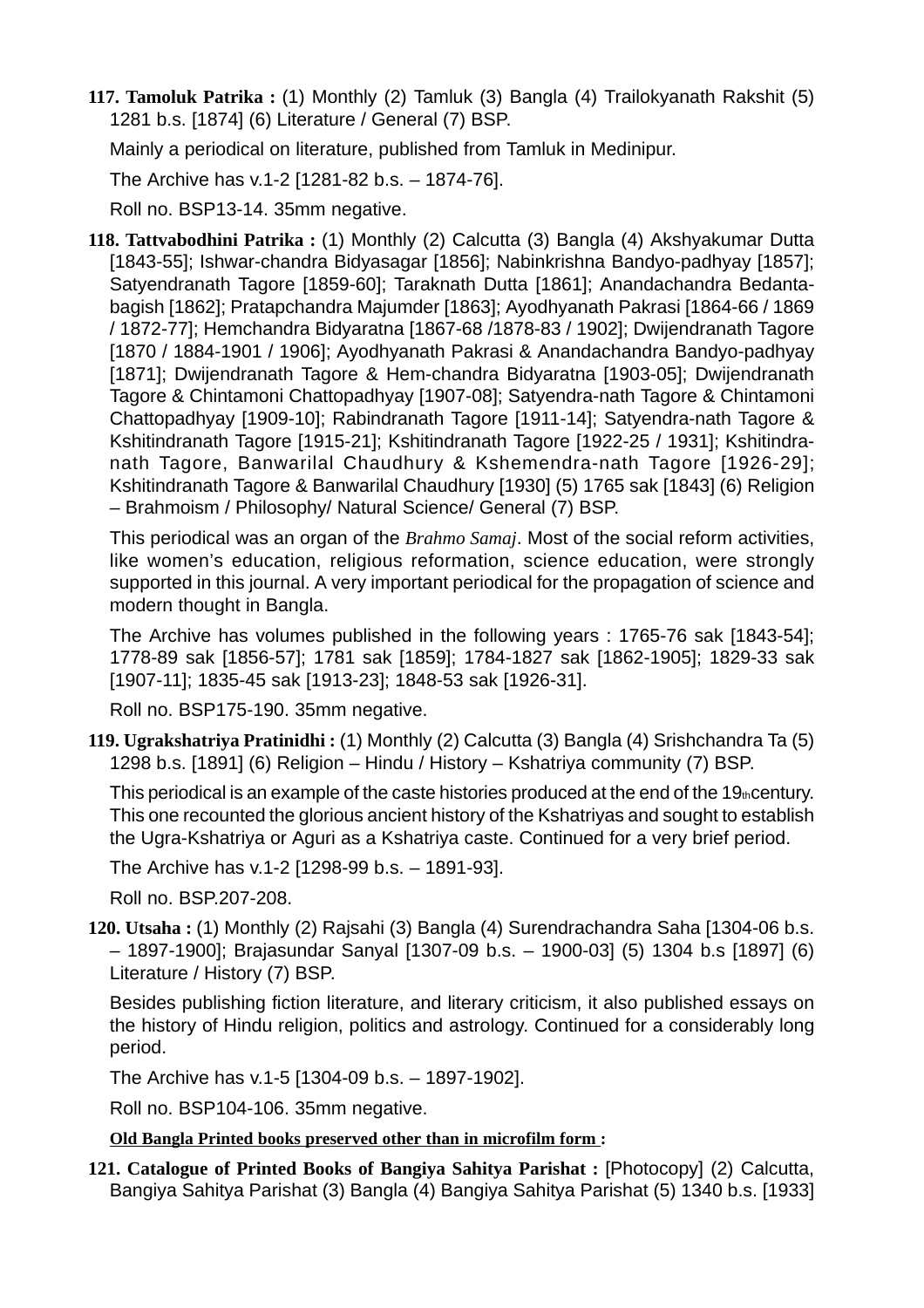(6) Information (7) BSP.

This catalogue is a near exhaustive list of printed books in Bangla up to 1930.

**122. Islam Pracharak :** (1) Monthly (2) Calcutta (3) Bangla (4) Md. Reyazuddin Ahamed (5) 1901 (6) Religion – Islam (7) BSP. [v.3-4 [1901-02] v.6 [1904-05].

An important publication propagating Islam.

The Library has v.3-4 [1307-08 b.s. – 1901-02]; v.6 [1311 b.s. – 1904-05].

### Other Documents on Microfilm Roll

\_\_\_\_\_\_\_\_\_\_\_\_\_\_\_\_\_\_\_\_\_\_\_\_\_\_\_\_\_\_\_\_\_\_\_\_\_\_\_\_\_\_\_\_

**123. Account of the Mutiny at Azimgurh :** <Manuscript in two parts> (3) English (4) Charles Horne (5)1857 (6) India – History (7) India Office Library, London.

The day to day personal account of a British official at the time of Sepoy rebellion at Azimgurh during May 12 to October 10, 1857. Appendices to pt.I provide a list of the parties who escaped from Azimgurh. This personal account has been treated as an official document of the 'Sepoy Rebellion' with many other important documents.

Roll no. CSS24. 35mm positive.

**124. Administration of Bengal,1872-73, with a Statistical Summary (Report on the):** (2) Calcutta, Bengal Secretariat Press (3) English (4) Government of Bengal (5) 1873 (6) Bengal – Administration / Social condition (7) National Library, Calcutta.

The volume includes an introduction on the administrative report for the year 1872-73, 'Historical Summary of the Civil Administration of Bengal' and Statistical Summary.

Roll no. (PM)MF6. 35mm positive.

**125. Aitareya Upanishad :** <Translated into English> (2) Bombay (3) English (4) H. M. Bhadkamkar (5) 1899 (6) Philosophy – Hindu / Positivism (7) National Library, Calcutta.

This award winning translation published with an introduction (*Bhasya*) by Shankaracharya.

Roll no. (PM)MF6. 35 mm negative.

**126. An Analysis of Sir W. Hamilton's Lectures on Metaphysics :** (2) Calcutta [K. C. Doss, University Book Press, 127, Manicktola Street]. (3) English (4) Robert Jardine (5) 1877 (6) Philosophy – Metaphysics (7) National Library, Calcutta.

The book on Metaphysics with notes and commentaries was printed for sale at General Assembly's Institution, Calcutta by Babu Rajkumar Chandra for the students in Metaphysics of the higher classes of Philosophy.

Roll no. (PM)MF6. 35mm negative.

**127. The Bengal Tenancy Act :** <No.VII of 1885> (2) Serampore (3) English (4) compiled by P. C. Sen (5) ? (6) Bengal – Tenancy Act / Law – Land Tenancy (7) National Library, Calcutta.

The extracts and commentary on the Bengal Tenancy Act revised in 1885 by the Government of India.

Roll no. (PM)MF5. 35mm negative.

**128. Brahmanism and the Sudra, or the Hindu Labour Problem : (2) Calcutta : The City** Book Society, 64, College Street (3) English (4) Jogendrachandra Ghosh (5) 1901[?] (6) India – Labour question / Caste system / Philosophy – Positivism (7) National Library, Calcutta.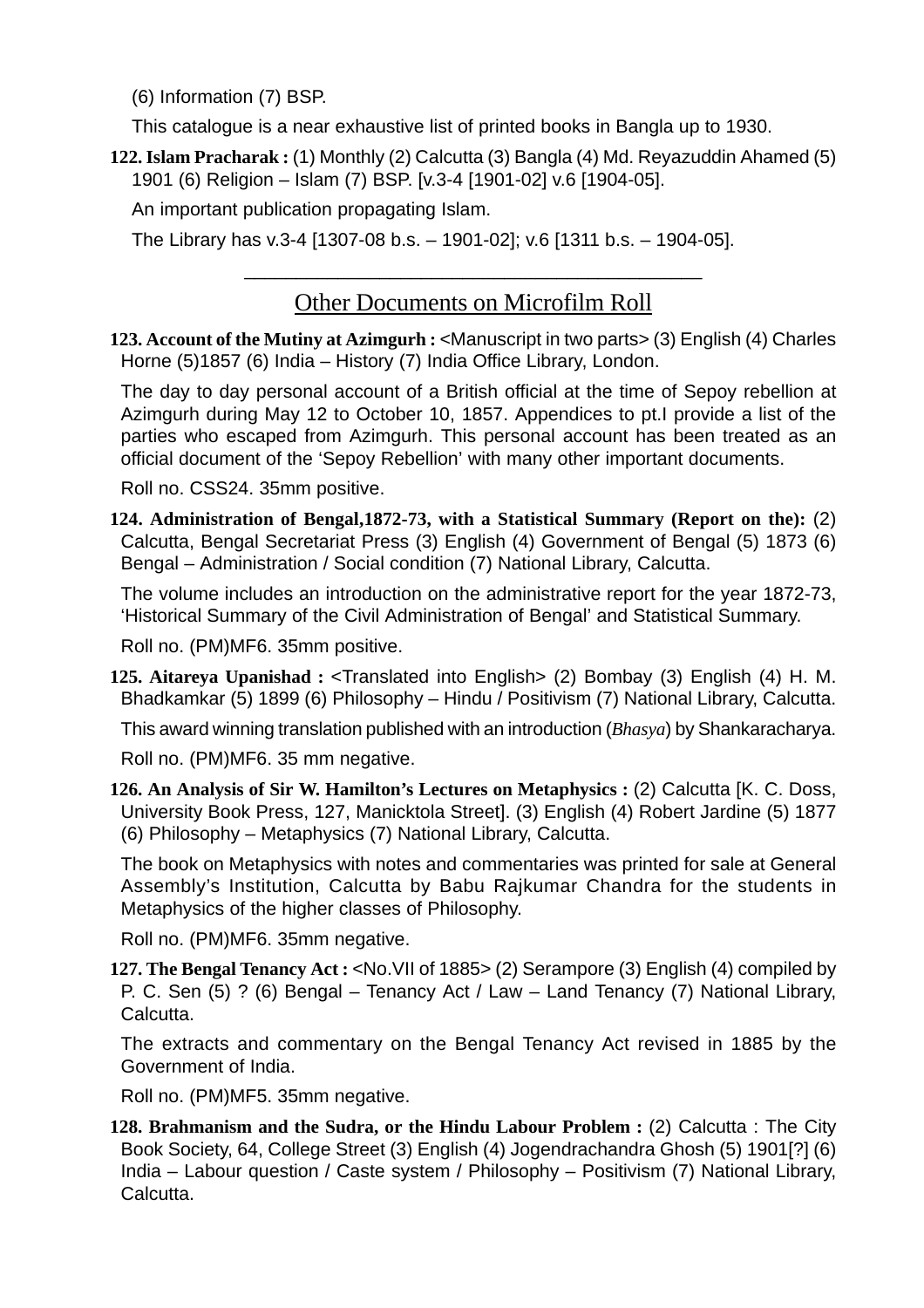Jogendrachandra Ghosh was a noted Indian Positivist and a critic of ancient Hindu social systems. This comprehensive study on labour, as supported by the caste system in ancient India and by modern Positivist Philosophy, marked this as an excellent monograph on Positivism and the Labour question.

Roll no. (PM)MF5. 35mm negative.

**129. Burma :** <Article published in *Labour Monthly*, London, v.24, 3 March 1942.> (2) London (3) English (4) Michael Carritt (5) 1942 (6) Burma – History (7) India Office Library, London.

This provides a detail account of the Fascist attack on Burma and the resistance movement during World War II.

Roll no. CSS18. 35mm positive.

**130. Calcutta High Court : Appellate Jurisdiction – Proceedings and Judgement of the Case Between Narayanprasad Duliya vs. The Secretary of State on Bengal Tenancy Act in the Court of Justice Tottenham and Norris :** (2) Calcutta (3) English (4) The Calcutta High Court (5) 1884 (6) Bengal – Tenancy Act / Law – Land Tenancy (7) National Library, Calcutta.

These are the proceedings and judgement in the court of law on the Tenancy Act of Bengal. The Bengal Tenancy Act and Tenancy of Agricultural Land Act were modified following the judgement of the appellate jurisdiction. The judgement of this case came out on 14 July, 1884 in favour of the applicant, and the court of law now saw the necessity of modification of the old tenancy conventions set by the East India Company.

Roll no. (PM)MF5. 35mm positive.

**131. Chaitanya's Ethics :** (2) Calcutta (3) English (4) Jogendrachandra Ghosh (5) 1884 (6) Philosophy – Positivism (7) National Library, Calcutta.

An essay from the Positivist point of view on the philosophy of Chaitanya.

Roll no. (PM)MF6. 35mm negative.

**132. Committee on the State of the East India Company : <Manuscript> (2) London (3)** English (4) The Committee, chaired by W. Fuller[sd.] (5) 1767 (6) India – History (7) The British Library, London.

This report of the committee to appraise the 'merit' of the system of the government in India under the East India Company was submitted to H. Vansittart, then Governor General of East India Company in India.

Roll no. CSS19. 35mm positive.

**133. Congress Socialist :** (1) Weekly (2) Calcutta (3) English (4) Rammanohar Lohia (5) 1934 (6) Politics – India – Congress Socialist Party. (7) National Archive, New Delhi.

This was an organ of the All India Congress Socialist Party. In that period CSP, became critical about the role of Congress and campaigned for the socialist path towards India's independence. Lohia himself was a first generation socialist leader in India.

The Archive has the numbers published between 29 September 1934 and 4 April 1938.

Roll no. M/I45-47. 35mm positive.

134. Congreve Papers : <Manuscript> [4 volumes of letters of Richard Congreve collected by Ms. Congreve and correspondences between Richard Congreve and Jogendrachandra Ghosh and other Indian Positivists in two microfilm rolls.] (3) English (4) Richard Congreve / Jogendrachandra Ghosh / Others (6) Philosophy – Positivism – Social-political (7) Bodleian Library, Oxford, England.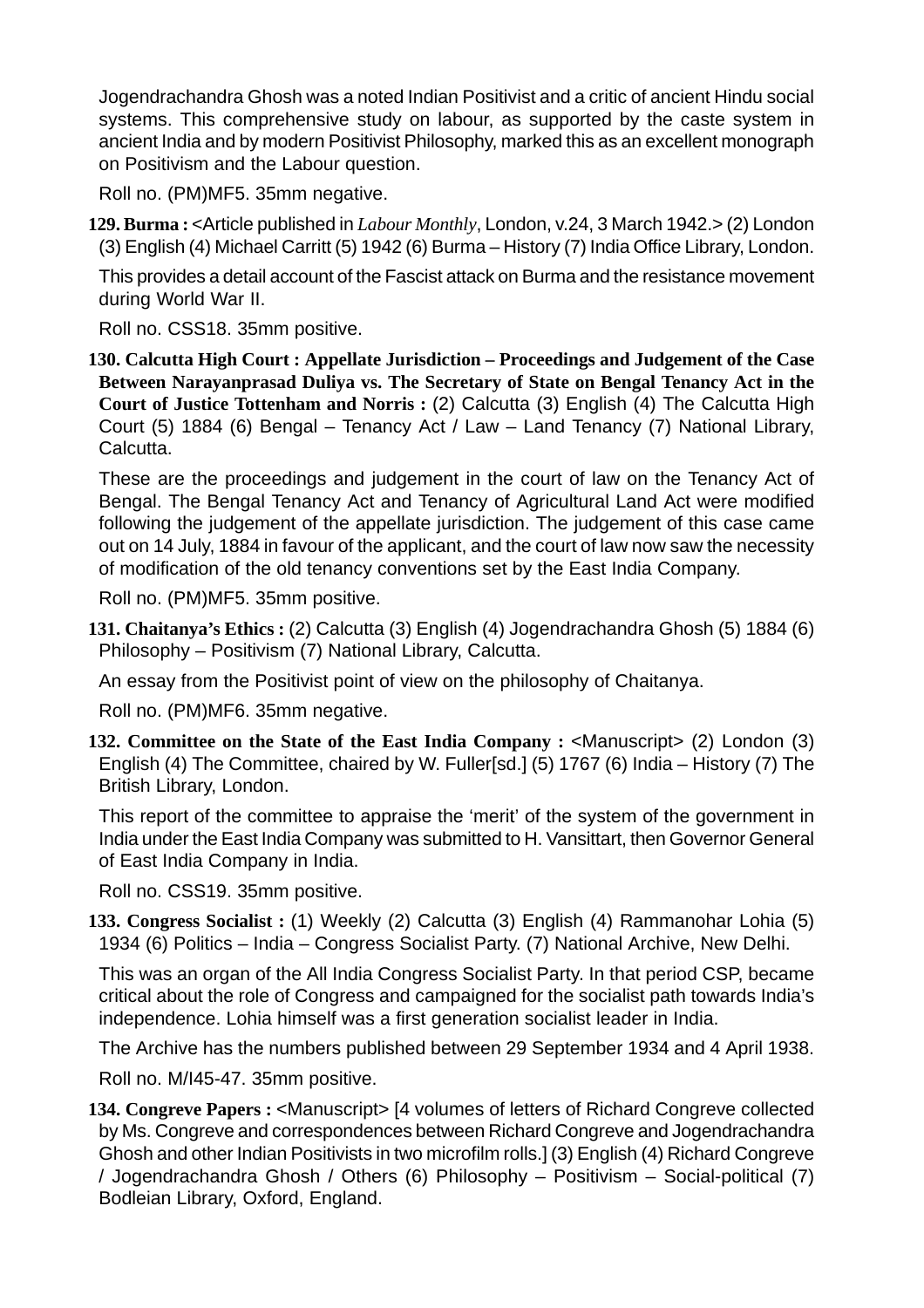Richard Congreve was the founder and leader of the British Positivist Society in England. These manuscripts are reflections of late 19th century British Positivist thought. Jogendrachandra Ghosh was also a first generation Indian Positivist. The correspondences between these two thinkers are important documents for studying the development of Positivism in India and England.

Roll no. (PM)MF1-2. 35mm positive.

**135. Cross Roads :** (1) Weekly (2) Bombay (3) English (4) Romesh Thapar (5) 1949 (6) Politics – Communist Party – India (7) National Archive, New Delhi.

This was an organ of the Communist Party of India. It is an important document of the ideological position of the Communist Party in post-independence India, and of the debate raised within the Party on the role of the Party in free India.

The Archive has the numbers published between 29 April 1949 and 27 September 1953.

Roll no. M/I30-32. 35mm positive.

**136. An Enquiry into the Practical Merits of the System for the Govt. of India Under the Superintendence of the Board of Control :** (2) Edinburgh (3) English (4) J. Mateland (5) 1809 (6) India – Economic condition (7) India Office Library, London.

A Report on the financial condition and utility of public funds in India under the rule of East India Company, prepared following a debate in the House of the Lords of the British Parliament in the year 1808.

Roll no. CSS15. 35mm positive.

**137. Fathiyya-I-Ibriyya :** (3) Persian (4) Shihabuddin Talish (5) n.d. (6) India – History (7) Khuda Baksh Library, Patna.

A detailed account of Mir Jumla's Assam campaign.

Roll no.CSS5. 35mm positive.

**138. Fifty Thousand Communists :** <Article published in *Labour Monthly*, London, v.24, 5 May 1942.> (2) London (3) English (4) D.F.Springhall (5) 1942 (6) Politics – Communist Party – Great Britain (7) India Office Library, London.

A short article published in the *Labour Monthly* on the role of the Communist Party and its advancement in England during the World War II. The advancement of the Party, mainly in England, is easily shown by the rapid increase in Party membership.

Roll no. CSS18. 35mm positive.

**139. Food and Strategy :** <Article published in *Labour Monthly*, London, v.24, 8 August 1942.> (2) London (3) English (4) 'by Ploughman' (5) 1942 (6) Agriculture – Distribution – Great Britain.

A two page article on the state of agriculture and agricultural product distribution in England during World War II. The article criticised the role of the government for its food and distribution policy and emphasised the importance of development of agriculture for the victory on the fascist attack during the war.

Roll no. CSS18. 35mm positive.

**140. Fullarton's Report :** <Manuscript> <Sundry v.66 of 1785> (2) Madras (3) English (4) A. Fullarton (5) 1785 (6) India – Colonial situation – Military strategy – Economic condition (7) Taminadu State Archive.

A military report submitted to the Governor General of India on demand by A. Fullarton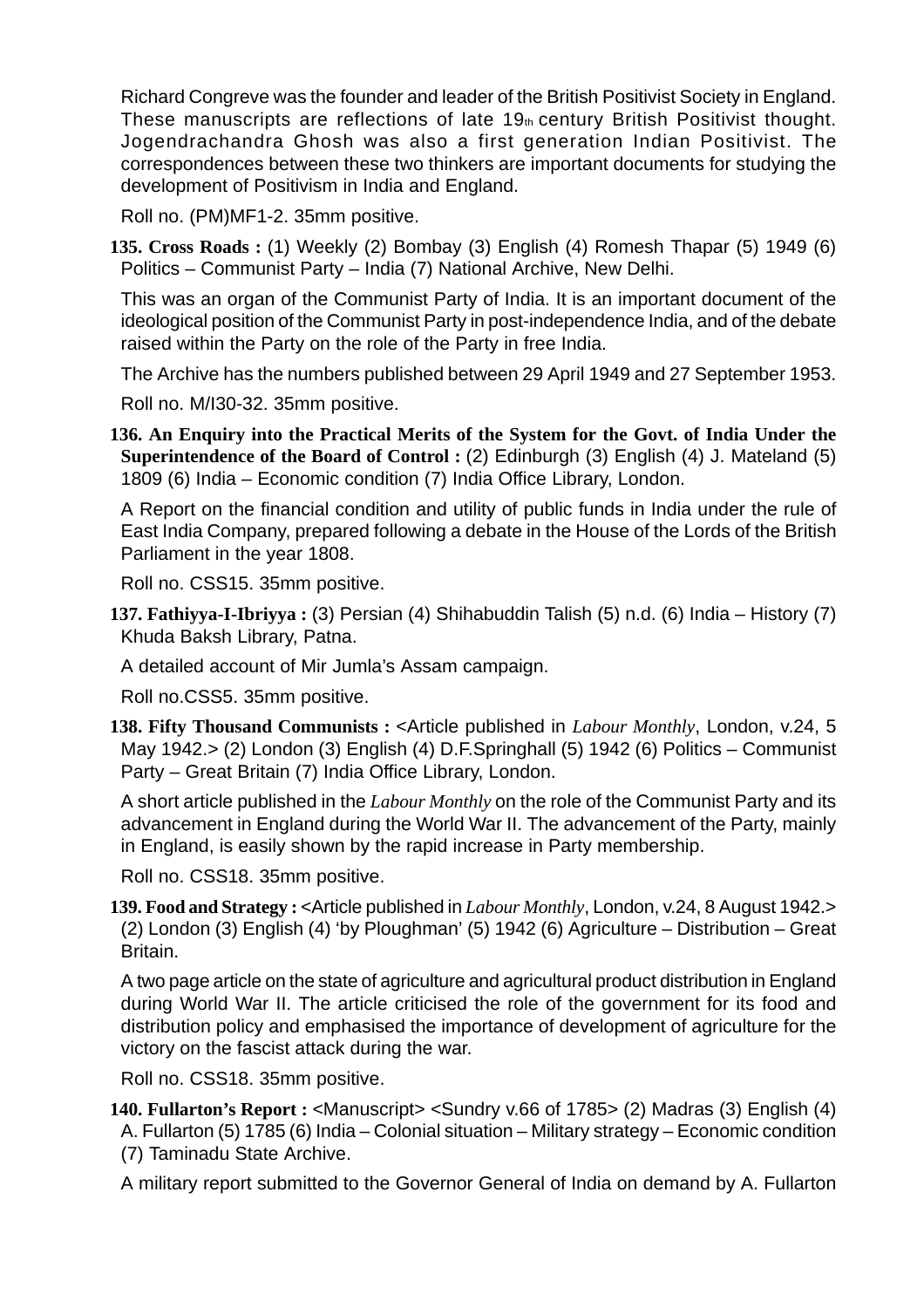of the Military department. This is an account of the devastation of the agrarian economy and society in the southern Carnatic plain by the British and their allies.

Roll no. CSS3. 35mm positive [The film contrast is poor, condition is very bad, retrieval through any known system is apparently impossible; the original manuscript is avalable at the Tamilnadu State Archives].

### **141. Government of India – Report on the Condition of the Lower Classes of the Population in India**

**:** (2) Calcutta (3) English (4) Government of India – Department of Revenue and Agriculture (5) 1888 (6) Demography / Economic condition / Famine – India (7) National Archive, New Delhi.

These are reports on the state of the lower classes of the population following more than one famine year, from all the Provincial Governments to the Committee, headed by Lord Dufferine. The Reports from the Provincial Governments and Committees also reviewed the situation of agriculture and collection of revenue in the preceding years. The report was published by the Revenue and Agricultural Department in December, 1888. Also includes the report of the Factory Labour Commission, vol.II, 1908.

Roll no. CSS16. 35mm negative.

**142. The Hindu Theocracy, How to Further its ends:** <An address on the anniversary of Comte's death, 5 September 1857 to be read before the Indo – Positivists at meeting convened in Calcutta on 5 September 1897.> (2) Calcutta, S. K. Lahiri and Company, 51, College Street (3) English (4) Jogendrachandra Ghosh (5) 1897 (6) Philosophy / Positivism / Religion – Hindu (7) National Library, Calcutta.

In this lecture the 'merits' of Hindu religion and the caste system on the basis of the division of labour was compared to the same in Islam and Christianity and was viewed on the basis of the theories of Positivism. The author, Jogendrachandra Ghosh was the leader of the Indo – Positivist Society, and had a close association with its European counterparts.

Roll no. (PM)MF5. 35mm negative.

**143. India :** <Article published in *Labour Monthly*, London, v.24, 3 March 1942.> (2) London (3) English (4) D. N. Pritt (5) 1942 (6) India – History – World War II (7) India Office Library, London.

An article on the role of India in World War II, also discussing issues on the freedom of India.

Roll no. CSS18. 35mm positive.

**144. India – Home Department :** <Report of the Intelligence Bureau> (2) Simla (3) English (4) H. Williamson (5) 1935 (6) Politics – Communist Party – India (7) National Archive, New Delhi.

A report submitted to the Government by the Intelli-gence Bureau of the Home Department of the Govt. of India on the activities of the Communist Party in India. The report, *India and Communism*, prepared by H. Williamson, appointed by the Home Department, succeeds two other reports prepared by Kaye and Patrick. The report was revised up to 1 July, 1935.

Roll no CSS2. 35mm positive.

**145. India – Home Political Department : Report on the Anushilan Samiti, Dacca : (2) Calcutta**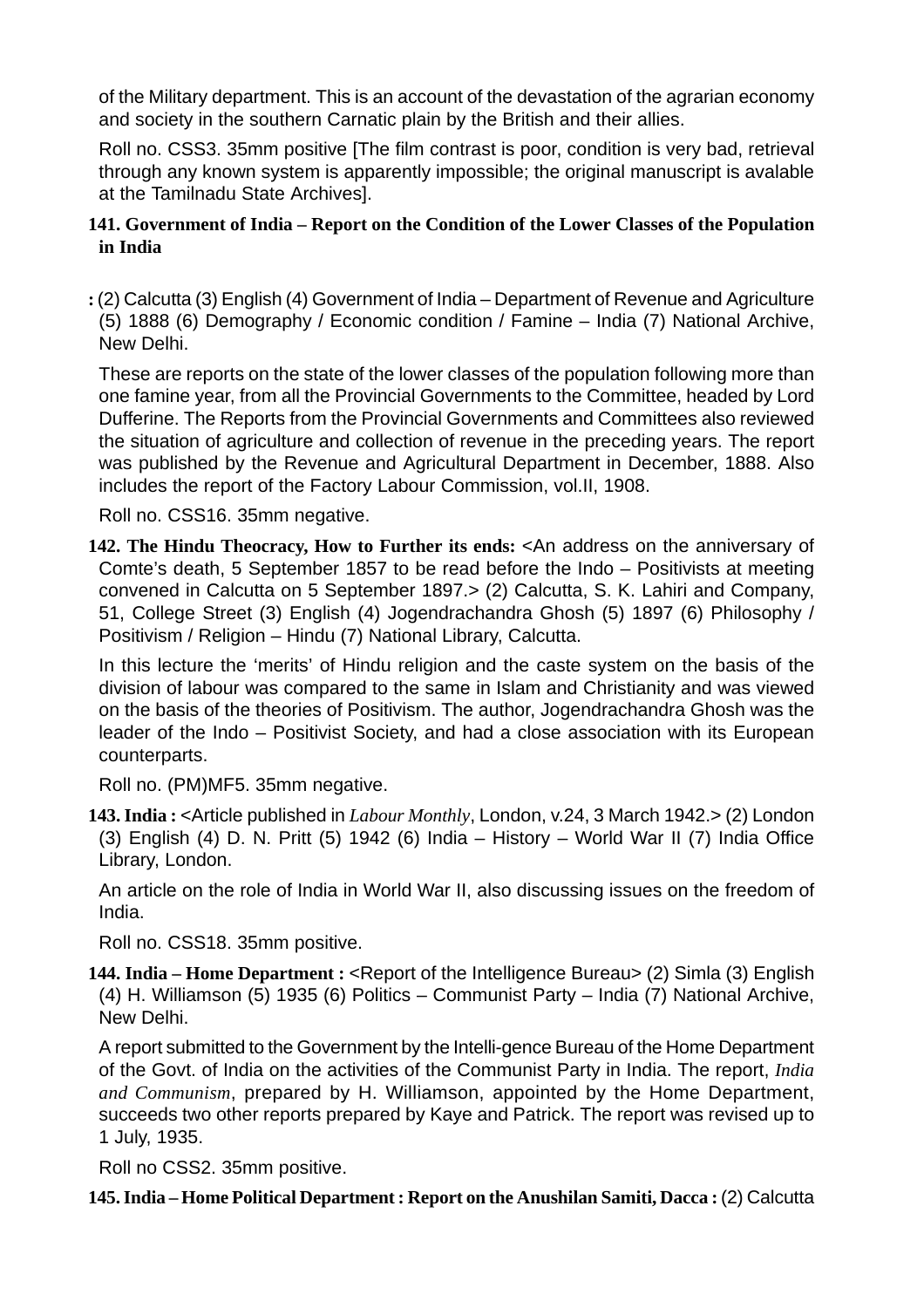(3) English (4) H. L. Salkeld (5) 1909 (6) Politics – India (7) National Archive, New Delhi. The confidential deposition, Proceeding no.21 of 1909, was prepared by the author to overview the political activities of the nationalist groups in different parts of Bengal.

Roll no. CSS14. 35mm positive.

**146. India – What Must be Done :** <Article published in *Labour Monthly*, London, v.24, 9 September 1942.> (2) London (3) English (4) R. P. Dutt (5) 1942 (6) Politics – India – World War II (7) India Office Library, London.

This article is about India's duty in World War II to resist the assault of Fascism and the question of political freedom for India.

Roll no. CSS18. 35mm positive.

**147. India and Freedom :** <Article published in *Labour Monthly*, London, v.24, 8 August 1942.> (2) London (3) English (4) Clemence Dutt (5) 1942 (6) History – India (7) India Office Library, London.

An analysis on the possibility of political freedom for India after the Cripps' Mission, and an overview of Indian political situation in this context are discussed in this article.

Roll no. CSS18. 35mm positive.

**148. India and Pakistan :** <Article published in *Labour Monthly*, London, v.28, 3 March 1946.> (2) London (3) English (4) R. P. Dutt (5) 1946 (6) Politics – India – Partition (7) India Office Library, London.

An analysis of the announcement of the partition of India as a necessary precondition for freedom by the British Government.

Roll no. CSS18. 35mm positive.

**149. India for Action :** <Article published in *Labour Monthly*, London, v.24, 5 May 1942.> (2) London (3) English (4) V. K. Krishna Menon (5) 1942 (6) History – India – World War II (7) India Office Library, London.

The role of India in World War II is discussed in this article.

Roll no. CSS18. 35mm positive.

**150. India in the War :** <Article published in *Labour Monthly*, London, v.24, 3 March 1942.> (2) London (3) English (4) V. K. Krishna Menon (5) 1942 (6) Politics – India – World War II (7) India Office Library, London.

India's participation in the World War II and the war strategy against the Fascist allies are discussed in this article.

Roll no. CSS18. 35mm positive.

**151. India Must be Freed :** <Article published in *Labour Monthly*, London, v.24, 10 October 1942.> (2) London (3) English (4) Ben Bradley (5) 1942 (6) India – Political condition (7) India Office Library, London.

The necessity and importance of India's immediate political freedom are discussed in this article.

Roll no. CSS18. 35mm positive.

**152. India Threatened :** <Article published in *Labour Monthly*, London, v.24, 5 May 1942.> (2) London (3) English (4) Ben Bradley (5) 1942 (6) Politics – India – World War II (7) India Office Library, London.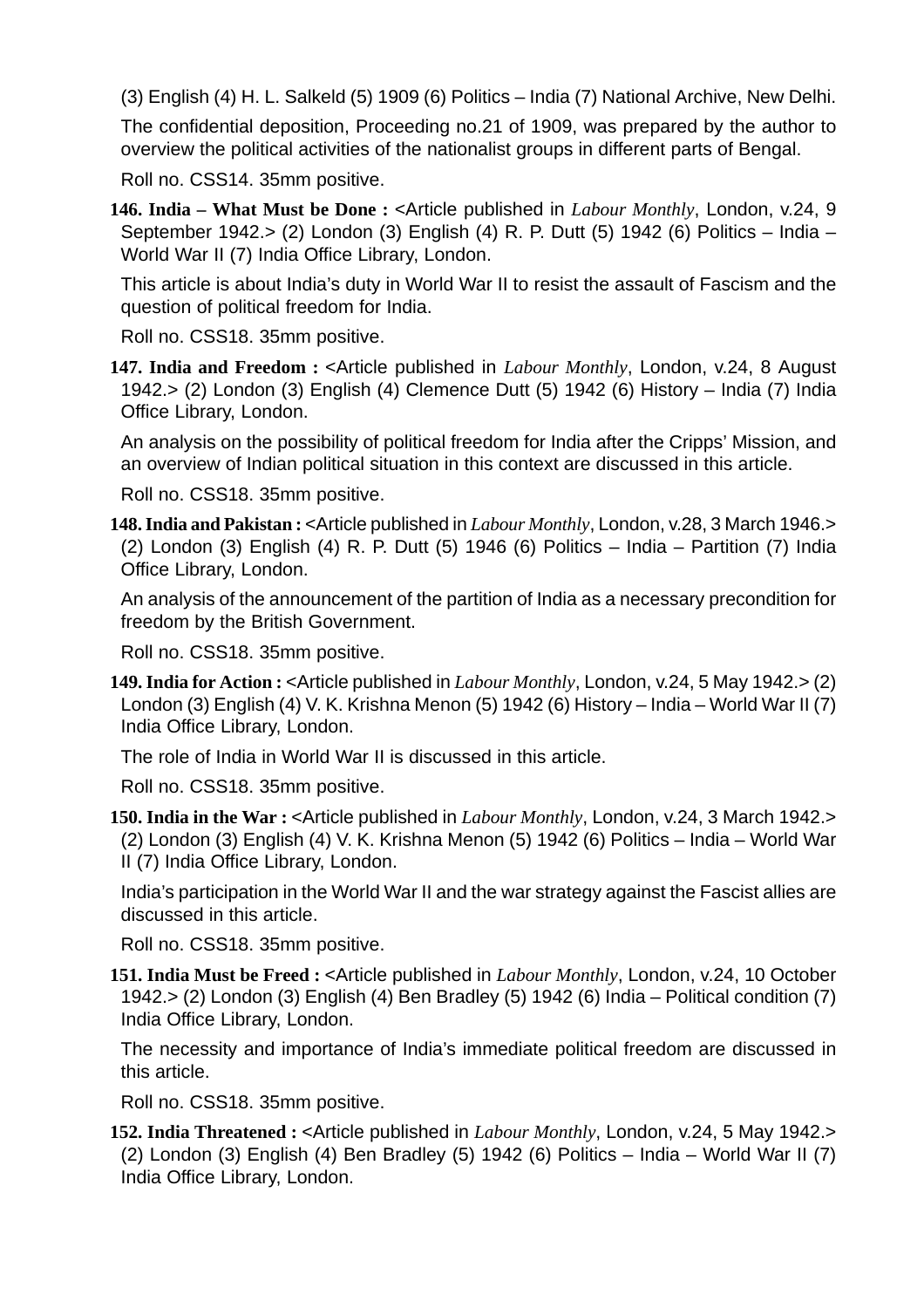An account of Cripps' Mission for India's independence during the World War II. S. Cripps and the War Cabinet did not show any appreciation of the Indian people's unconditional support in the war. That gesture was described as detrimental to the anti-fascist international coalition and its struggle.

Roll no. CSS18. 35mm positive.

**153. Indian Deadlock :** <Article published in *Labour Monthly*, London, v.24, 12 December 1942.> (2) London (3) English (4) K. S. Selvankar (5) 1942 (6) India – History (7) India Office Library, London.

A discussion of the deadlock created by the British Cabinet on Indian independence.

Roll no. CSS18. 35mm positive.

**154. The Indian Rayot : Land Tax, Permanent Settlement and the Famine :** (2) Howrah (3) English (4) Abhaycharan Das (5) 1881 (6) India – Economic condition / Agriculture / History (7) National Library,

Calcutta.

A document on state of agriculture and land relations under colonial rule in Bengal following the implementation of the Permanent Settlement.

Roll no. (PM)MF3. 35mm negative.

**155. International Press Correspondence :** (1) Weekly (2) London (3) English (4) The Communist Party of Great Britain on behalf of the Third International (5) 1921 (6) Communist Party – Third International, Great Britain – International Communist Parties (7) World Microfilms – Distribution Division, London W1.

This journal popularly known as *Inprecor* was the official organ of the Third International. It is a primary document on the development of the Communist Parties and the history of international labour and liberation movements.

The Archive has the volumes published between October 1921 and December 1937.

Roll no. M/I1-21. 35mm positive.

**156. Labour Monthly :** <Articles from> (1) Monthly (2) London (3) English (4) R. P. Dutt (5) 1920 (6) Political Science / Communist Party – Great Britain / Labour Movement – India / Great Britain (7) Personal collection of Dilip Bose.

A selection of about thirty articles on India published in *Labour Monthly* between 1920 and 1927 mainly on the role of the political parties in the struggle for freedom and on the labour question. Most of them are contributed by Clemence Dutt, Evelyn Dutt, R. P. Dutt and M. N. Roy. Reports on the contemporary labour movement in India and in England, of the Bombay cotton mill strike are also included in this microfilm roll.

Roll no. M/I22. 35mm negative.

**157. Letters on Hinduism :** <Unpublished manuscript printed in Bimalchandra Singha [ed.] *Bankim Pratibha>* (2) Calcutta : Ranjan Publishing House, 25/2 Mohonbagan Row (3) English (4) Bankimchandra Chattopadhyay (5) n.d. (6) Religion – Hinduism / Positivism (7) National Library, Calcutta.

Manuscript of Bankimchandra Chattopadhyay on Hinduism and Positivism important for understanding Bankim's religious thoughts. The book started with a series of letters addressed to one "My dear J..." (most probably Jogendrachandra Ghosh), but after letter IV, we have chapters V and VI.14

Roll no. (PM)MF5. 35mm negative.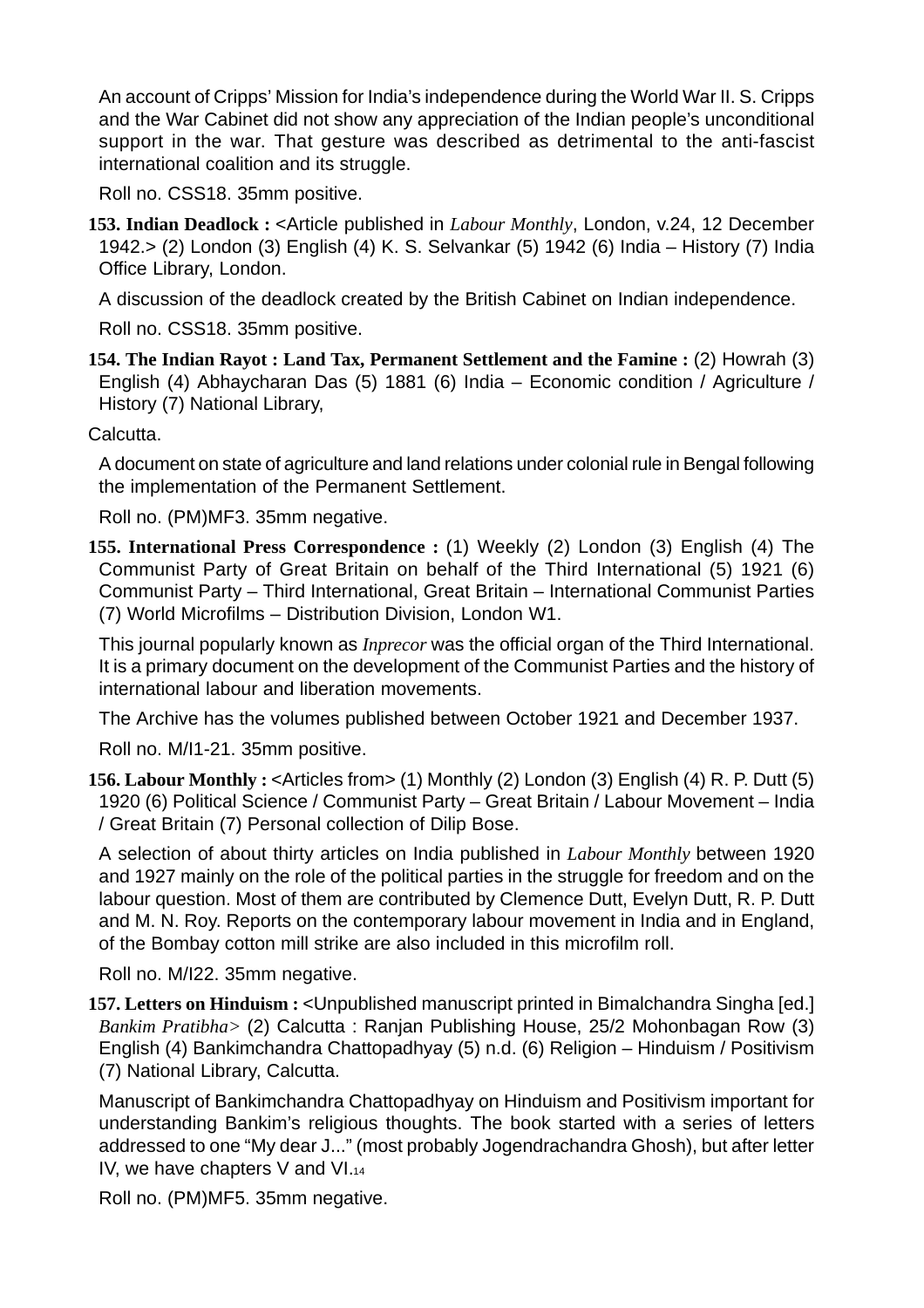**158. The Life of Girishchandra Ghosh : <By One Who Know Him; only few articles from** *Hindoo Patriot* by Girishchandra Ghosh, reprinted in this biography are microfilmed> (2) Calcutta, R. Cambray & Co, 6, Hastings Street (3) English (4) Manmathanath Ghosh[ed.] (5) 1911 (6) Bengal – Social condition / Political situation / Education (7) National Library, Calcutta.

Girishchandra Ghosh, one of the leading Positivists and Columnist from  $19<sub>th</sub>$  century Bengal. He was the founder editor of two leading magazines in English, *The Hindoo Patriot* and *The Bengalee*. Some articles written by him published in *The Hindoo Patriot* were reprinted in this biography. They are : 'The New Principles of Indian Government' [*HP*, 11 September, 1856]; 'An Introduction to the Art of Teaching by Bhoodeb Mukherjee' [*HP*, 18September, 1856]; 'The Civil Engineering College' [*HP*, 27November, 1856]; 'The Medical Wants of the Bengal Poor' [*HP*, 12February, 1857]; 'Mofussil Intercommunication and its Influence' [*HP*, 19February, 1857]; 'Social Union Among Educated Natives' [*HP*, 26February, 1857]. All the articles have a Positivist interest. The book is authored by an anonymous author and edited by Girishchandra's grandson.

Roll no. (PM)MF6. 35mm negative.

**159. Life of the Hon'ble Justice Dwarakanath Mitter :** <Parts> (2) Berhampore / Calcutta (3) English (4) Dinabandhu Sanyal (5) 1883 (6) Biography / Positivism (7) National Library, Calcutta.

Dwarakanath Mitter [1836-74] was a first generation Indian Positivist, contemporary of Jogendrachandra Ghosh and a Judicial Magistrate by profession. He was in the Calcutta High Court in the late 1860s. Reprints of his writings on Positivism, inspired by A. Comte, and his correspondences with Richard Congreve on India and Positivism are microfilmed from the biography.

Roll no. (PM)MF5. 35mm negative.

**160. Masses of India :** (1) Monthly (2) Calcutta (3) English (4) M. N. Roy (5) 1925 (6) Communist Party – India (7) National Archive, New Delhi.

An early Party publication, important to understand the political stand of the Communist Party in its formative period.

The Archive has volumes published between January 1925 and April 1928.

Roll no. M/I54.35mm positive.

**161. Materials on Positivism and also on the Rights of Landlords and Tenants :** <Extracts from different issues of *The Bengalee, The Observer* and *The Indian Observer*> Selected documents on Tenancy Act and Positivism. (3) English (5) 1873 (6) Positivism / Bengal – Land question / Tenancy Act – Bengal (7) National Library, Calcutta.

Articles published on Positivism and the Tenancy Law in the above mentioned periodicals between 1873 and 1875 collected together in this microfilm roll.

Roll no.(PM)MF4. 35mm negative.

**162. Meerut Conspiracy Case :** <Proceedings, includes defence statement of S. A. Dange. Contains most of the documents, letters, articles and pamphlets which were produced by the Government of India as exhibits for use of the court. And extracts from the *Allahabad Law Journal*.> (2) Meerut, Saraswati Press (3) English (4) Judicial Department, Government of Uttar Pradesh (5) 1929 (6) Communist Party – India (7) Nehru Memorial Museum and Library, New Delhi.

On the  $20<sub>th</sub>$  of March 1929, thirty one persons were arrested from all over India, and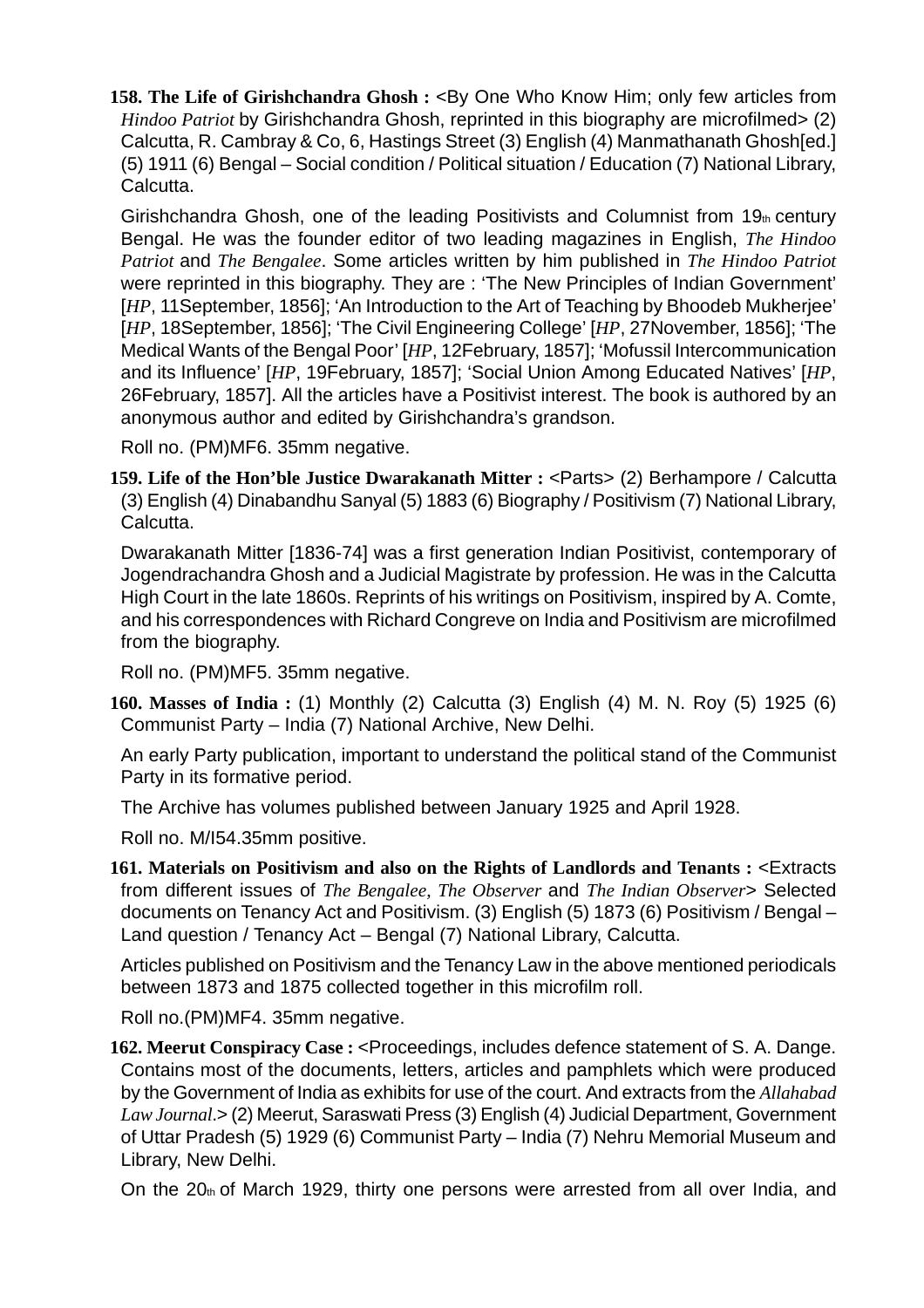subsequently charged with 'conspiring to deprive the King-Emperor of the sovereignty of India,'15 and 'planning to establish a Soviet style government sponsored by the Bolsheviks.' Most of the 'accused' persons were members of the Communist Party (which includes Muzaffar Ahmed and S. A. Dange) or Trade Unionist and eight of them were Congress members also.

The Archive has the proceedings of the case, exhibits submitted by the Government of India in support of the alleged conspiracy, the defence statement of S. A. Dange and others and extracts from the *Allahabad Law Journal*.

Roll no. M/I33-44. 35mm positive.

**163. Moral Influences of Physical Science :** <Monograph> (2) Calcutta, Anglo Sanskrit Press, 51, Sankharitola Lane (3) English (4) Mahendralal Sircar (5) 1892 (6) Natural Science / Behavioural Science / Positivism (7) National Library Calcutta.

This monograph is the substance of a lecture delivered at the Town Hall, Calcutta, on 7 January 1891 by the author on 'Natural Laws as Guides to Moral Conduct.' Dr. Sircar's works were acclaimed among the Indian Positivists.

Roll no. (PM)MF6. 35mm negative.

**164. Muzaffarnama :** (2) Patna (3) Persian (4) Karim Ali (5) n.d. (6) History – India – Bengal (7) Khuda Baksh Library, Patna.

A detailed history of Bengal Subah from 1722c.

Roll no. CSS6. 35mm positive.

**165. Nana Prabandha :** <Anthology of essays on various social and historical issues> (2) Calcutta, Sanskrit Press Depository, 148, Baranashi Ghosh's Street (3) Bangla (4) Rajkrishna Mukhopadhyay (5) 1885 (6) General / History – India / Literature – Criticism and History / Philosophy – Indian and Modern European (7) National Library, Calcutta.

A collection of essays by Rajkrishna Mukhopadhyay on the religious and cultural history of India and on other topics. An essay on the philosophy of August Comte and a treatise on social understanding from the Positivist point of view were published in this anthology. The author was one among the  $19<sub>th</sub>$  century Positivists and a contemporary of Jogendrachandra Ghosh.

Roll no. (PM)MF5. 35mm negative.

**166. National Front :** (1) Weekly (2) Bombay (3) English (4) P. C. Joshi, A. K. Ghosh, B. T. Ranadive, S. A. Dange (5) 1938 (6) Communist Party – India (7) National Archive, New Delhi.

Organ of the Communist Party of India, important for the History of the Party in the late 1930s.

The Archive has the issues published between 13 February 1938 and 21 January 1940.

Roll no. M/I23-24. 35mm positive.

**167. The New Budget :** <Article published in *Labour Monthly*, London, v.24, 5 May 1942.>

(2) London (3) English (4) John Knight (5) 1942 (6) Great Britain – Economic condition

(7) India Office Library, London.

An analysis of the Government Budget of Britain for 1942-43.

Roll no. CSS18. 35mm positive.

**168. On the Desirability of a National Institute for Cultivation of Science by the Natives of**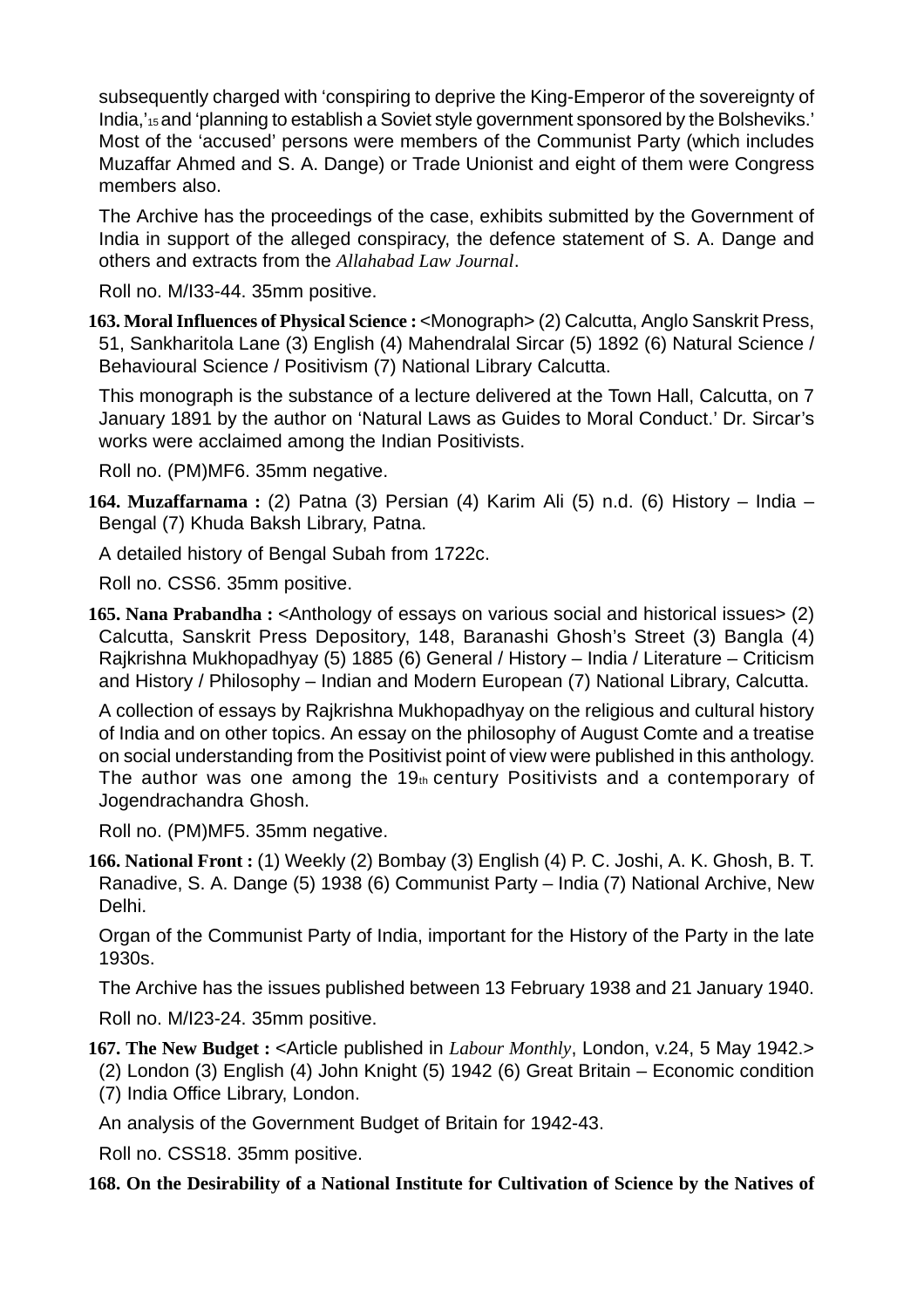**India :** <Pamphlet> (2) Calcutta, Anglo Sanskrit Press, 51, Sankaritola Lane (3) English (4) Mahendralal Sircar (5) India – Science and Technology – History (7) National Library, Calcutta.

Mahendralal Sircar was the founder of The National Institute for Cultivation of Science in Calcutta. This lecture was delivered by the author in 1869, two decades before the establishment of the major nationalist institute for the promotion of science and technology in India.

Roll no. (PM)MF6. 35mm negative.

**169. Parliamentary Papers, Relating to Indian Factories Act, 1881, and Factory Labour Commission, 1908 :** (2) London, 'Printed for His Majesty's Stationary Office, by Darlington and Son Limited, 34-40 Bacon Street F. (3) English (4) East India Factory Labour Commission and Parliament of Great Britain (5) 1909 (6) Industries – India – Law (7) National Archive, New Delhi.

Records relating to the condition of labour in jute, coal and other industries of Bengal, Bihar and United Provinces, presented before the Parliament of Great Britain in 1908.

Roll no. CSS1. 35mm negative.

**170. Parties and Politics Unmasked :** <Pamphlet> (2) Bombay (3) English (4) Central Committee – Communist Party of India, Bombay (5) 1940 (6) Communist Party – India (7) National Archive, New Delhi.

This Pamphlet contains essays on the war and India's independence movement written by P. C. Joshi, G. Adhikary and A. K. Ghosh. The introductory article by P. C. Joshi 'War Unveils All Parties' criticised the role of the political parties 'fighting' for India's independence for their political stand during the war; and in a second article 'Whom, How and Why Does Bose Fight', he drew a suspected link between Subhas Chandra Bose and the Nazi Germany and also described Bose's political stand as one aimed at

power sharing with Gandhi. G. Adhikary in his essays, 'Gandhism, a Review' and 'From Socialism to Gandhism : Congress Socialist Party and the War', criticised Gandhi's stand of 'class collaboration' and opposition to any type of 'class struggle' and also the role of the Congress Socialist Party during the war. The fifth article 'Roy – a Masked Compromiser' by A. K. Ghosh is an account of differences within the Indian Left.

Roll no. CSS4. 35mm negative.

**171. Party Letter :** (1) Weekly (2) Bombay, Calcutta, Madras (3) English (4) The Communist Party of India (5) 1940 (6) Communist Party – India (7) National Archive, New Delhi.

Publication of the Communist Party of India for Party workers. The necessity and strategy of armed struggle also discussed in these volumes. Published simultaneously from Bombay, Calcutta and Madras.

The Archive has the issues published between 1December, 1940 and 10 April 1941.

Roll no. CSS20. 35mm positive.

**172. People's Age :** (1) Weekly (2) Bombay (3) English (4) G. Adhikary (5) 1945 (6) Communist Party – India (7) Nehru Memorial Museum and Library, New Delhi.

Organ of the Communist Party of India, continuation of *People's War*. Important for understanding the Party stand at the time of Indian independence.

The Archive has issues published between 25 November 1945 and 16 March 1948.

Roll no. M/I28-29. 35mm positive.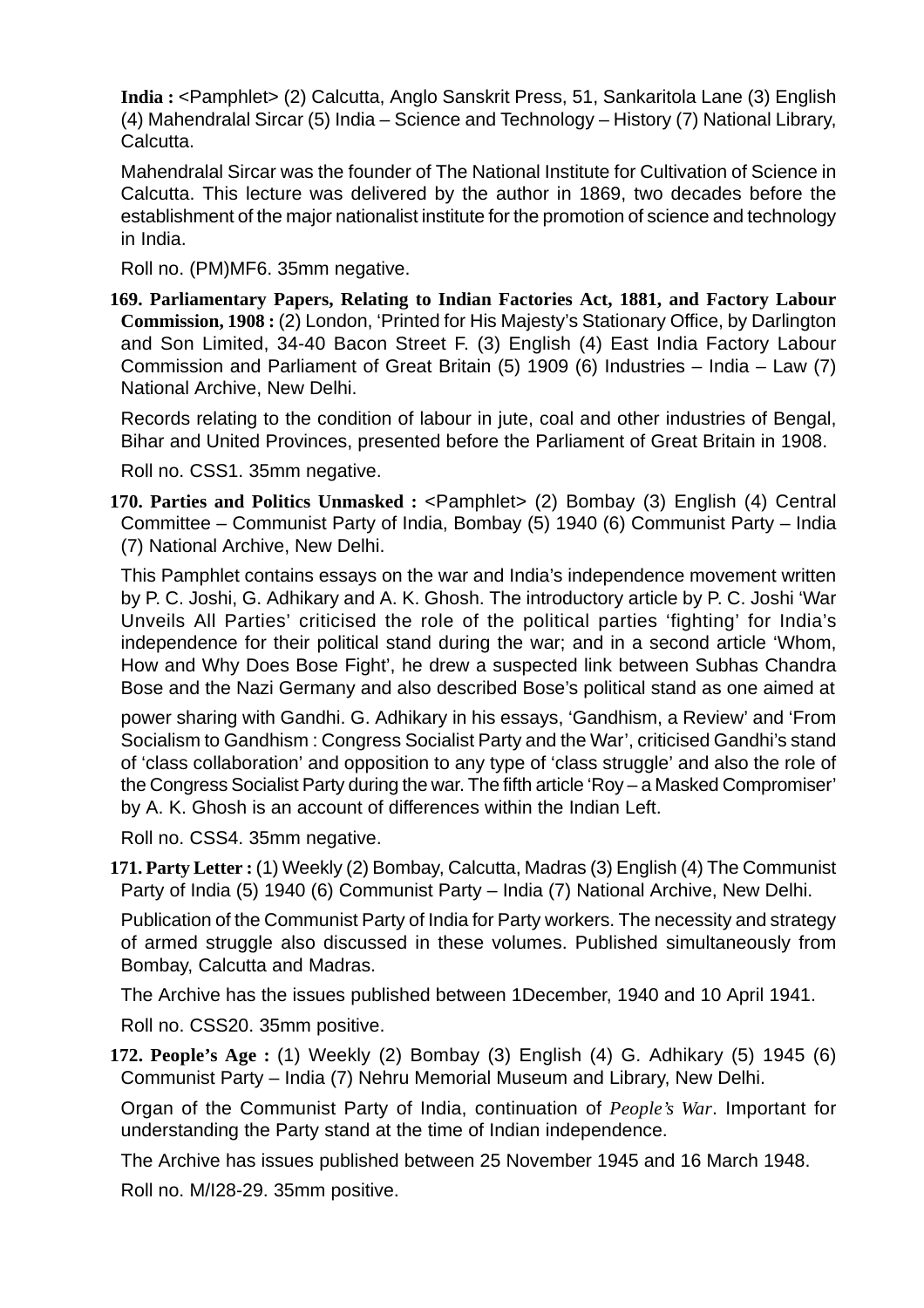**173. People's War :** (1) Weekly (2) Bombay (3) English (4) P. C. Joshi (5) 1942 (6) Communist Party – India (7) Nehru Memorial Museum and Library, New Delhi.

Organ of the Communist Party of India, continued as *People's Age*. Important for understanding the political stand of the Party during the War.

The Archive has issues published between 5 July 1942 and 30 November 1945.

Roll no. M/I25-27. 35mm positive.

- **174. The Petition of Landlords of Bengal and Bihar to the Parliament Regarding the Bengal Tenancy Bill:** (2) Calcutta (3) English (5) 1885 (6) Bengal –Tenancy Act / Economic and social condition. (7) National Library, Calcutta.
- Part of the debate over the Bengal Tenancy Bill of 1885, this petition contains the demands of landlords.

Roll no. (PM)MF5. 35mm negative.

**175. Physiological Basis of Psychology :** (2) Calcuta, Calcutta Anglo Sanskrit Press, 73, Sankaritola Lane (3) English (4) Mahendralal Sircar (5) 1870 (6) Psychology/ Phrenology (7) National Library, Calcutta.

Article on phrenology, first prepared for a lecture at Canning Hall, Howrah, and then fragments of this lecture were published in the *Calcutta Journal of Medicine* and finally published as a book. Doubts on the then accepted physiology of the brain and its functions are expressed in this essay.

Roll no. (PM)MF5. 35mm negative.

**176. The Political Side of Brahmanism :** (2) Calcutta, Secular Press, 163, Kalighat Road, Bhowanipur (3) English (4) Jogendrachandra Ghosh (5) 1896 (6) Philosophy – Positivism / Religion – Hindu (7) National Library, Calcutta.

August Comte in his book, *System of Positive Polity* claimed that the Brahminical institutions in India had a political potential to combat foreign invasion. This book by J.C.Ghosh was written on that basic

premise.

Roll no. (PM)MF6. 35mm negative.

**177. Problem of Labour Unity :** <Article published in *Labour Monthly*, London, v.24, 3 March 1942.> (2) London (3) English (4) Dan Chater (5) 1942 (6) Communist Party / Labour question / World War II (7) India Office Library, London.

In this article the author showed the importance of 'working class unity as a necessary contribution to the war' and urged that the old decisions against collaboration of 'Labour Party' and 'Communist Party' should now be revised.

Roll no. CSS18. 35mm positive.

**178. Proletarian Path :** <Pamphlet> (2) Bombay (3) English (4) Central Committee – Communist Party of India (5) 1940 (6) Communist Party – India (7) National Archive, New Delhi.

Pamphlet issued by the Communist Party of India in August 1940, when the Party was declared 'illegal' by the government immediately after the outbreak of the war. The Indian political scenario and the duty of the Communist Party discussed in this pamphlet.

Roll no. CSS4. 35mm negative.

### **179. Public and Judicial Department Collection, Report from the Government of India, 1942**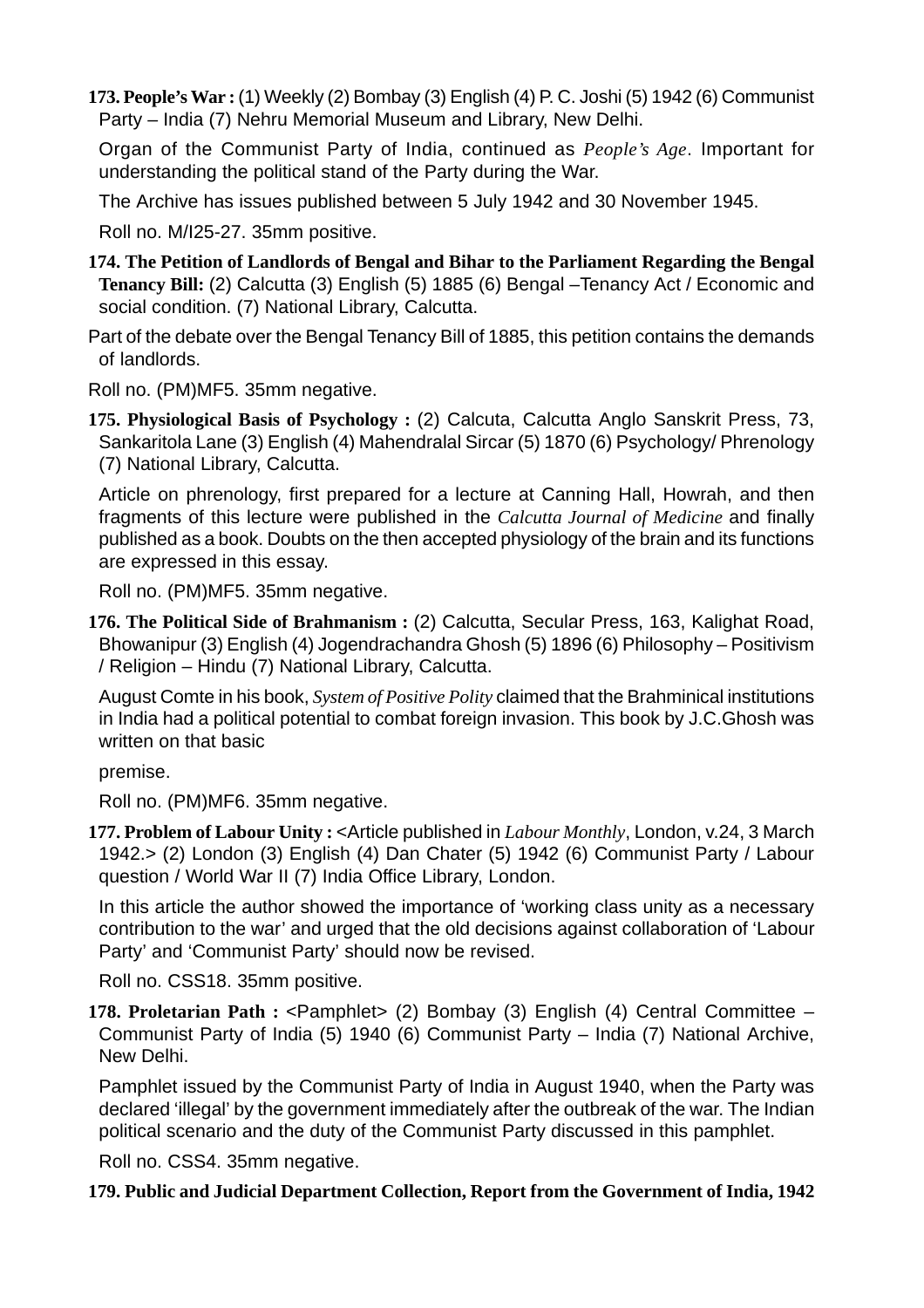**:** <Government Report> (2) London (3) English (4) Government of India (5) 1942 (6) India – Political situation (7) India Office Library, London.

Report on the performance of the Congress Ministries in different provinces of India, 1937-42.

Roll no. CSS21. 35mm positive.

**180. Purnartha Prakash :** <Manuscript> (2) Bengal (3) Bangla (6) Religion / History (7) The British Museum, London.

Translation in Bangla [18th century] of Sanskrit texts on the history of the universe.

Roll no. CSS22. 35mm positive.

**181. Remarks on the Present State of the Husbandry and Commerce of Bengal :** (1) Colebrook & Lambert (2) Calcutta (3) English (4) East India Company – Government of Bengal (5) 1795 (6) Bengal – Economic condition / Commerce / Economic History (7) India Office Library, London.

A brief report on the trade and commerce of Bengal in the late  $18<sub>th</sub>$  century.

Roll no. CSS23. 35mm positive.

**182. Report from the Committees, East India Finance:** <Session - 1 : February – 21 August 1871, v.VIII, extracts> (2) Calcutta (3) English (4) Government of India (5) 1871 (6) India – Economic condition (7) National Library, Calcutta.

Report on the economic situation in India under the British government.

Roll no.(PM)MF6. 35mm negative.

- **183. Report on the Administration of Bengal :** see **Administration of Bengal.**
- **184. Rights of Landlords and Tenants :** see **Materials on Positivism.**
- **185. Rongpur :** <manuscript, Book 1-5 : Topography and antiquities; concerning the people, the natural products, agriculture and art and commerce including statistical tables, index of native words and account on Assam.> (3) English (4) Hamilton Buchanan (6) Assam – Economic condition / Trade route / Economic Geography / Human Geography (7) India Office Library, London.

An important 19th century survey on the economic geography and cultural practices of northern Bengal and Assam.

Roll no. CSS8-13. 35mm positive.

**186. Russian Commerce :** (2) Moscow (3) Russian (4) Culcov (5) 1785 (6) Russia – Trade and Commerce – History (7) British Museum, London.

An account of Russian trade and commerce in the  $18<sub>th</sub>$  century.

Roll no. (PM)MF7. 35mm negative.

**187. Select Committee on the Depreciation of Silver :** (2) Calcutta (3) English (4) Government of India (5) 1876 (6) India – Economic condition (7) National Library, Calcutta.

A Government Report on the financial condition of India in the 1870s.

Roll no. CSS17. 35mm positive.

188. The Sepoy Rebellion : <Manuscript> (2) Singapore (3) English (4) R. W. Mosbergen (6) History – Singapore (7) University of Malaya.

A history of the Sepoy rebellion at Singapore.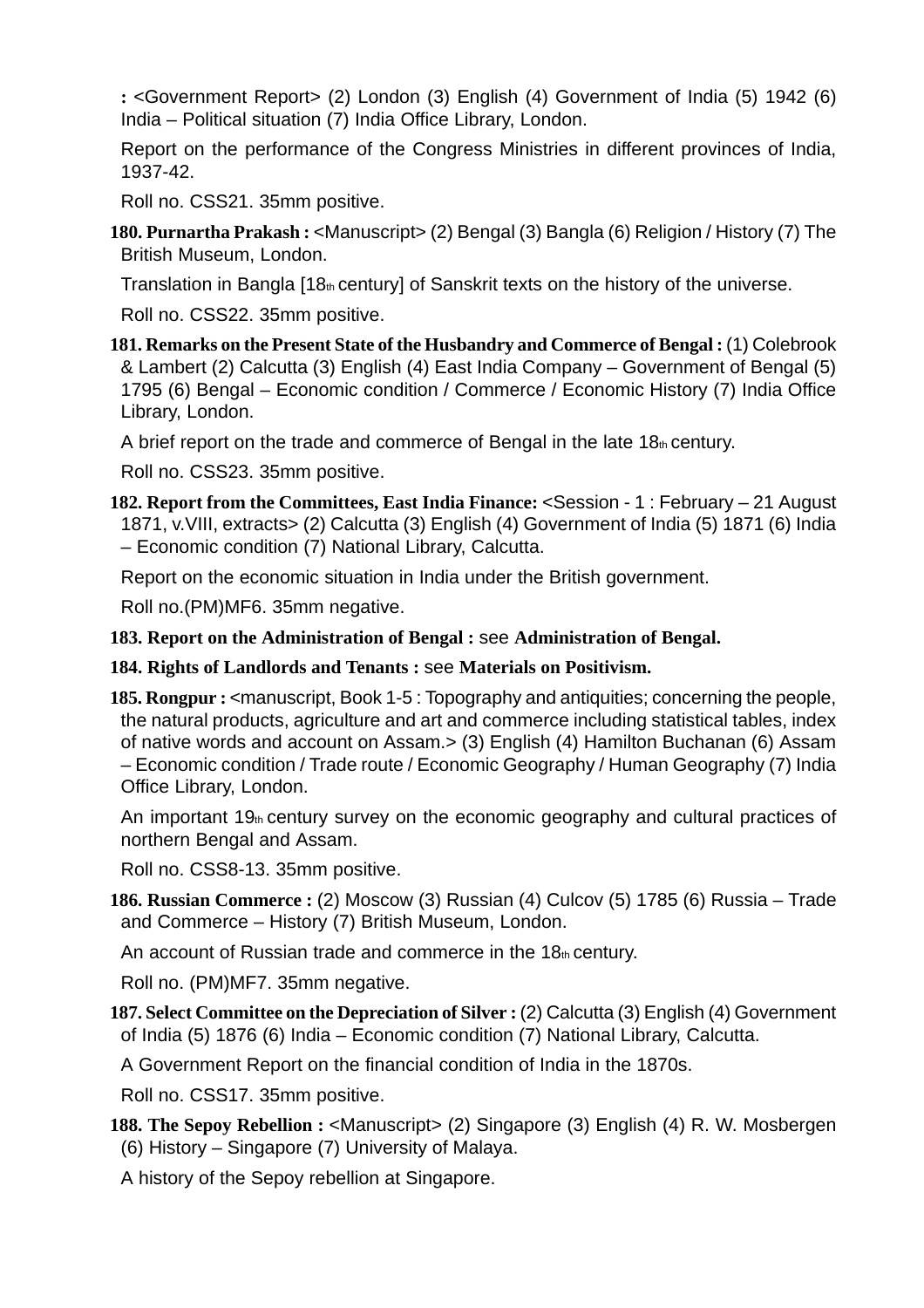Roll no. CSS7. 35mm negative.

**189. Strategy of the Second Front :** <Article published in *Labour Monthly*, London, v.24, 9 September 1942.> (2) London (3) English (4) William Rust (5) 1942 (6) Political Science / War strategy (7) India Office Library, London.

Article on the strategy taken in World War II after the Churchill – Stalin negotiations. The anti-Bolshevism of the British government was also criticised.

Roll no. CSS18. 35mm positive.

**190. Travel Notes :** <Article published in *Labour Monthly*, London, v.28, 5 May 1946.> (2) London (3) English (4) R. P. Dutt (5) 1946 (6) India – History (7) India Office Library, London.

This article gives an analysis by R.P.Dutt of the pre-independence situation in India.

Roll no. CSS18. 35mm positive.

**191. The Vanguard of Indian Independence :** (1) Fortnightly (2) Simultaneously published from Bombay, Calcutta and Madras (3) English (5) 1922 (6) Communist Party – India / India – Labour question (7) National Archive, New Delhi.

Containing material covering the early phase of Comintern activities relating to India, continued from 15 May to 15 September, 1922 then as *The Advanced Guard*, from 1 October 1922 to 1 February 1923, as *The Vanguard* from 15 February to 1 December 1923, *The Vanguard of Indian Independence*, 15 December 1923 to 15 December 1929.

Roll no. M/I54. 35mm positive.

**192. Young India :** (1) Weekly (2) Ahmedabad (3) English (4) M. K. Gandhi (5) 1919 (6) India – Political situation / Congress Party (7) National Archive, New Delhi.

**46 A Guide to the**

An important periodical containing Gandhi's views on various subjects in the period after he took over the leadership of the Congress.

The Archive has the volumes published between 7 May 1919 and 3 December 1929.

Roll no.M/I48-53. 35mm positive.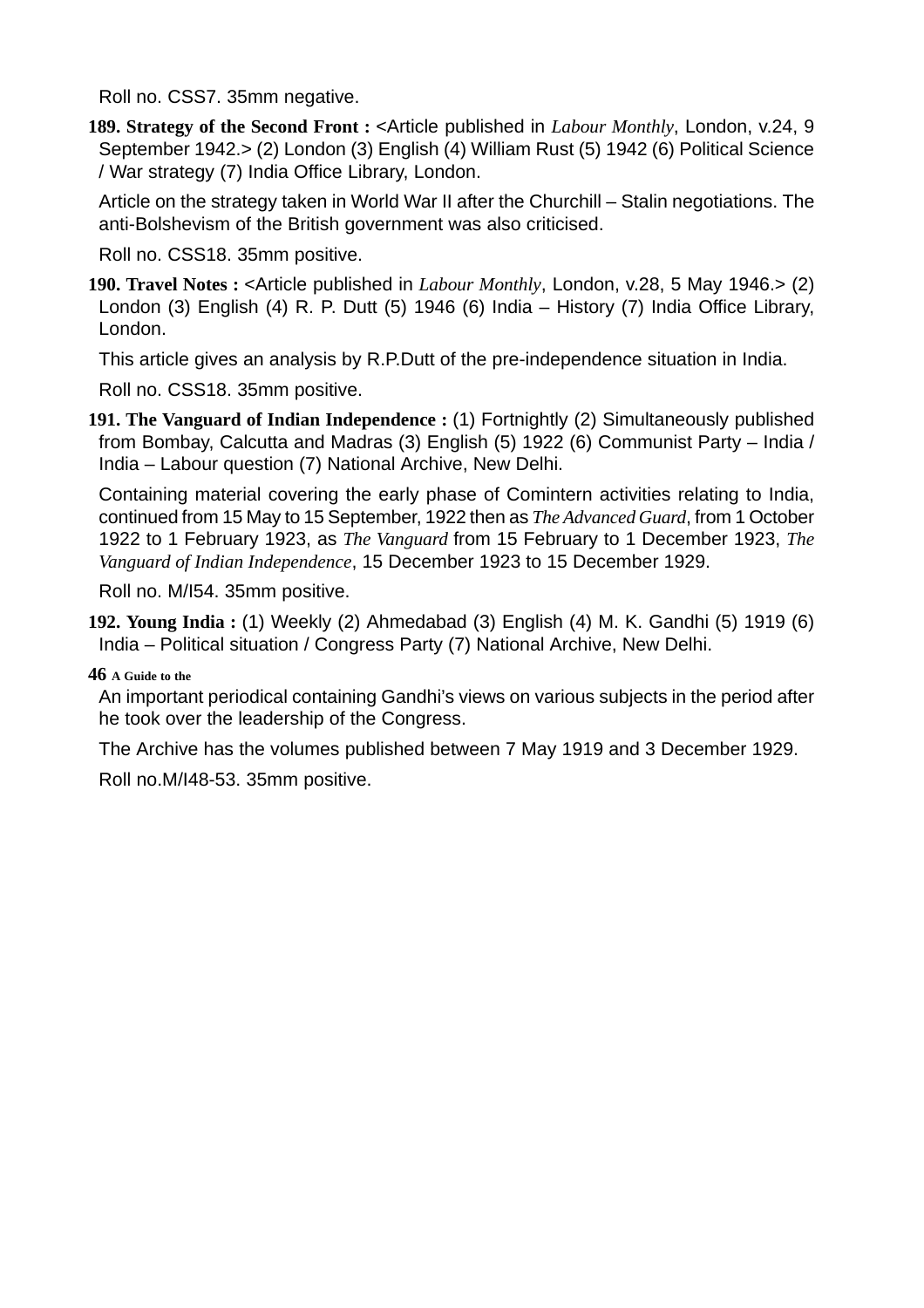### The Microfiche Collection

### (Census – India, 1872-1951)

! 1872 : General Reports, Ajmere, Bengal, Bombay Presidency, Bombay City, British Burma, Calcutta, Central Province. MF1-93.

! 1872 : Cochin, Coorg, Madras, Madras Town, Mysore, North Western Provinces - v.1-11, Oudh, Punjab, Travancore. MF94-275.

! 1881 : General Reports, Andaman, Assam, Ajmere, Merwara, Baroda. MF276-351.

! 1881 : Bengal, Berar, Bombay Presidency, Bombay City, Burma. MF352-443.

! 1881 : Calcutta, Central India, Central Province, Coorg, Hyderabad, Madras, Mysore. North Western Provinces and Oudh, Punjab, Rajputana. MF444-636.

! 1891 : General Report, General Tables, Assam, Bombay, Berar, Burma, Central Province, Madras, North Western Provinces and Oudh. MF637-1009.

! 1891 : Punjab, Hyderabad, Baroda, Mysore, Rajputana, Merwara, Ajmere, Calcutta, Cochin, Coorg, Travancore. MF1010-1393.

! 1901 : General Report, Ajmere, Andaman, Assam, Baluchistan, Bengal, Calcutta, Berar, Bombay, Burma, Central Province, Coorg, Madras. MF1394-1728.

! 1901 : Madras, North West Provinces and Oudh, Central India, Cochin, Gwalior, , Hyderabad, Kashmir, Mysore, Rajputana, Travancore. MF1729-2111.

! 1911 : General Report, General Tables, Andaman, Assam, Baluchistan, Bengal, Calcutta, Bombay, Burma, Central Province, Coorg, Madras. MF2112-2313.

! 1911 : Frontier Province, Punjab, Agra, Oudh, United Province, Baroda, Coochbehar, Kashmir, Mysore, Rajputana, Travancore. MF2314-2506.

! 1921 : General Report, General Tables, Andaman, Assam, Baluchistan, Bengal, Calcutta, Bihar, Orissa, Bombay, Burma and Central Province. MF2507-2691.

! 1921 : Coorg, Madras, North Western Frontier Agency, Punjab, Delhi, Agra, United Province, Oudh, Baroda, Central Province, Cochin, Gwalior, Kasi, Mysore, Rajputana, Travancore. MF2692-2920.

! 1931 : General Reports, Andaman, Assam, Baluchistan, Bengal, Bihar, Bombay Presidency, Burma, Central Province, Berar, Coorg, Madras. MF2921-3200.

! 1931 : North Western Frontier Province, Delhi, Punjab, United Province, Agra, Baroda, Central India, Cochin, Gwalior, Hyderabad, Jammu, Mysore, Ajmere, Marwara, Rajputana, Travancore, Jaipur State, Mayurbhanj State. MF3201-3509.

! 1941 : General Report, Hyderabad, Jammu, Mysore, Travancore. MF3510-3693.

\_\_\_\_\_\_\_\_\_\_\_\_\_\_\_\_\_\_\_\_\_\_\_\_\_\_\_\_\_\_\_\_\_\_\_\_\_\_\_\_

! 1951 : General Report, Uttar Pradesh, Madras, Bombay, West Bengal, Madhya Pradesh, Punjab, Hyderabad, MF3694-4196.

! 1951 : Rajasthan, Orissa, Assam, Travancore, Mysore, Madhya Pradesh, Vindyachal, Andaman. MF4197-4458.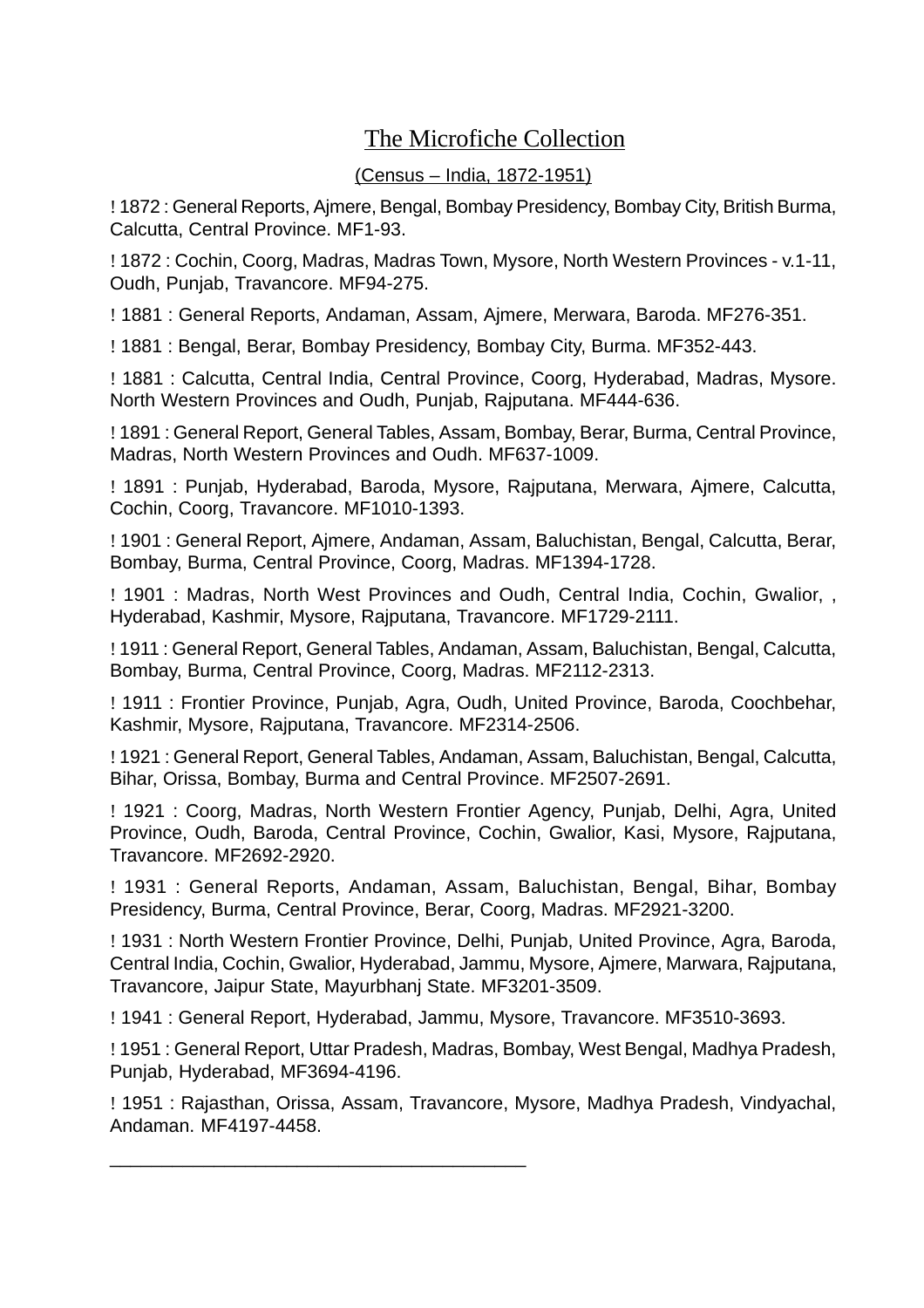#### **Occasional Papers of the Centre**

**The microfiche collection of the Occasional Papers of the Centre acquired from the Library of Congress. The collection is arranged chronologically with the name of the author, title, publication year and microfiche number.**

 $\mathcal{L}_\text{max}$  and the contract of the contract of the contract of the contract of the contract of the contract of the contract of the contract of the contract of the contract of the contract of the contract of the contrac

! Chatterjee, Partha : **Thinking About Ideology : in Search of an Analytical Framework**, 1978, OP21. <Political Theory> MF4459.

! Ray, Indrani : **Of Trade and Traders in Seventeenth Century India : an Unpublished French Memoire by George Roques, 1979, OP26. <India — Economic History> MF4460. • • • • • •** • • • • • • • • •

Dasgupta, Subhendu : **Foreign Technical colla-boration in Indian Business Houses 1957-76 : a Quantitative Analysis**, 1980, OP28. <India –technology / Economic condition> MF4461.

Ray, Indrani : **Multiple Faces of Early Indian Merchants**, 1980, OP29. <India– Economic History> MF4462.

Chatterjee, Partha : **Agrarian Relations and Politics of Bengal : Some Considerations on the Making of the Tenancy Act Amendment, 1928**, 1980. OP30. <Land Tenure – Bengal> MF4463.

Krishnaji, N : **Cobb Douglas Agricultural Production Functions : a Special Note,** 1980, OP31. <Agriculture – Economics> MF4464.

Sanyal, Hiteshranjan : **Few Observations on the History of Rarh**, 1980, OP32. <History – Bengal> MF4465.

Dasgupta, Subhendu : **Continuity of Linkages : a Study of Trans-national Corporation in the Power Sector of India, 1947-1967**, 1980, OP33. <India – Economics / Energy> MF4466.

Munsi, Sunil : **Enquiry into the Nature of Frontier Settlements : Case Study of Hill Darjeeling**, 1980, OP34. <Land Settlement – Darjeeling> MF4467.

Khan, Iqtidar Alam : **Coming of Gunpowder and Response of Indian Polity**, 1981, OP35. <India – History> MF4468.

Dasgupta, Keya : **Formation of a Transport Network in an Export Oriented Economy: Brahmaputra Valley 1839-1914**, 1981, OP36. <Transport Economics> MF4469.

Pandey, Gyan : **Economic Dislocation in Nineteenth Century Eastern U.P : Some Implications of the Decline of Artisanal Industry in Colonial India**, 1981, OP37. <India – Economic history> MF4470.

Bagchi, Amiyakumar : **Merchants and Colonialism**, 1981, OP38. <Economic History> MF4471.

Pandey, Gyan : **Rallying Round the Cow : Sectarian Strife in the Bhojpur Region c. 1888- 1917**, 1981, OP39. <India – History> MF4472.

Chakrabarti, Dipesh & Dasgupta, Ranajit : **Some Aspects of Labour History of Bengal in the Nineteenth Century: Two Views**, 1981, OP40. <Labour and labouring Class – Bengal> MF4473.

Routh, Abanti : **Determinants of Territorial Specialisation in the Cotton Handloom Industry** in Early Colonial Bengal, 1981, OP41. <Bengal – Industry – Economic history> MF4474.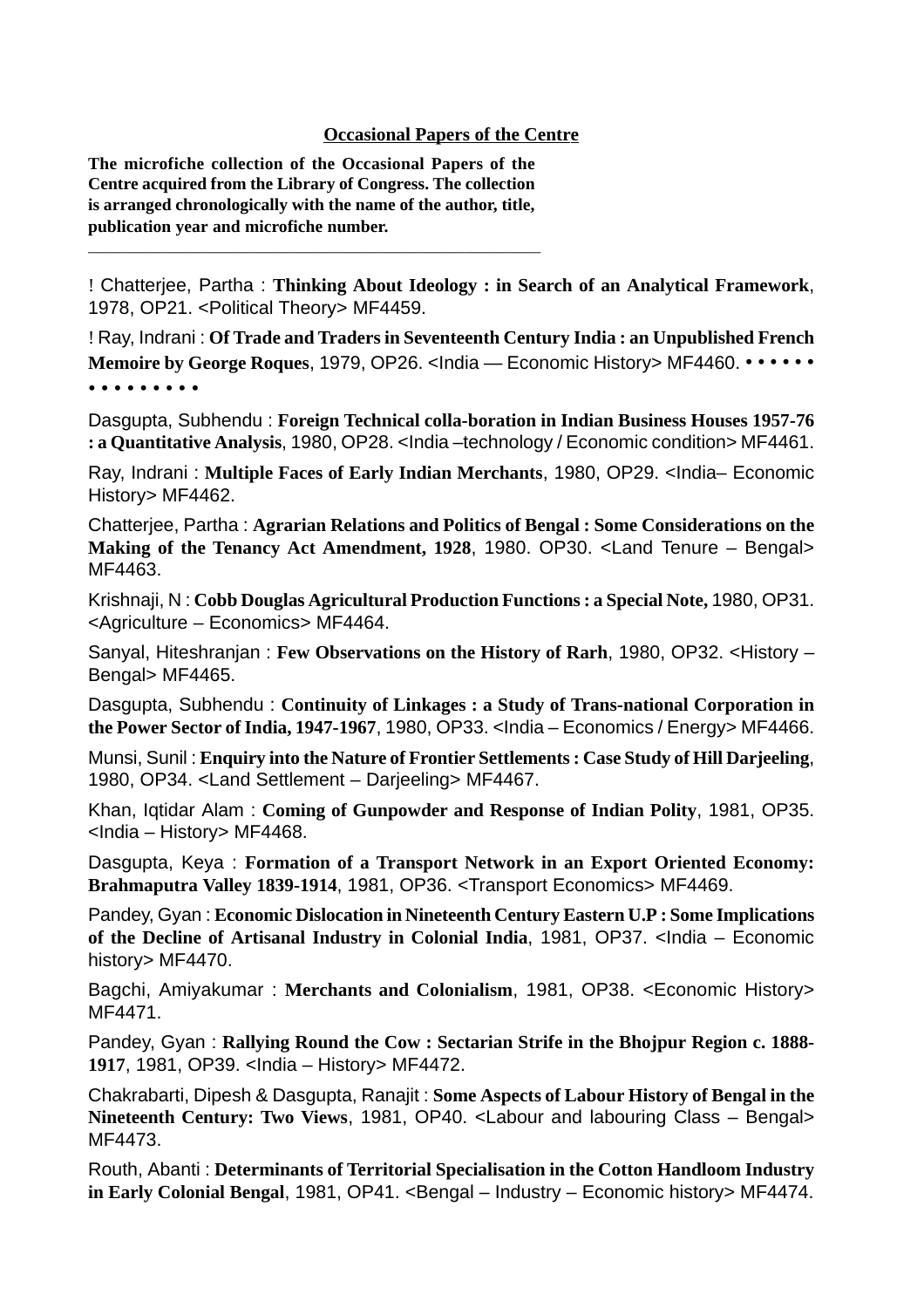Alam Javed : **Dialectics of Capitalist Trans- formation and National Crystallisation : Some Notes on the National Question in India,** 1981, OP42. <India – Economic history> MF4475.

**publication year and microfiche number.**

Guha, Amalendu : **Historiographical Perspective of North**

**East India**, 1981, OP43. <India – History > MF4476.

Mukherjee, Saugata : **Jute Industry in Eastern India During the Depression and the**

**Influence on the Economy of the Region, 1981, OP44. <India – Economic condition>** MF4477.

Guha, Amalendu : **Indian National Question : a Conceptual Frame**, 1982, OP45. <India – History> MF4478.

Krishnaji, N : **Family Size, Levels of Living and Differential Mortality**, 1982, OP46. <India – Demography> MF4479.

! Chatterjee, Partha : **More on Modes of Power and the Peasantry**, 1982, OP47. <India – Economic condition / Politics / Peasantry> MF4480.

! Ray, Debes : **Pre-British Bengali Prose : Search for Sources**, 1982, OP48. <Bangla Literature – History> MF4481.

! Mukherjee, Sanjeeb : **Indian Big Bourgeoisie and the State : an Exploratory Analysis**, 1982, OP49. <India – Politics & Government / Economic condition> MF4482.

! Guha, Amalendu : **More about Parsi Seths : Their Roots, Entrepreneurship and Comprador Role, 1650-1918**, 1982, OP50. <India – History> MF4483.

! Bagchi, Amiyakumar : **Money and Credit As Areas of Conflict in Colonial India**, 1982, OP51. <India – Economic conditions> MF4484.

! Sanyal, Hitesranjan : **Literary Sources of Medieval Bengali History : A Study of a Few** *Mangal Kavya* **Texts**, 1982, OP52. <Bengal – History> MF4485.

! Bagchi, Amiyakumar : **Towards a Correct Reading of Lenin's Theory of Imperialism**, 1983, OP54. <Imperialism> MF4486.

! Chaudhury, Pranati : **Refugees in West Bengal : A Study of the Growth and Distribution of Refugees Settlements Within the CMD**, 1983, OP55. <West Bengal-Refugees> MF4487.

! Bannerjee, Parthasarathi : **Induction of Computers in India**. 1983, OP56. <India – Computer technology> MF4488.

! Pandey, Gyanendra : **Encounters and Calamities : The History of a North Indian Qasba in the nineteenth Century**, 1983, OP57. <India-History> MF4490.

! Krishnaji, N : **Poverty and Fertility : A Review of Theory and Evidence**, 1983, OP58. <India – Economic conditions / Demography> MF4490.

! Chatterjee, Partha : **Colonial State and Peasant Resistance in Bengal, 1920-1947**, 1983, OP59. <Peasant movement – Bengal — History> MF4491.

! Sen, Asok & Bannerjee, Alok : **Calcutta Metropolitan District in the Urban Context of West Bengal (1951-81)**, 1983, OP60. <Calcutta – Urbanization> MF4492.

! Sen, Asok & Bannerjee, Alok : **Migrants in the Calcutta Metropolitan District**, 1983, OP62, <Calcutta – Refugee settlement> MF4493.

! Bhattacharya, Uttam Kumar : **Growth of the Machine Tool Industry in India**, 1983, OP63. <Industry – India> MF4494.

! Guha, Amalendu : **Ahom Political System : An Enquiry into the State Formation Process in Medieval Assam, 1228-1714**, 1983, OP64. <Assam – History / Politics & Government> MF4495.

! Sen, Asok : **Transition from Feudalism to Capitalism**, 1984, OP65. <Feudalism / Capitalism> MF4496.

! Sen, Asok : **Weber, Gramsci and Capitalism**, 1984, OP66. <Capitalism> MF4497.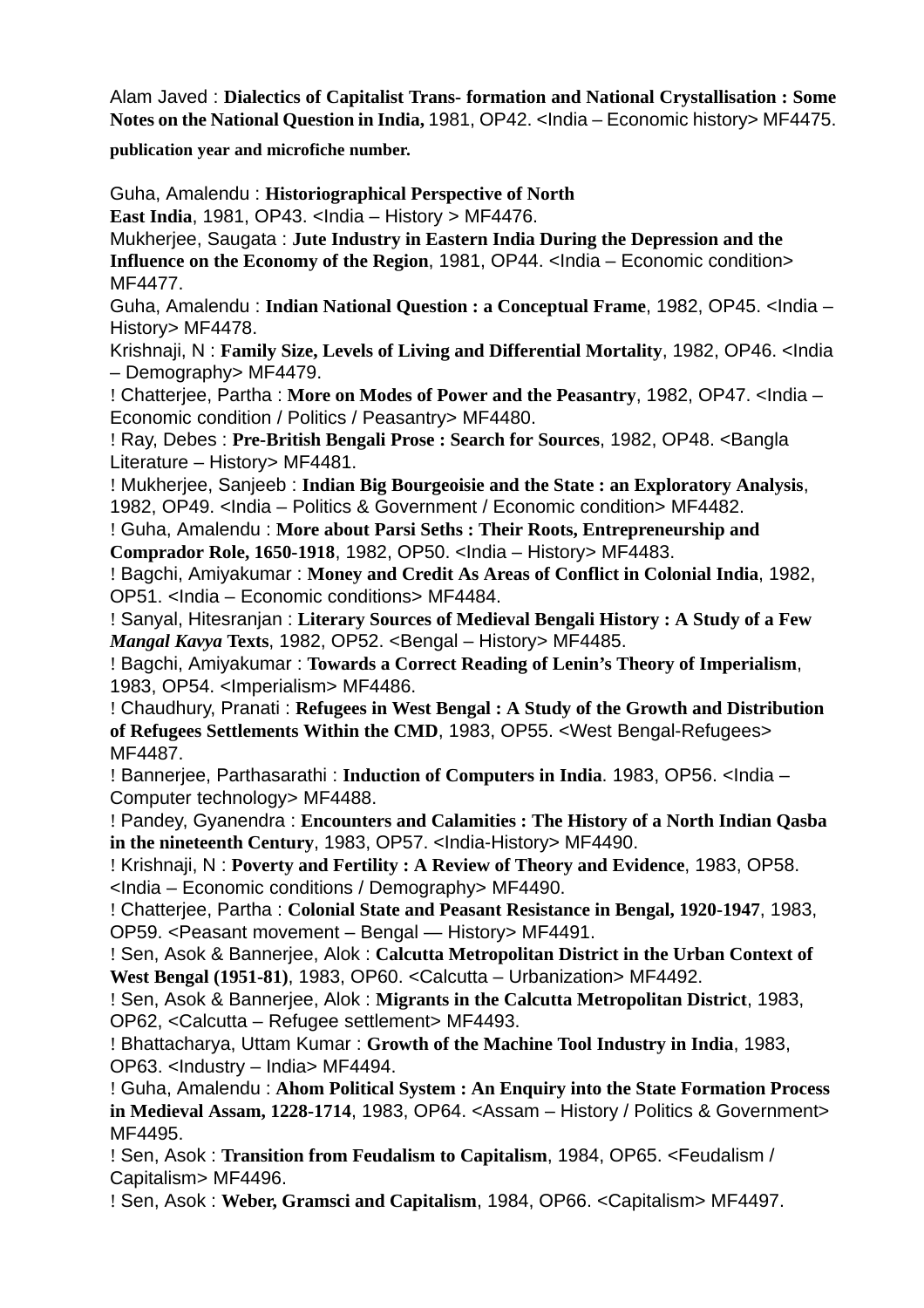! Guha, Amalendu : **Neo Vaishnavism to Insurgency : Peasant Uprisings and the Crisis of Feudalism in Late 18th Century Assam**, 1984, OP67. <Assam – History> MF4498. ! Pandey, Gyanendra : **Congress and the Nation C. 1917-1947**, 1984, OP69. <India –

Politics – Congress – Nationalism> MF4500.

! Sanyal, Manoj Kumar : **Price of Rice and Land Transfer in the West Bengal District (1905/6-1941/42)**, 1984, OP70. <Land Settlement – West Bengal> MF4501.

! Mukherji, Saugata : **Agrarian Class Formation in Modern Bengal, 1931-1951**, 1985, OP75. <Bengal – Economic history / Peasantry> MF4502.

! Sanyal, Hitesranjan : **Trend of Change in the Bhakti Movement of Bengal**, 1985, OP76. <India – History – Bhakti movement> MF4503.

! Guha, Ramchandra : **Forestry and Social Protest in British Kumaun, C 1823-1921**, 1985, OP77, <History – India> MF4504.

! Alam, Javed : **Class Community and Nationality Formation : A Theoretical Exploration Through Two Case Studies**, 1985, OP78. <India – History> MF4505.

! Misra, Bhubanes : **Cotton Mill Industry of Eastern India in the Late Nineteenth Century**, 1985, OP79. <Industry – India> MF4506.

! Guha Ray, Siddhartha : **Tramworkers of Calcutta : Some Reflections on Unionization and Political Experience 1920 to 1930**, 1986, OP83. <Trade Union – Calcutta – History> MF4507.

! Guha, Amalendu : **Decline of the Ahom Kingdom of Assam 1765-1826**, 1986, OP84. <Assam – History> MF4508.

! Chattopadhyay, Raghabendra : **Indian National Congress and the Indian Bourgeoisie : Liaquat Ali Khan's Budget of 1947/48**, 1986, OP85. <India – Economic history> MF4409. ! Bhattacharya, Uttam Kumar : **Engineering Research Institute, Technology Development and Economic Growth : A Case Study**, 1986, OP86. <Industrial development – India> MF4510.

! Banerjee, Debdas : **Unevenness of Development in a National Economy : A Case Study of West Bengal Industries**, 1986, OP87. <Industry – West Bengal> MF4511.

! Chattopadhyay, Raghabendra : **Early British Government Initiative in the Genesis of Indian Planning**, 1986, OP88. <India – Economic Planning – History> MF4512. ! Dasgupta, Satyajit : **Tebhaga Movement in Bengal 1946/47**, 1986, OP89. <Peasant Movement – Bengal / India – History> MF4513.

! Pandian, M. S. S. : **Peasants, Natural Resource Use, and State Intervention in Nanchilnadu, C.1850-1940**, 1987, OP90. <India – History – Peasantry> MF4514. ! Krishnaji, N : **Poverty and Sex Ratio : Some Data and Speculations**, 1987, OP91. <Population Studies – India> MF4515.

! Heuze, Gerard : **Dhanbad : Exception or Model**, 1987, OP92. <Industry – India> MF4516.

! De, Barun : **Nationalism as a Binding Force : The Dialectics of the Historical Course of** Nationalism, 1987. OP93. <lndia – History / Nationalism> MF4517.

! Chatterjee, Partha : **Nationalist Resolution of the Women's Question**, 1987, OP94. <Women's Studies / Nationalism> MF4518.

! Rath, Govinda Chandra : **Industrialization to Indigenization : A Study on Cultural Reformulation of a Tribe in Orissa, 1987, OP96. < Orissa – Social condition /** Industrialization> MF4519.

! Banerjee, Debdas : **An Appraisal of the Indo-British Commodity Trade : 1871-1937**, 1987, OP98. <India – Trade & Commerce / Economic History> MF4520.

! Das, Sanjukta : **Feminist Literary Criticism : A New Look at Old Things**, 1988, OP99. <Women's Studies> MF4521.

! Patnaik, Arun K. : **Local State and Rural Policies : A Study of Digapahandi Block 1957-**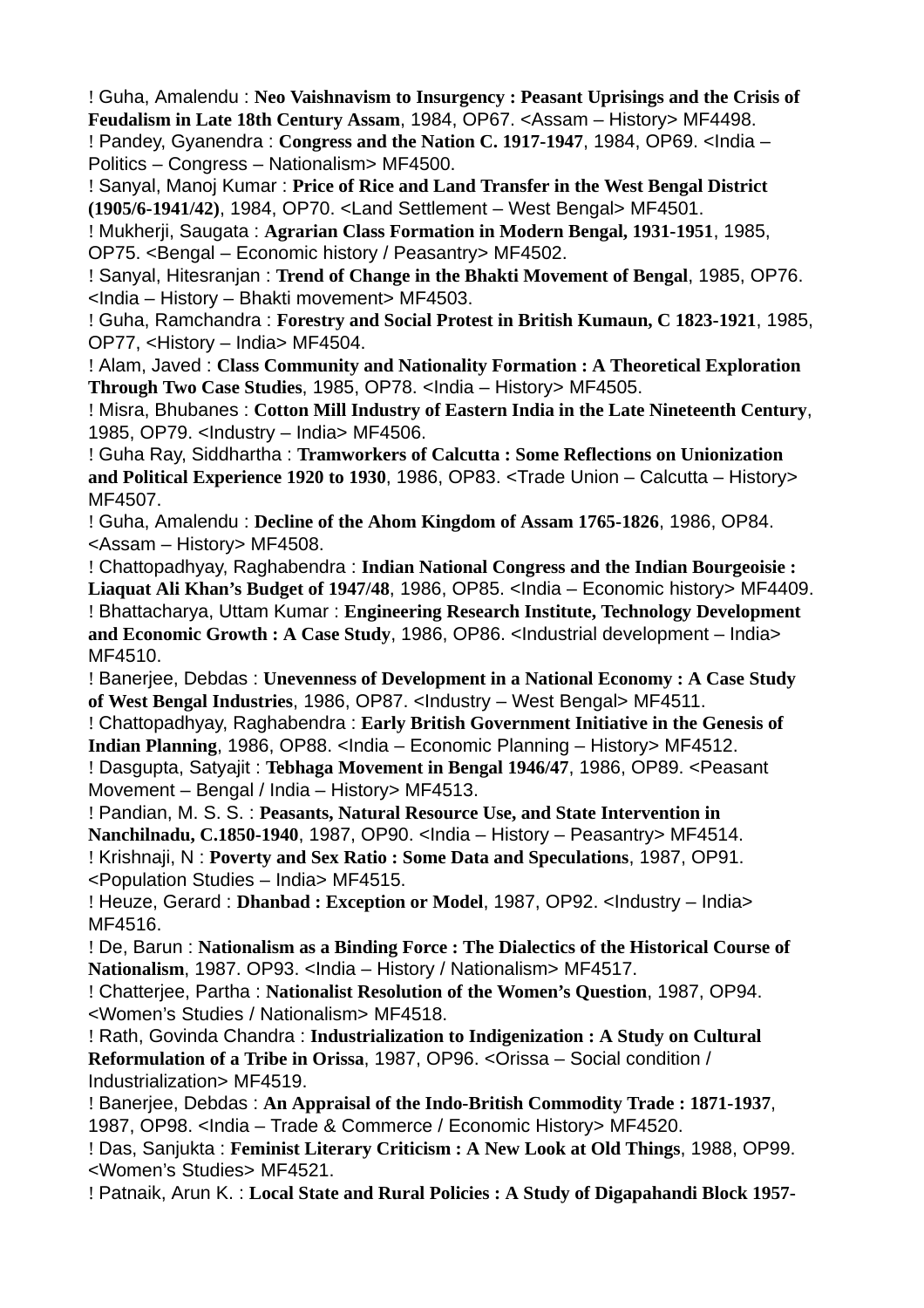**83** [Digapahandi is a Village in Ganjam District of Orissa], 1988, OP100. <India – Rural policy> MF4522.

! Banerjee, Debdas : **Some Quantitative Aspects of Changes in Manufacture in India 1880-1900**, 1988, OP101. <Industry – India> MF4523.

! Krishnaji, N. : **Agricultural Price Policy : A Survey with Reference to the Indian Foodgrain Economy**. 1988. OP102, <India – Agricultural Economics> MF4524.

! Mukherjee, Rila : **Story of Kashimbazar : Silk Merchants and Commerce in the Eighteenth Century**, 1988, OP103. <India – Industry> MF4525.

! Bhadra, Gautam : **The Mentality of Subalternity : Kantanama or Rajdharma**, 1988, OP104. <Subaltern Studies> MF4526.

! Bagchi, Amiyakumar : **Keynes, India and the Gold Standard**, 1988, OP105. <Economics> MF4527.

! Banerjee, Himani : **Representation and Class Politics in the Theatre of Utpal Dutt**, 1988, OP106. <Theatre> MF4528.

! Ghosh, Anjan : **The Stricture of Structure or the Appropriation of Anthropological Theory**, 1988, OP107, <Structural Anthropology> MF4529.

! Kaviraj, Sudipta : **Bankimchandra and the making of Nationalist Consciousness I : Signs of Madness**, 1989, OP108. <Nationalism> MF4530.

! Kaviraj, Sudipta : **Bankimchandra and the making of Nationalist Conciousness II : The Self Ironical Tradition**, 1989, OP109. <Nationalism> MF4531.

! Kaviraj, Sudipta : **Bankimchandra and the making of Nationalist Consciousness III : A Critique of Colonial Reason**, 1989, OP110. <Nationalism> MF4532.

! Chatterjee, Partha : **Caste and Subaltern Conciousness**, 1989, OP111. <Subaltern Studies> MF4533.

! Sen, Asok : **The Limits of 'Economic Man'**, 1989, OP112, <Economics> MF4534. ! Ghosh, Indrani : **Technological Diffusion : A Study Based on Indian Agriculture**, 1989, OP113. <Agriculture – India> MF4535.

! Sanyal, Manoj Kumar : **Trends in Peasant Indebtedness and Dispossession : West Bengal Districts (1901-41)**, 1989, OP114. <Peasantry – India / Agricultural Economics> MF4537.

! De, Barun : **Problems of the Study of Indian History : With Particular Reference to Interpretation of the 18th Century**, 1989, OP116. <Historiography — India> MF4537. ! Guha, Amalendu : **The Decline of India's Cotton Handicrafts : 1800-1905, A Quantitative Macro Study**, 1989, OP117. <Industry – India> MF4538.

! Patnaik, Arun K : **Reification of Intellect**, 1989, OP118. <Sociology> MF4539.

! Bagchi, Amiyakumar : **Public Sector Industry and the Political Econmy of Indian Development**, 1990, OP119. <India – Economic Condition> MF4540.

! Sarkar, Prabirjit : **Is There Any Transfer Burden of Debt?**, 1990, OP120. <Economics> MF4541.

! Samaddar, Ranabir : **New Technology in Indian Newspaper Industry - A Critical Appraisal**, 1990, OP121. <India-Newspaper Industry> MF4542.

! Mukherjee, Rila : **The Chandernagore - Jugdia Letters : A Look at the FELC's East Bengal Trade from 1750 to 1753**, 1990, OP122. <Bengal – Economic History> MF4543. ! Mukherjee, Saugata : **Some Aspect of the Policy on Technical and Industrial Education in India Under Colonial Rule : From Late Nineteenth Century to Independence**, 1990, OP123. <Technical Education – India> MF4544.

! Banerjee, Debdas : **Silk Production in West Bengal : A Case of Stunted Commercialization**, 1990, OP124. <Industry – West Bengal> MF4545.

! Ghosh, Amitav : **The Slave of MS H.6** [The collection known as the Geniza Documents contains a set of letters from which it is possible to construct the life sketch of a 12th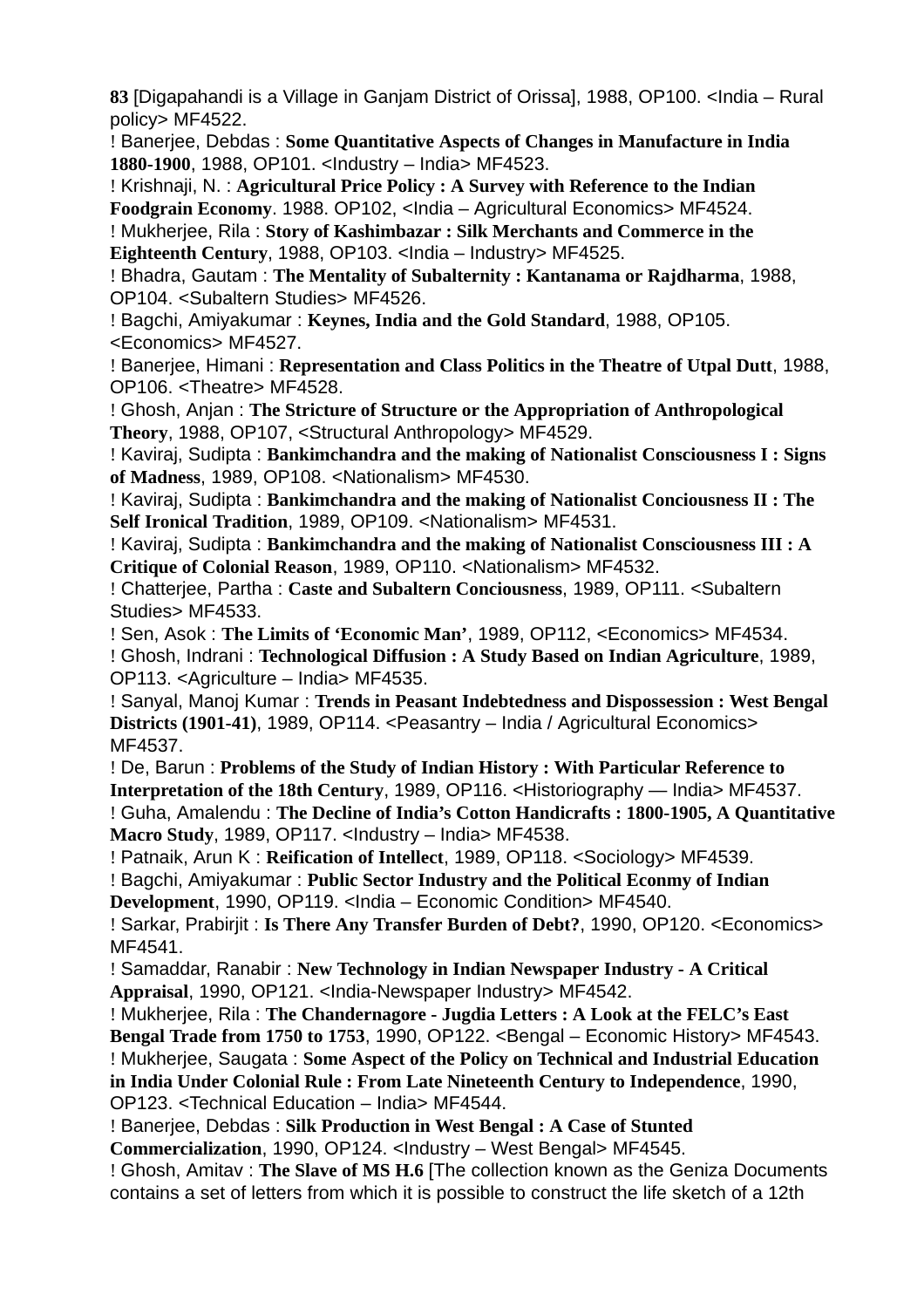Century Jewish trader from Egypt living in Mangalore], 1990, OP125. <India - Arab – Trade and Social condition> MF4546.

! Samaddar, Ranabir : **Lengthening Shadow of New Technology Over the Institutionalized Process of Wage Settlement**, 1991, OP126, <Newspaper Industry – India> MF4547. ! Sen, Asok : **Bindery Workers of Daftaripara : I Forms and Fragments** [Daftaripara is famous for book binding works in Calcutta], 1991, OP127. <Industry – Binding – Calcutta> MF4548.

! Sen, Asok : **Bindery Workers of Daftaripara : II, Their Own Life Stories**, 1991, OP128. <Industry – Binding – Calcutta> MF4549.

! Roy, Tapti : **Sepoy Mutiny and the Uprising of 1857 in Bundelkhand**, 1991, OP129, <India – History> MF4550.

! Bagchi, Amiyakumar : **On the Political Economy of the Choice of a Trade Regime**, 1992, OP131. <Trade Theories> MF4551.

! Roy, Debes : **Bengali Novel : Readings from Old Narrative Literature**, 1992, OP132. <Literature – Bangla – History> MF4552.

! Banerjee, Nirmala : **Poverty, Work and Gender in Urban India**, 1992, OP133. <Employment – Women – India> MF4553.

! Bagchi, Amiyakumar : **Land Tax, Property Rights and Peasant Insecurity in Colonial** India, 1992, OP134. <India – Economic History / Land Settlement> MF4554.

! De, Barun : **Some Socio-political Implications of the Cognomen 'Tipu Sultan**', 1992, OP135. <India – History> MF4555.

! Banerjee, Debdas : **Development and Women : Some Experience of the Mulberry Silk Production in West Bengal**, 1992, OP136, <Women's Employment – West Bengal> MF4556.

! Bagchi, Amiyakumar : **'Rent Seeking', the New Political Economy and the Negation of Politics**, 1993, OP139. <Political Economy> MF4557.

! Bandyopadhyay, Manjushri & Das, Pranab : **A Study in Indian Stock Price Behaviour, January 1991 - May 1993**, 1993, OP140. <Stock Market – India> MF4558.

! Banerjee, Debdas : **Institutional Constraints of Rural Development : an Exploratory Study of Silk Weaving in West Bengal**, 1994, OP142. <Industry – West Bengal> MF4559. ! Sarkar, Prabirjit : **Longterm Behaviour of Terms of Trade of Primary Products vis-a-vis Manufacturers : a Critical Review of Recent Debate**, 1994, OP143. <Trade Theory> MF4560.

! Banerjee, Nirmala & Nihila, Millie : **Business Organisations in Leather Industries of Calcutta and Madras**, 1995, OP148. <Industry – Leather – India> MF4561.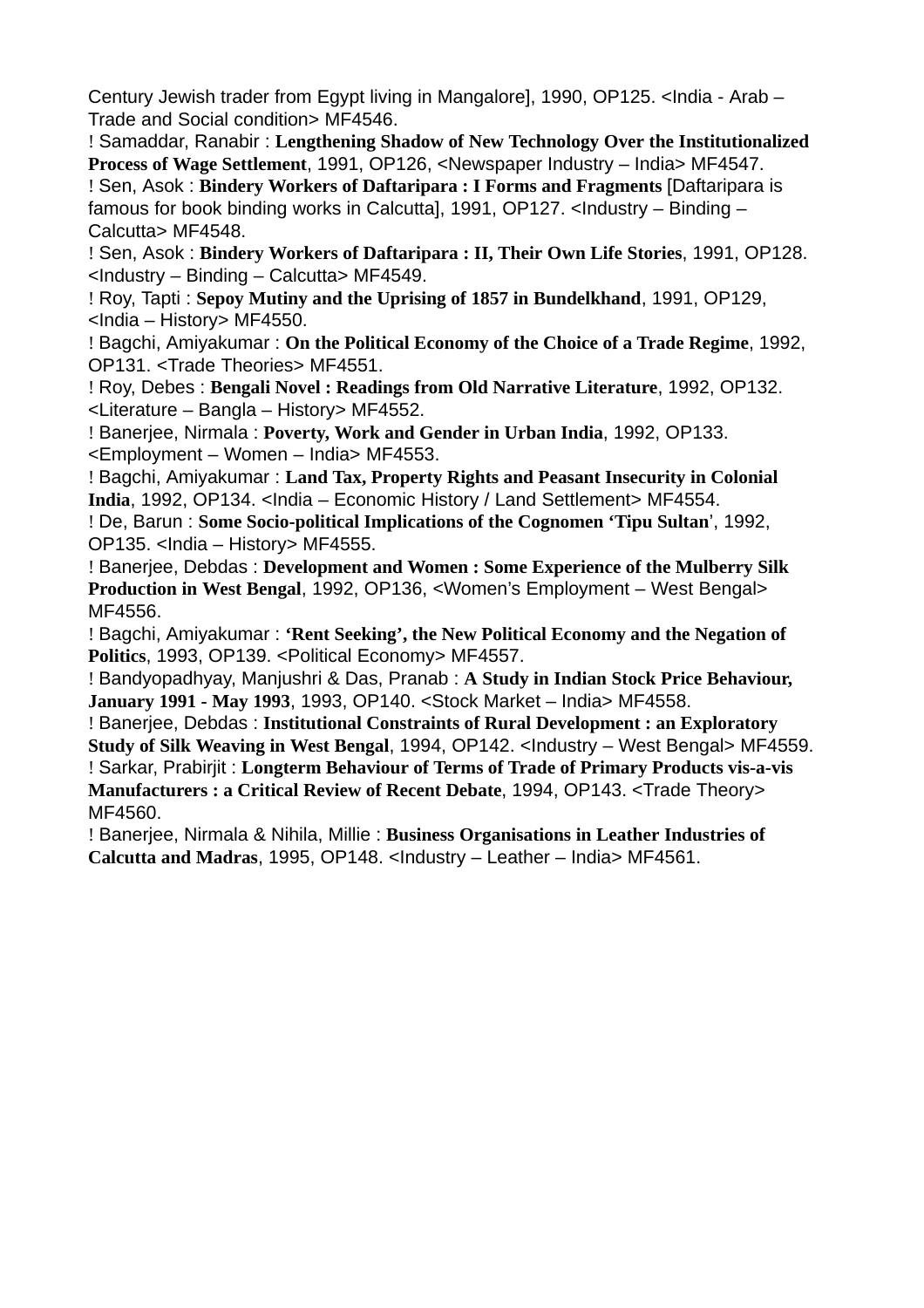# Archive of Visual Material

### **(Colour Transparencies and Photo Negatives)**

**The list of visual material of the Archive of the Centre is given below. The list shows the nature of the collection, the code name of the collection and the name of the collector.**

Code Name Brief Description of the Collection Collector

A 1-68. Works of ex-students and teachers of the Government College of Art and Crafts. (68 slides). Government College of Art and Crafts, 28 Jawharlal Nehru Road, Calcutta 700016.

B 1-138. Kalighat paintings, Battala wood engravings, lithographs from local presses and journal illustrations from  $19<sub>th</sub>$  and early  $20<sub>th</sub>$  century Bengal (138 slides). Shri Radhaprasad Gupta.

C 1-70. Paintings by Indian and European Artists from late 19th and early  $20<sub>th</sub>$ century Bengal. (70 slides). Shri N.K. Kejriwal.

D 1-143. Illustrations,covers and advertise-ments from *Prabasi*, 1910-16. (143 slides). Shri Amitabha Ghosh.

E 1-181. Works of European and Indian photographers in India, from the exhibition, 'A Shifting Focus : Photography in India, 1850-1900. (181slides). Oriental and India Office Collections, Prints and Drawing Section, 197 Blackfriars Road, London Se1 8NG.

F 1-35. Popular paintings from  $19<sub>th</sub>$  and early  $20<sub>th</sub>$  century Bengal. (35 slides). Shri N. L. Kanoria.

G 1-75. Popular paintings and prints from  $19<sub>th</sub>$  and early  $20<sub>th</sub>$  century Bengal. (35 slides), prints from the Ravi Varma Press in Bombay and Poona.(40 slides). Chitrakoot Art Gallery, Presidency Court, 55 Gariahat Road, Calcutta 700019.

H 1-126. Illustrations from *Bharati* and *Bharatbarsa*, two popular Bangla periodicals of late 19th and early 20th century Bengal. (126 slides). Bangiya Sahitya Parishat, 243/1 A.P.C. Ray Road, Calcutta 700 006.

I 1-150. Works of early Bengali photographers of the late 19th and early 20th century : family, studio and outdoor photographs.(150 slides). Shri Amitabha Ghosh.

J 1-29. Early works of Jamini Ray. (29 slides). West Bengal State Government Collection.

K 1-60. Early oil paintings and prints from Bengal, Late  $19<sub>th</sub>$  and early  $20<sub>th</sub>$  century. (60 slides). Chitrakoot Art Gallery, Presidency Court, 55 Gariahat Road, Calcutta 700019.

L 1-40. Students work of Calcutta and Bombay Art School; Late  $19<sub>th</sub>$  century prints from Calcutta, Bombay, Puna. (40 slides). Victoria Albert Museum

Collection, South Kensington, London.

M 1-100 Paintings of Abanindranath Tagore, c.1900-1940. (100 slides) Rabindra Bharati Society, Calcutta.

N 1-96 Photographs of the Konaraka temple and sculptures by Jayanta De, c.1940s. (96 slides) Sm Kalpana De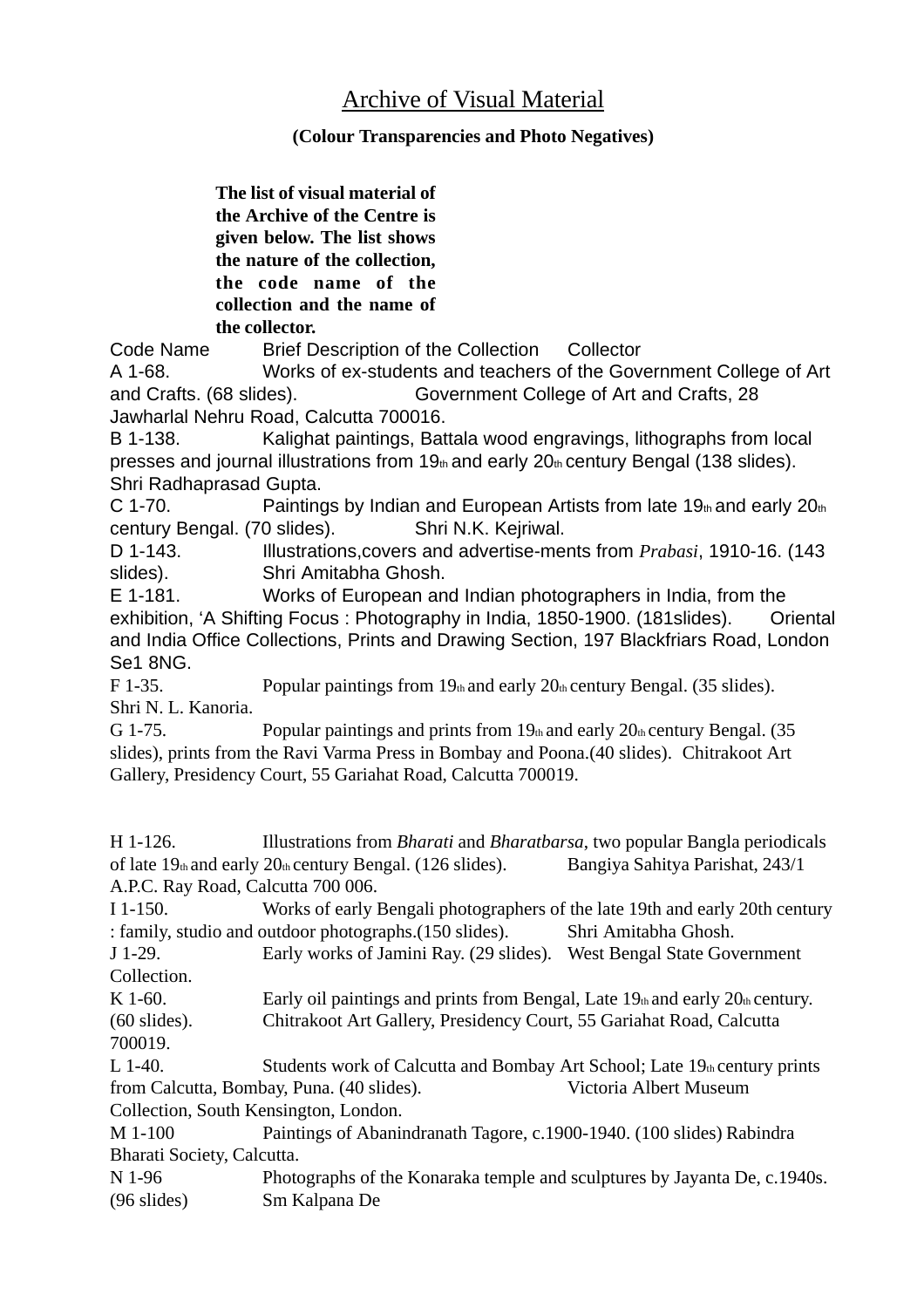#### **Notes and References**

\_\_\_\_\_\_\_\_\_\_\_\_\_\_\_\_\_\_\_\_\_\_\_\_\_\_\_\_\_\_\_\_\_\_\_\_\_\_\_\_\_\_

1.. Shaw, Graham, *Printing in Calcutta to 1800 : A Description and Checklist of Printing in Late 18th Century Calcutta*, London, The Bibliographical Society, 1981, p.10

2.. Ray, Tapti, 'Disciplining the Printed Text : Colonial and Nationalist Surveillance of Bengali Literature' in Chatterjee, Partha (ed.) *Texts of Power : Emerging Disciplines in Colonial Bengal*, University if Minnesota Press, Minneapolis, London, 1995. pp.69-71.

Ibid.

4.. This table is based on two works, one by Brajendranath Bandyopadhyay and another by Gita Chattopadhyay; the former?s work, titled *Bangla Samayik Patra* (vol. I, 1818-68c. and vol.II, 1868-1900c.), Bangiya Sahitya Parishat, Calcutta, vol.I - 1936 and vol.II - 1952, and the latter's work is *Bangla Samayik Patrika Panji* (vol.I, 1900- 14c. and vol.II, 1915-30c.), Bangiya Granthagar Parishat, Calcutta, vol.I - 1990 and vol.II - 1994. Both these works are near exhaustive catalogues of titles of Bangla periodicals, but as evidences shows, some titles are not included in both these volumes, e.g. few periodicals published from the remotest places of northern and eastern Bengal, are dropped in the former's work. One of the most important periodicals published during the Nationalist period of 1905, which was later proscribed, viz, Brahmabandhab Upadhyay edited Sandhya, has not been mentioned in Chattopadhyay's catalogue. Moreover a major portion of the periodicals are documented in these two lists based on the secondary references, such as, the reviews and reports of the publications, reported in other contemporary periodicals. The reason is the unavailability of the periodicals, among which many are

destroyed for ever. So, this table does not represent the accurate figures, but the nearest figures.

5.. I am indebted to Amitabha Ghosh for assuming this correlation between electrification in Calcutta and subsequent rise in machinery installation and infra-structural costs in printing presses, which is responsible for a decline in the number of new periodicals in the first two decades of the 20th century, which also justify the subsequent massive increase in the number of periodicals in the following years. After the successful installation of a basic infra-structure of electric motor driven printing presses, the production capacity of a single press increased tremendously, which gave a boost to the print media.

6 See Nag, Arun, 'Purano Chhabir Natun Bichar' in *Aitihasik*, 14(3), Aswin, 1403b.s. (September, 1997).

7 Bandyopadhyay, Brajendranath, *Bangla Samayik Patra*, vol.II, Calcutta, 1952, p.13.

*8 Bharati*i, 1333b.s.

9 Bandyopadhyay, op.cit. pp.59-60.

 $10$  nlbid. p.9.

11 Ibid. p.8.

12 Bandyopadhyay, op.cit. vol.I, pp5-11.

13 Ibid. p.57

14.This letter of Bankimchanda Chattopadhyay was reprinted in Bagal, Jogesh Chandra (ed.) *Bankim Rachanabali*, volume III, Sahitya Samsad, Calcutta, 1969. See for text pp. 225-269; for editorial comment p.293.

15.. *Documents of the Communist Movement in India*, vol.II, (Meerut Conspiracy Case - 1929), Calcutta, NBA, 1997, p.1384.